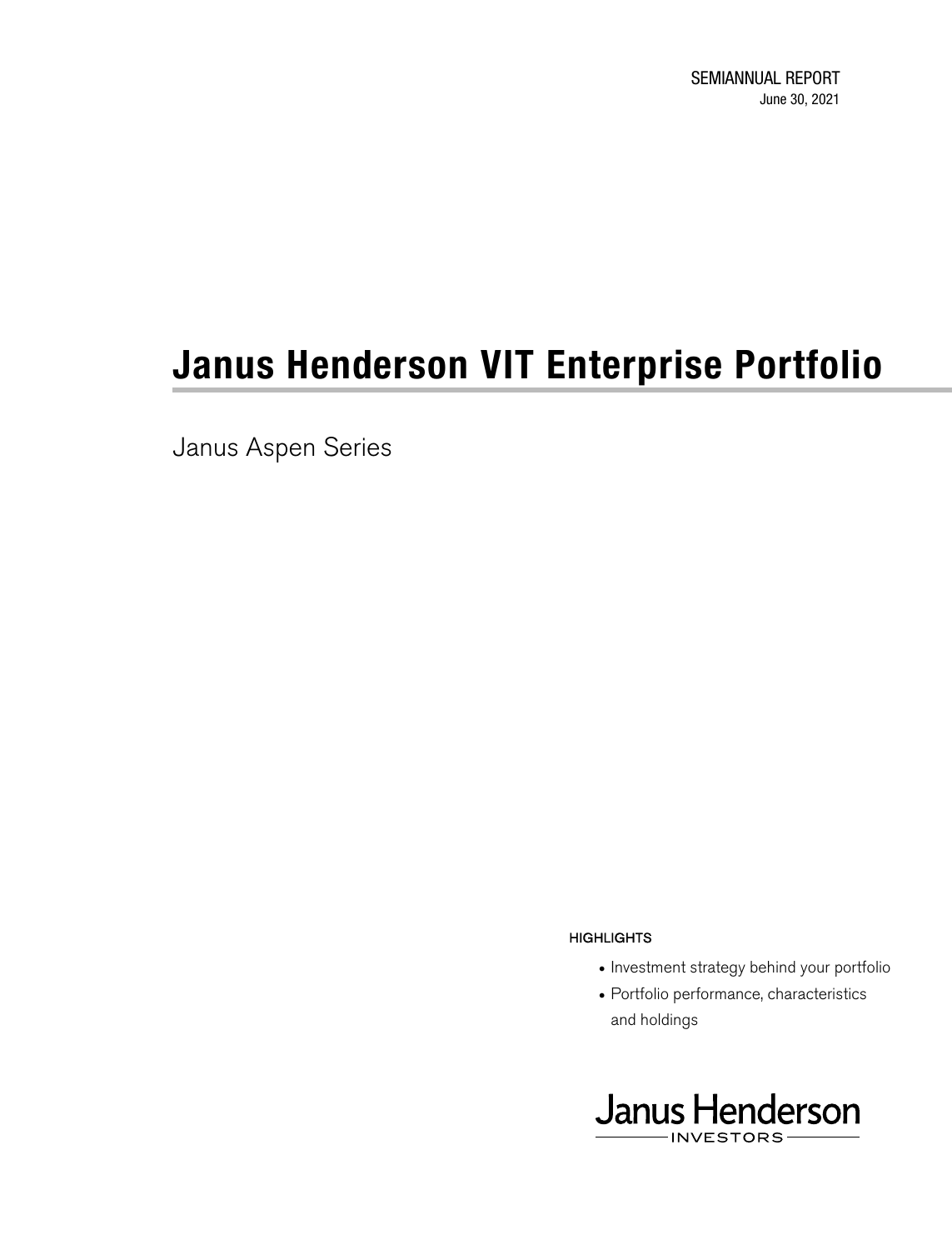## **Table of Contents**

#### Janus Henderson VIT Enterprise Portfolio

| Notes to Schedule of Investments and Other Information 12 |
|-----------------------------------------------------------|
|                                                           |
|                                                           |
|                                                           |
|                                                           |
|                                                           |
|                                                           |
|                                                           |

#### **PORTFOLIO SNAPSHOT**

By taking a moderate approach to an asset class with potential for rapid growth, this mid-cap growth fund has demonstrated lower volatility than the index. Unlike other competitor products that focus on short-term growth rates, this strategy seeks to invest in companies that exhibit sustainable and durable growth.

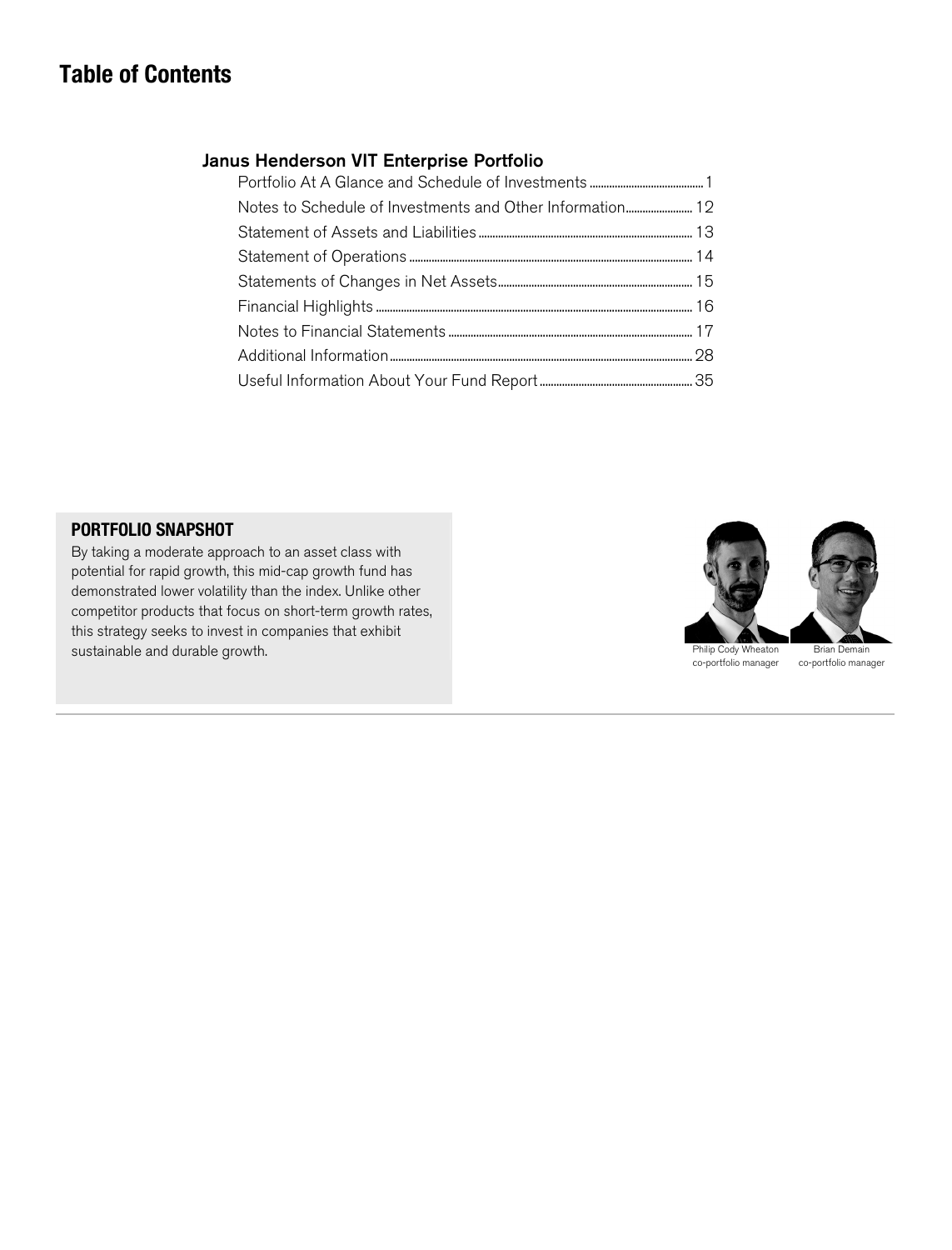#### **5 Top Contributors - Holdings 5 Top Detractors - Holdings**  Average Weight Relative Contribution Average Weight Relative Contribution Lam Research Corp 1.71% 0.46% Nice Ltd (ADR) 2.30% -0.67% LPL Financial Holdings Inc 2.46% 0.36% Global Payments Inc 1.69% -0.45% CarMax Inc 1.70% 0.34% Ritchie Bros Auctioneers Inc 1.36% -0.40% Sealed Air Corp 1.15% 0.29% Ceridian HCM Holding Inc 1.41% -0.30% Waters Corp **1.15%** 0.28% SS&C Technologies Holdings Inc 2.52% -0.29%

#### **5 Top Contributors - Sectors**\*

|                               |              |                | <b>Russell Midcap</b> |
|-------------------------------|--------------|----------------|-----------------------|
|                               | Relative     | Portfolio      | <b>Growth Index</b>   |
|                               | Contribution | Average Weight | Average Weight        |
| <b>Financials</b>             | 1.06%        | 11.25%         | 3.44%                 |
| Materials                     | 0.54%        | 1.15%          | 2.02%                 |
| <b>Consumer Staples</b>       | 0.35%        | $0.00\%$       | 3.39%                 |
| <b>Communication Services</b> | 0.18%        | 0.55%          | 6.47%                 |
| Energy                        | $0.00\%$     | 1.40%          | 0.53%                 |
|                               |              |                |                       |

#### **5 Top Detractors - Sectors**\*

|                        | Relative<br>Contribution | Portfolio<br><b>Average Weight</b> | <b>Russell Midcap</b><br><b>Growth Index</b><br><b>Average Weight</b> |
|------------------------|--------------------------|------------------------------------|-----------------------------------------------------------------------|
| <b>Health Care</b>     | $-1.13%$                 | 17.52%                             | 21.91%                                                                |
| Industrials            | $-0.71%$                 | 14.69%                             | 11.96%                                                                |
| Information Technology | $-0.53%$                 | 37.81%                             | 37.55%                                                                |
| Other**                | $-0.33%$                 | 3.70%                              | $0.00\%$                                                              |
| Consumer Discretionary | $-0.13%$                 | 8.04%                              | 11.01%                                                                |

Relative contribution reflects how the portolio's holdings impacted return relative to the benchmark. Cash and securities not held in the portfolio are not shown. For equity portfolios, relative contribution compares the performance of a security in the portfolio to the benchmark's total return, factoring in the difference in weight of that security in the benchmark. Returns are calculated using daily returns and previous day ending weights rolled up by ticker, excluding fixed income securities, gross of advisory fees, may exclude certain derivatives and will differ from actual performance. Performance attribution reflects returns gross of advisory fees and may differ from actual returns as they are based on end of day holdings. Attribution is calculated by geometrically linking daily returns for the portfolio and index.

Based on sector classification according to the Global Industry Classification Standard ("GICS") codes, which are the exclusive property and a service mark of MSCI Inc. and Standard & Poor's.

\*\* Not a GICS classified sector.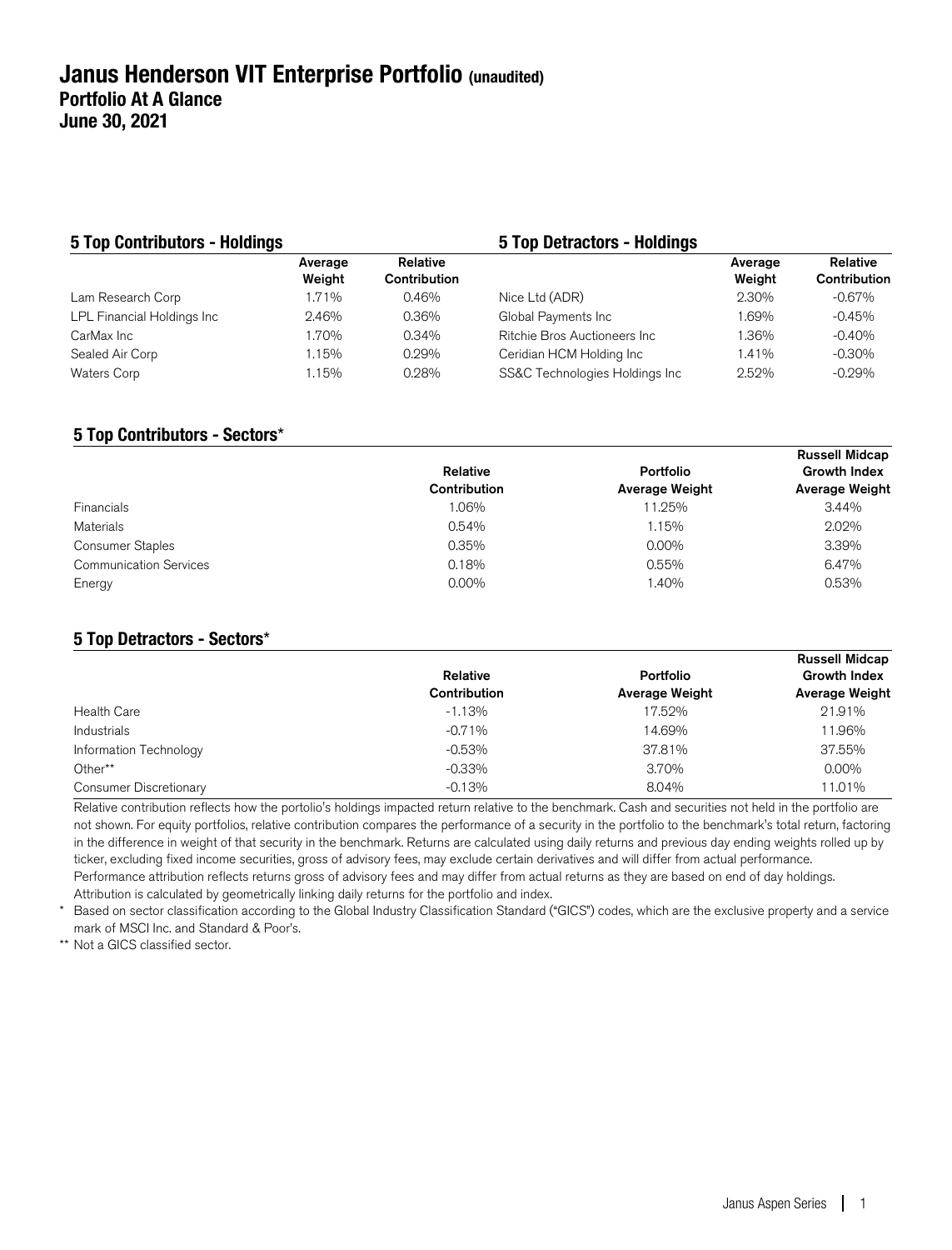### **Janus Henderson VIT Enterprise Portfolio (unaudited) Portfolio At A Glance June 30, 2021**

| 5 Largest Equity Holdings - (% of Net Assets)  |         | Asset Allocation - (% of Net Assets) |         |
|------------------------------------------------|---------|--------------------------------------|---------|
| <b>KLA Corp</b>                                |         | Common Stocks                        | 97.8%   |
| Semiconductor & Semiconductor Equipment        | 2.8%    | <b>Investment Companies</b>          | $2.1\%$ |
| SS&C Technologies Holdings Inc                 |         | Investments Purchased with Cash      |         |
| Software                                       | 2.6%    | Collateral from Securities Lending   | $0.6\%$ |
| LPL Financial Holdings Inc                     |         | Other                                | (0.5)%  |
| Capital Markets                                | 2.5%    |                                      | 100.0%  |
| <b>TE Connectivity Ltd</b>                     |         |                                      |         |
| Electronic Equipment, Instruments & Components | $2.3\%$ |                                      |         |
| Broadridge Financial Solutions Inc             |         |                                      |         |
| Information Technology Services                | $2.3\%$ |                                      |         |
|                                                | 12.5%   |                                      |         |

### Top Country Allocations - Long Positions - (% of Investment Securities)

| As of June 30, 2021 | As of December 31, 2020 |     |     |     |       |                      |         |      |     |     |     |       |
|---------------------|-------------------------|-----|-----|-----|-------|----------------------|---------|------|-----|-----|-----|-------|
| United States       |                         |     |     |     | 86.2% | <b>United States</b> |         |      |     |     |     | 86.8% |
| Canada              | 6.8%                    |     |     |     |       | Canada               |         | 6.1% |     |     |     |       |
| Israel              | 3.3%                    |     |     |     |       | Israel               | $3.0\%$ |      |     |     |     |       |
| Ireland             | $ 1.0\%$                |     |     |     |       | Australia            | 1.7%    |      |     |     |     |       |
| France              | $0.9\%$                 |     |     |     |       | Ireland              | 0.9%    |      |     |     |     |       |
|                     | $O\%$<br>20%            | 40% | 60% | 80% | 100%  |                      | $O\%$   | 20%  | 40% | 60% | 80% | 100%  |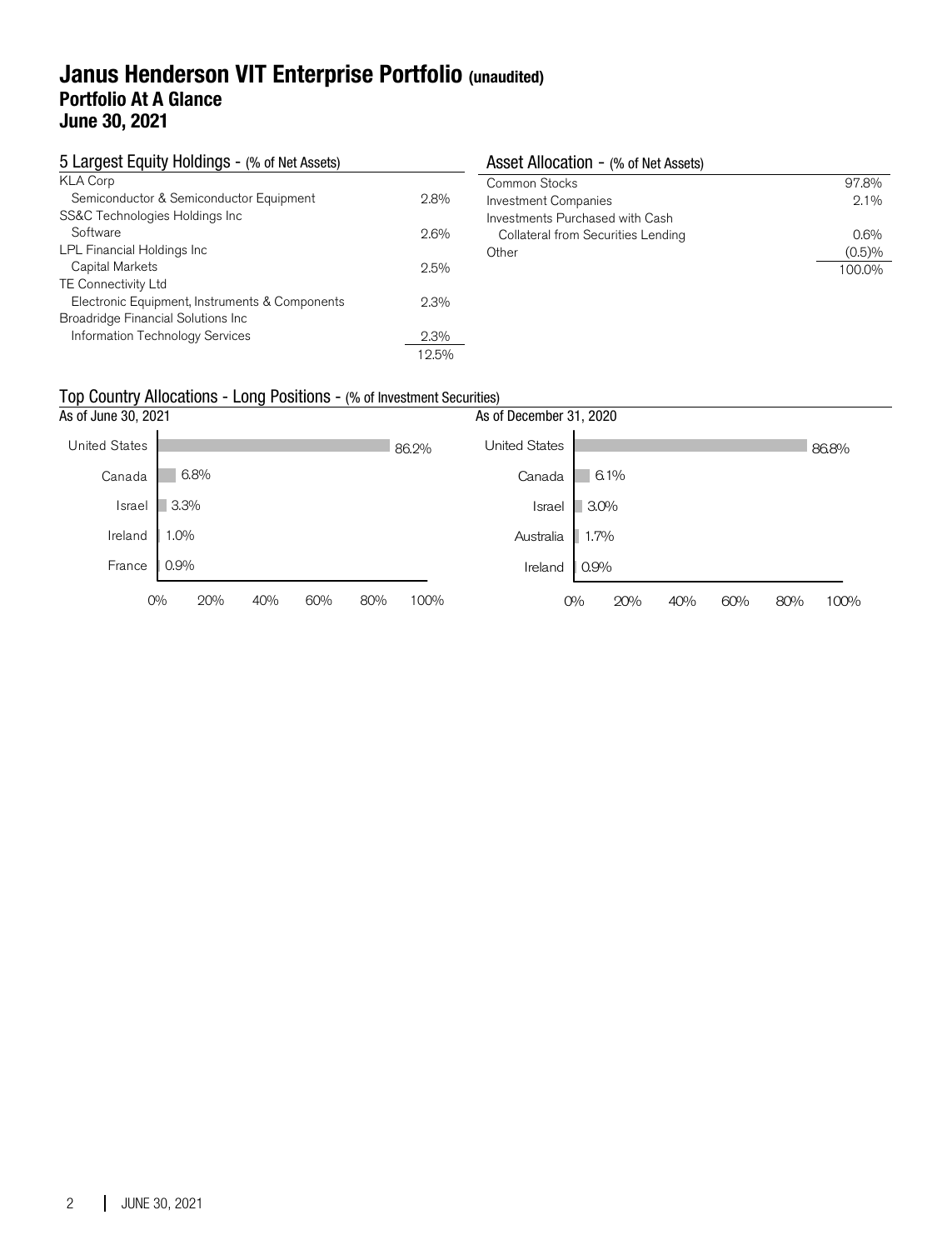## **Janus Henderson VIT Enterprise Portfolio (unaudited) Performance**



| Average Annual Total Return - for the periods ended June 30, 2021           | <b>Prospectus Expense Ratios</b> |             |                     |             |                            |                                                             |
|-----------------------------------------------------------------------------|----------------------------------|-------------|---------------------|-------------|----------------------------|-------------------------------------------------------------|
|                                                                             | <b>Fiscal</b><br>Year-to-Date    | One<br>Year | <b>Five</b><br>Year | Ten<br>Year | <b>Since</b><br>Inception* | <b>Total Annual Fund</b><br>Operating Expenses <sup>#</sup> |
| <b>Institutional Shares</b>                                                 | 9.47%                            | 40.51%      | 19.07%              | 15.56%      | 11.87%                     | 0.72%                                                       |
| Service Shares                                                              | 9.33%                            | 40.15%      | 18.77%              | 15.27%      | 11.59%                     | 0.97%                                                       |
| Russell Midcap Growth Index                                                 | 10.44%                           | 43.77%      | 20.52%              | 15.13%      | 11.16%                     |                                                             |
| Morningstar Quartile - Institutional<br>Shares                              | $\overline{\phantom{a}}$         | 3rd         | 3rd                 | l st        | 2nd                        |                                                             |
| Morningstar Ranking - based on<br>total returns for Mid-Cap Growth<br>Funds | $\overline{\phantom{0}}$         | 409/583     | 336/539             | 106/503     | 46/150                     |                                                             |

 $\overline{\phantom{a}}$ 

Returns quoted are past performance and do not guarantee future results; current performance may be lower or higher. Investment returns and principal value will vary; there may be a gain or loss when shares are sold. For the most recent month-end performance call 800.668.0434 or visit janushenderson.com/VITperformance.

Performance may be affected by risks that include those associated with foreign and emerging markets, fixed income securities, high-yield and high-risk securities, undervalued, overlooked and smaller capitalization companies, real estate related securities including Real Estate Investment Trusts (REITs), non-diversification, portfolio turnover, derivatives, short sales, initial public offerings (IPOs) and potential conflicts of interest. Each product has different risks. Please see the prospectus for more information about risks, holdings and other details.

High absolute short-term performance is not typical and may not be achieved in the future. Such results should not be the sole basis for evaluating material facts in making an investment decision.

Returns do not reflect the deduction of fees, charges or expenses of any insurance product or qualified plan. If applied, returns would have been lower.

Returns include reinvestment of all dividends and distributions and do not reflect the deduction of taxes that a shareholder would pay on Portfolio distributions or redemptions of Portfolio shares. The returns do not include adjustments in accordance with generally accepted accounting principles required at the period end for financial reporting purposes.

Performance for Service Shares prior to December 31, 1999 reflects the performance of Institutional Shares, adjusted to reflect the expenses of Service Shares.

Ranking is for the share class shown only; other classes may have different performance characteristics.

© 2021 Morningstar, Inc. All Rights Reserved.

There is no assurance that the investment process will consistently lead to successful investing.

See Notes to Schedule of Investments and Other Information for index definitions.

Index performance does not reflect the expenses of managing a portfolio as an index is unmanaged and not available for direct investment.

See important disclosures on the next page.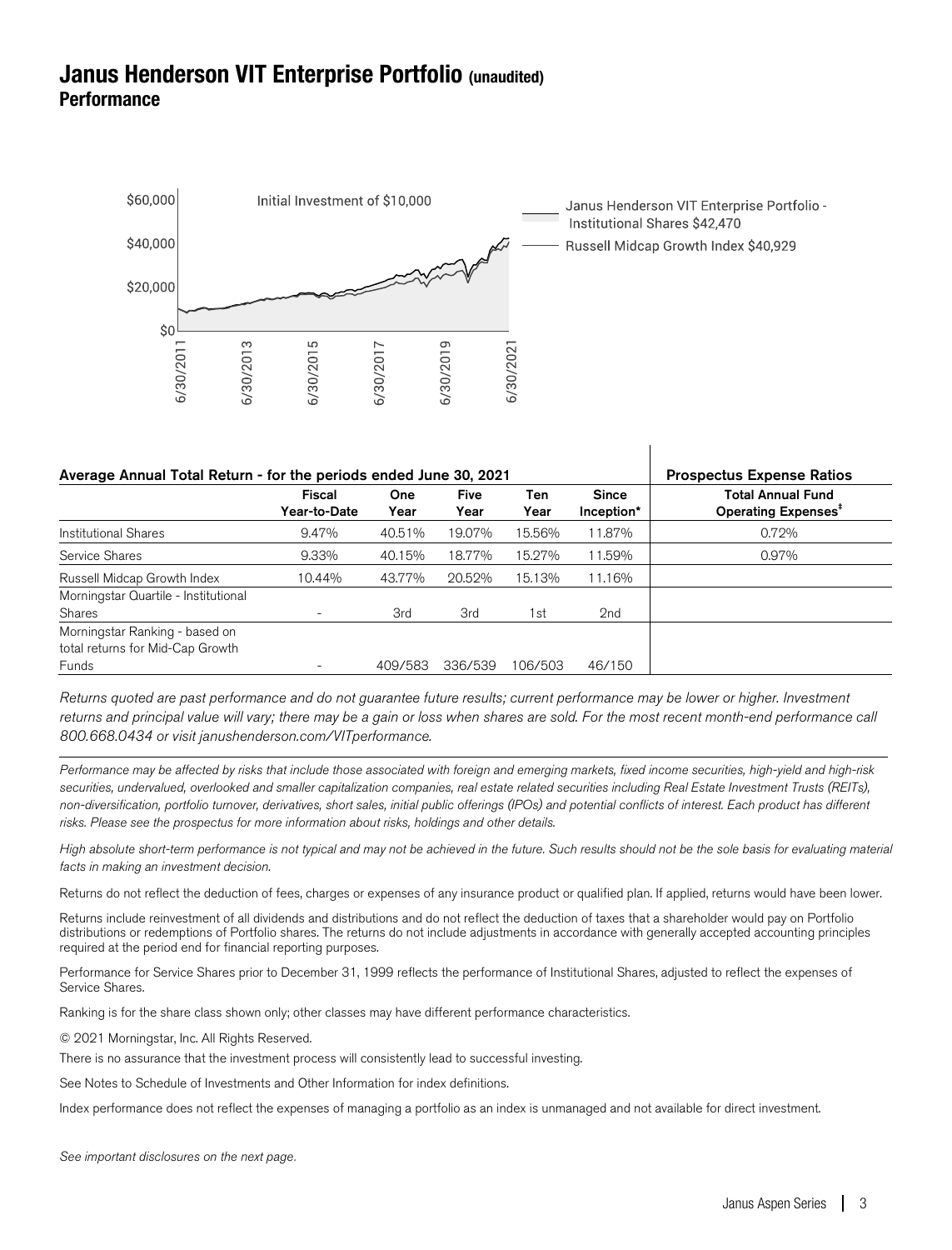## **Janus Henderson VIT Enterprise Portfolio (unaudited) Performance**

See "Useful Information About Your Portfolio Report."

\*The Portfolio's inception date – September 13, 1993

‡ As stated in the prospectus. See Financial Highlights for actual expense ratios during the reporting period.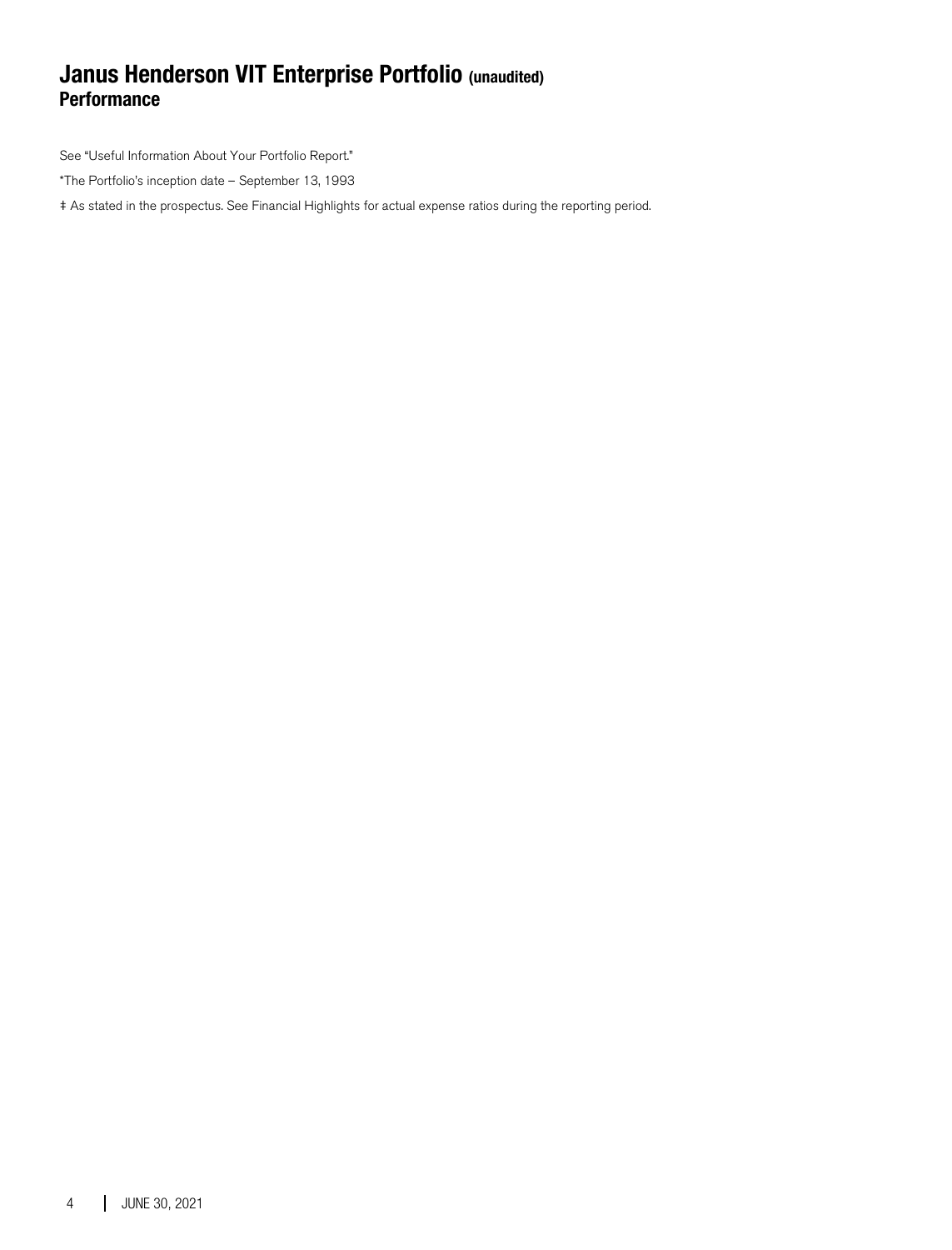## **Janus Henderson VIT Enterprise Portfolio (unaudited) Expense Examples**

As a shareholder of the Portfolio, you incur two types of costs: (1) transaction costs and (2) ongoing costs, including management fees; 12b-1 distribution and shareholder servicing fees (applicable to Service Shares only); transfer agent fees and expenses payable pursuant to the Transfer Agency Agreement; and other Portfolio expenses. This example is intended to help you understand your ongoing costs (in dollars) of investing in the Portfolio and to compare these costs with the ongoing costs of investing in other mutual funds. To do so, compare this 5% hypothetical example with the 5% hypothetical examples that appear in the shareholder reports of the other funds. The example is based upon an investment of \$1,000 invested at the beginning of the period and held for the sixmonths indicated, unless noted otherwise in the table and footnotes below.

#### Actual Expenses

The information in the table under the heading "Actual" provides information about actual account values and actual expenses. You may use the information in these columns, together with the amount you invested, to estimate the expenses that you paid over the period. Simply divide your account value by \$1,000 (for example, an \$8,600 account value divided by \$1,000 = 8.6), then multiply the result by the number in the appropriate column for your share class under the heading entitled "Expenses Paid During Period" to estimate the expenses you paid on your account during the period.

#### Hypothetical Example for Comparison Purposes

The information in the table under the heading "Hypothetical (5% return before expenses)" provides information about hypothetical account values and hypothetical expenses based upon the Portfolio's actual expense ratio and an assumed rate of return of 5% per year before expenses, which is not the Portfolio's actual return. The hypothetical account values and expenses may not be used to estimate the actual ending account balance or expenses you paid for the period. You may use this information to compare the ongoing costs of investing in the Portfolio and other funds. To do so, compare this 5% hypothetical example with the 5% hypothetical examples that appear in the shareholder reports of the other funds. Additionally, for an analysis of the fees associated with an investment in either share class or other similar funds, please visit www.finra.org/fundanalyzer.

Please note that the expenses shown in the table are meant to highlight your ongoing costs only and do not reflect any transaction costs, such as any charges at the separate account level or contract level. These fees are fully described in the Portfolio's prospectuses. Therefore, the hypothetical examples are useful in comparing ongoing costs only, and will not help you determine the relative total costs of owning different funds. In addition, if these transaction costs were included, your costs would have been higher.

|                |                                                  | Actual                                  |                                                                         | (5% return before expenses)                      |                                         |                                                                                              |                                               |
|----------------|--------------------------------------------------|-----------------------------------------|-------------------------------------------------------------------------|--------------------------------------------------|-----------------------------------------|----------------------------------------------------------------------------------------------|-----------------------------------------------|
|                | <b>Beginning</b><br>Account<br>Value<br>(1/1/21) | Ending<br>Account<br>Value<br>(6/30/21) | <b>Expenses</b><br><b>Paid During</b><br>Period<br>$(1/1/21 - 6/30/21)$ | <b>Beginning</b><br>Account<br>Value<br>(1/1/21) | Ending<br>Account<br>Value<br>(6/30/21) | <b>Expenses</b><br><b>Paid During</b><br>Period<br>$(1/1/21 - 6/30/21)$ $(1/1/21 - 6/30/21)$ | <b>Net Annualized</b><br><b>Expense Ratio</b> |
| Institutional  |                                                  |                                         |                                                                         |                                                  |                                         |                                                                                              |                                               |
| Shares         | \$1,000.00                                       | \$1,094.70                              | \$3.69                                                                  | \$1,000.00                                       | \$1.021.27                              | \$3.56                                                                                       | 0.71%                                         |
| Service Shares | \$1,000.00                                       | \$1,093.30                              | \$4.93                                                                  | \$1,000.00                                       | \$1,020.08                              | \$4.76                                                                                       | 0.95%                                         |

† Expenses Paid During Period are equal to the Net Annualized Expense Ratio multiplied by the average account value over the period, multiplied by 181/365 (to reflect the one-half year period). Expenses in the examples include the effect of applicable fee waivers and/or expense reimbursements, if any. Had such waivers and/or reimbursements not been in effect, your expenses would have been higher. Please refer to the Notes to Financial Statements or the Portfolio's prospectuses for more information regarding waivers and/or reimbursements.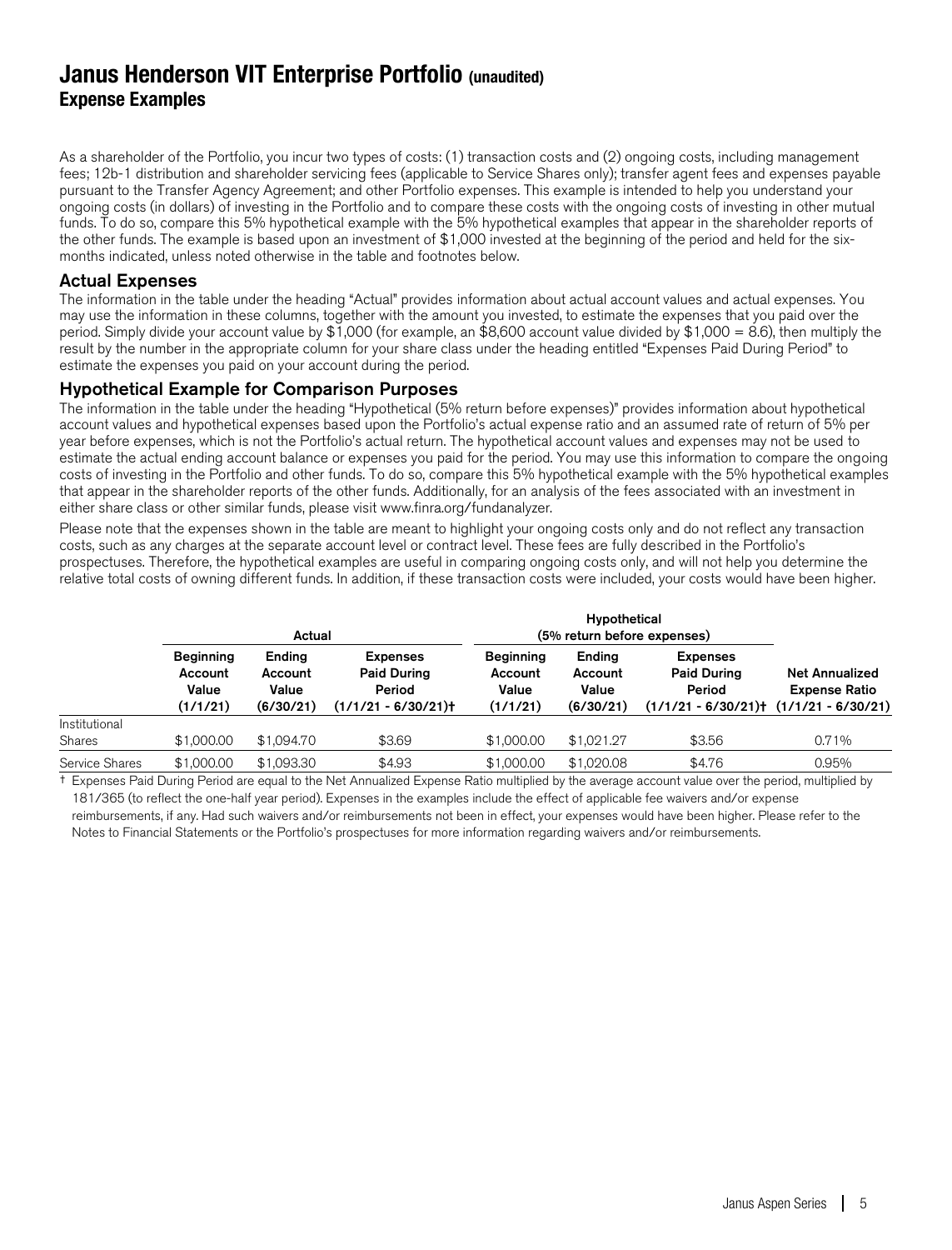**June 30, 2021** 

| Common Stocks-97.8%<br>Aerospace & Defense - 2.9%<br>L3Harris Technologies Inc<br>111,517<br>\$24,104,400<br>Teledyne Technologies Inc*<br>62,980<br>26,377,913<br>50,482,313<br>Airlines - 0.9%<br>Ryanair Holdings PLC (ADR)*<br>144,035<br>15,586,027<br>Auto Components - 0.6%<br>Visteon Corp*<br>83,313<br>10,075,874<br>Banks - 1.0%<br>SVB Financial Group*<br>29,796<br>16,579,388<br>Biotechnology - 2.5%<br>Abcam PLC (ADR)*<br>217,491<br>4,141,029<br>Ascendis Pharma A/S (ADR)*<br>43,606<br>5,736,369<br>10,936,564<br>BioMarin Pharmaceutical Inc*<br>131,071<br>77,304<br>Emergent BioSolutions Inc*<br>4,869,379<br>Neurocrine Biosciences Inc*<br>123,256<br>11,995,274<br>6,213,292<br>Sarepta Therapeutics Inc*<br>79,924<br>43,891,907<br>Capital Markets - 4.5%<br>Cboe Global Markets Inc<br>111,698<br>13,297,647<br>Charles Schwab Corp<br>124,674<br>9,077,514<br>43,018,936<br>LPL Financial Holdings Inc<br>318,706<br>MSCI Inc<br>23,722<br>12,645,724<br>78,039,821<br>Commercial Services & Supplies - 3.1%<br>Cimpress PLC*<br>150,495<br>16,315,163<br>Edenred<br>266,708<br>15,193,929<br>21,986,063<br>Ritchie Bros Auctioneers Inc<br>370,885<br>53,495,155<br>Containers & Packaging - 0.9%<br>Sealed Air Corp<br>254,561<br>15,082,739<br>Diversified Consumer Services - 1.7%<br>Courser Inc <sup>*,#</sup><br>46,793<br>1,851,131<br>259,707<br>12,938,603<br>frontdoor Inc*<br>Terminix Global Holdings Inc*<br>320,713<br>15,301,217<br>30,090,951<br>Electric Utilities - 1.4%<br><b>Alliant Energy Corp</b><br>436,714<br>24,351,173<br>Electrical Equipment - 1.8%<br>Sensata Technologies Holding PLC*<br>548,418<br>31,791,791<br>Electronic Equipment, Instruments & Components - 5.5%<br>Dolby Laboratories Inc.<br>127,415<br>12,523,620<br>Flex Ltd*<br>1,330,400<br>23,774,248<br>18,591,784<br>National Instruments Corp<br>439,730<br>TE Connectivity Ltd<br>297,727<br>40,255,668<br>95,145,320<br>Entertainment - 0.8%<br>304,044<br>14,657,961<br>Liberty Media Corp-Liberty Formula One*<br>Equity Real Estate Investment Trusts (REITs) - 2.4%<br>37,064<br>Crown Castle International Corp<br>7,231,186<br>Lamar Advertising Co<br>333,522<br>34,826,367<br>42,057,553<br>Health Care Equipment & Supplies - 8.2%<br>Boston Scientific Corp*<br>899,817<br>38,476,175<br>Cooper Cos Inc<br>94,163<br>37,313,972<br>Dentsply Sirona Inc<br>287,160<br>18,165,742<br>ICU Medical Inc*<br>76,971<br>15,840,632<br>STERIS PLC<br>78,372<br>16,168,144 | Shares or         | Value |
|----------------------------------------------------------------------------------------------------------------------------------------------------------------------------------------------------------------------------------------------------------------------------------------------------------------------------------------------------------------------------------------------------------------------------------------------------------------------------------------------------------------------------------------------------------------------------------------------------------------------------------------------------------------------------------------------------------------------------------------------------------------------------------------------------------------------------------------------------------------------------------------------------------------------------------------------------------------------------------------------------------------------------------------------------------------------------------------------------------------------------------------------------------------------------------------------------------------------------------------------------------------------------------------------------------------------------------------------------------------------------------------------------------------------------------------------------------------------------------------------------------------------------------------------------------------------------------------------------------------------------------------------------------------------------------------------------------------------------------------------------------------------------------------------------------------------------------------------------------------------------------------------------------------------------------------------------------------------------------------------------------------------------------------------------------------------------------------------------------------------------------------------------------------------------------------------------------------------------------------------------------------------------------------------------------------------------------------------------------------------------------------------------------------------------------------------------------------------------------------------------------------|-------------------|-------|
|                                                                                                                                                                                                                                                                                                                                                                                                                                                                                                                                                                                                                                                                                                                                                                                                                                                                                                                                                                                                                                                                                                                                                                                                                                                                                                                                                                                                                                                                                                                                                                                                                                                                                                                                                                                                                                                                                                                                                                                                                                                                                                                                                                                                                                                                                                                                                                                                                                                                                                                | Principal Amounts |       |
|                                                                                                                                                                                                                                                                                                                                                                                                                                                                                                                                                                                                                                                                                                                                                                                                                                                                                                                                                                                                                                                                                                                                                                                                                                                                                                                                                                                                                                                                                                                                                                                                                                                                                                                                                                                                                                                                                                                                                                                                                                                                                                                                                                                                                                                                                                                                                                                                                                                                                                                |                   |       |
|                                                                                                                                                                                                                                                                                                                                                                                                                                                                                                                                                                                                                                                                                                                                                                                                                                                                                                                                                                                                                                                                                                                                                                                                                                                                                                                                                                                                                                                                                                                                                                                                                                                                                                                                                                                                                                                                                                                                                                                                                                                                                                                                                                                                                                                                                                                                                                                                                                                                                                                |                   |       |
|                                                                                                                                                                                                                                                                                                                                                                                                                                                                                                                                                                                                                                                                                                                                                                                                                                                                                                                                                                                                                                                                                                                                                                                                                                                                                                                                                                                                                                                                                                                                                                                                                                                                                                                                                                                                                                                                                                                                                                                                                                                                                                                                                                                                                                                                                                                                                                                                                                                                                                                |                   |       |
|                                                                                                                                                                                                                                                                                                                                                                                                                                                                                                                                                                                                                                                                                                                                                                                                                                                                                                                                                                                                                                                                                                                                                                                                                                                                                                                                                                                                                                                                                                                                                                                                                                                                                                                                                                                                                                                                                                                                                                                                                                                                                                                                                                                                                                                                                                                                                                                                                                                                                                                |                   |       |
|                                                                                                                                                                                                                                                                                                                                                                                                                                                                                                                                                                                                                                                                                                                                                                                                                                                                                                                                                                                                                                                                                                                                                                                                                                                                                                                                                                                                                                                                                                                                                                                                                                                                                                                                                                                                                                                                                                                                                                                                                                                                                                                                                                                                                                                                                                                                                                                                                                                                                                                |                   |       |
|                                                                                                                                                                                                                                                                                                                                                                                                                                                                                                                                                                                                                                                                                                                                                                                                                                                                                                                                                                                                                                                                                                                                                                                                                                                                                                                                                                                                                                                                                                                                                                                                                                                                                                                                                                                                                                                                                                                                                                                                                                                                                                                                                                                                                                                                                                                                                                                                                                                                                                                |                   |       |
|                                                                                                                                                                                                                                                                                                                                                                                                                                                                                                                                                                                                                                                                                                                                                                                                                                                                                                                                                                                                                                                                                                                                                                                                                                                                                                                                                                                                                                                                                                                                                                                                                                                                                                                                                                                                                                                                                                                                                                                                                                                                                                                                                                                                                                                                                                                                                                                                                                                                                                                |                   |       |
|                                                                                                                                                                                                                                                                                                                                                                                                                                                                                                                                                                                                                                                                                                                                                                                                                                                                                                                                                                                                                                                                                                                                                                                                                                                                                                                                                                                                                                                                                                                                                                                                                                                                                                                                                                                                                                                                                                                                                                                                                                                                                                                                                                                                                                                                                                                                                                                                                                                                                                                |                   |       |
|                                                                                                                                                                                                                                                                                                                                                                                                                                                                                                                                                                                                                                                                                                                                                                                                                                                                                                                                                                                                                                                                                                                                                                                                                                                                                                                                                                                                                                                                                                                                                                                                                                                                                                                                                                                                                                                                                                                                                                                                                                                                                                                                                                                                                                                                                                                                                                                                                                                                                                                |                   |       |
|                                                                                                                                                                                                                                                                                                                                                                                                                                                                                                                                                                                                                                                                                                                                                                                                                                                                                                                                                                                                                                                                                                                                                                                                                                                                                                                                                                                                                                                                                                                                                                                                                                                                                                                                                                                                                                                                                                                                                                                                                                                                                                                                                                                                                                                                                                                                                                                                                                                                                                                |                   |       |
|                                                                                                                                                                                                                                                                                                                                                                                                                                                                                                                                                                                                                                                                                                                                                                                                                                                                                                                                                                                                                                                                                                                                                                                                                                                                                                                                                                                                                                                                                                                                                                                                                                                                                                                                                                                                                                                                                                                                                                                                                                                                                                                                                                                                                                                                                                                                                                                                                                                                                                                |                   |       |
|                                                                                                                                                                                                                                                                                                                                                                                                                                                                                                                                                                                                                                                                                                                                                                                                                                                                                                                                                                                                                                                                                                                                                                                                                                                                                                                                                                                                                                                                                                                                                                                                                                                                                                                                                                                                                                                                                                                                                                                                                                                                                                                                                                                                                                                                                                                                                                                                                                                                                                                |                   |       |
|                                                                                                                                                                                                                                                                                                                                                                                                                                                                                                                                                                                                                                                                                                                                                                                                                                                                                                                                                                                                                                                                                                                                                                                                                                                                                                                                                                                                                                                                                                                                                                                                                                                                                                                                                                                                                                                                                                                                                                                                                                                                                                                                                                                                                                                                                                                                                                                                                                                                                                                |                   |       |
|                                                                                                                                                                                                                                                                                                                                                                                                                                                                                                                                                                                                                                                                                                                                                                                                                                                                                                                                                                                                                                                                                                                                                                                                                                                                                                                                                                                                                                                                                                                                                                                                                                                                                                                                                                                                                                                                                                                                                                                                                                                                                                                                                                                                                                                                                                                                                                                                                                                                                                                |                   |       |
|                                                                                                                                                                                                                                                                                                                                                                                                                                                                                                                                                                                                                                                                                                                                                                                                                                                                                                                                                                                                                                                                                                                                                                                                                                                                                                                                                                                                                                                                                                                                                                                                                                                                                                                                                                                                                                                                                                                                                                                                                                                                                                                                                                                                                                                                                                                                                                                                                                                                                                                |                   |       |
|                                                                                                                                                                                                                                                                                                                                                                                                                                                                                                                                                                                                                                                                                                                                                                                                                                                                                                                                                                                                                                                                                                                                                                                                                                                                                                                                                                                                                                                                                                                                                                                                                                                                                                                                                                                                                                                                                                                                                                                                                                                                                                                                                                                                                                                                                                                                                                                                                                                                                                                |                   |       |
|                                                                                                                                                                                                                                                                                                                                                                                                                                                                                                                                                                                                                                                                                                                                                                                                                                                                                                                                                                                                                                                                                                                                                                                                                                                                                                                                                                                                                                                                                                                                                                                                                                                                                                                                                                                                                                                                                                                                                                                                                                                                                                                                                                                                                                                                                                                                                                                                                                                                                                                |                   |       |
|                                                                                                                                                                                                                                                                                                                                                                                                                                                                                                                                                                                                                                                                                                                                                                                                                                                                                                                                                                                                                                                                                                                                                                                                                                                                                                                                                                                                                                                                                                                                                                                                                                                                                                                                                                                                                                                                                                                                                                                                                                                                                                                                                                                                                                                                                                                                                                                                                                                                                                                |                   |       |
|                                                                                                                                                                                                                                                                                                                                                                                                                                                                                                                                                                                                                                                                                                                                                                                                                                                                                                                                                                                                                                                                                                                                                                                                                                                                                                                                                                                                                                                                                                                                                                                                                                                                                                                                                                                                                                                                                                                                                                                                                                                                                                                                                                                                                                                                                                                                                                                                                                                                                                                |                   |       |
|                                                                                                                                                                                                                                                                                                                                                                                                                                                                                                                                                                                                                                                                                                                                                                                                                                                                                                                                                                                                                                                                                                                                                                                                                                                                                                                                                                                                                                                                                                                                                                                                                                                                                                                                                                                                                                                                                                                                                                                                                                                                                                                                                                                                                                                                                                                                                                                                                                                                                                                |                   |       |
|                                                                                                                                                                                                                                                                                                                                                                                                                                                                                                                                                                                                                                                                                                                                                                                                                                                                                                                                                                                                                                                                                                                                                                                                                                                                                                                                                                                                                                                                                                                                                                                                                                                                                                                                                                                                                                                                                                                                                                                                                                                                                                                                                                                                                                                                                                                                                                                                                                                                                                                |                   |       |
|                                                                                                                                                                                                                                                                                                                                                                                                                                                                                                                                                                                                                                                                                                                                                                                                                                                                                                                                                                                                                                                                                                                                                                                                                                                                                                                                                                                                                                                                                                                                                                                                                                                                                                                                                                                                                                                                                                                                                                                                                                                                                                                                                                                                                                                                                                                                                                                                                                                                                                                |                   |       |
|                                                                                                                                                                                                                                                                                                                                                                                                                                                                                                                                                                                                                                                                                                                                                                                                                                                                                                                                                                                                                                                                                                                                                                                                                                                                                                                                                                                                                                                                                                                                                                                                                                                                                                                                                                                                                                                                                                                                                                                                                                                                                                                                                                                                                                                                                                                                                                                                                                                                                                                |                   |       |
|                                                                                                                                                                                                                                                                                                                                                                                                                                                                                                                                                                                                                                                                                                                                                                                                                                                                                                                                                                                                                                                                                                                                                                                                                                                                                                                                                                                                                                                                                                                                                                                                                                                                                                                                                                                                                                                                                                                                                                                                                                                                                                                                                                                                                                                                                                                                                                                                                                                                                                                |                   |       |
|                                                                                                                                                                                                                                                                                                                                                                                                                                                                                                                                                                                                                                                                                                                                                                                                                                                                                                                                                                                                                                                                                                                                                                                                                                                                                                                                                                                                                                                                                                                                                                                                                                                                                                                                                                                                                                                                                                                                                                                                                                                                                                                                                                                                                                                                                                                                                                                                                                                                                                                |                   |       |
|                                                                                                                                                                                                                                                                                                                                                                                                                                                                                                                                                                                                                                                                                                                                                                                                                                                                                                                                                                                                                                                                                                                                                                                                                                                                                                                                                                                                                                                                                                                                                                                                                                                                                                                                                                                                                                                                                                                                                                                                                                                                                                                                                                                                                                                                                                                                                                                                                                                                                                                |                   |       |
|                                                                                                                                                                                                                                                                                                                                                                                                                                                                                                                                                                                                                                                                                                                                                                                                                                                                                                                                                                                                                                                                                                                                                                                                                                                                                                                                                                                                                                                                                                                                                                                                                                                                                                                                                                                                                                                                                                                                                                                                                                                                                                                                                                                                                                                                                                                                                                                                                                                                                                                |                   |       |
|                                                                                                                                                                                                                                                                                                                                                                                                                                                                                                                                                                                                                                                                                                                                                                                                                                                                                                                                                                                                                                                                                                                                                                                                                                                                                                                                                                                                                                                                                                                                                                                                                                                                                                                                                                                                                                                                                                                                                                                                                                                                                                                                                                                                                                                                                                                                                                                                                                                                                                                |                   |       |
|                                                                                                                                                                                                                                                                                                                                                                                                                                                                                                                                                                                                                                                                                                                                                                                                                                                                                                                                                                                                                                                                                                                                                                                                                                                                                                                                                                                                                                                                                                                                                                                                                                                                                                                                                                                                                                                                                                                                                                                                                                                                                                                                                                                                                                                                                                                                                                                                                                                                                                                |                   |       |
|                                                                                                                                                                                                                                                                                                                                                                                                                                                                                                                                                                                                                                                                                                                                                                                                                                                                                                                                                                                                                                                                                                                                                                                                                                                                                                                                                                                                                                                                                                                                                                                                                                                                                                                                                                                                                                                                                                                                                                                                                                                                                                                                                                                                                                                                                                                                                                                                                                                                                                                |                   |       |
|                                                                                                                                                                                                                                                                                                                                                                                                                                                                                                                                                                                                                                                                                                                                                                                                                                                                                                                                                                                                                                                                                                                                                                                                                                                                                                                                                                                                                                                                                                                                                                                                                                                                                                                                                                                                                                                                                                                                                                                                                                                                                                                                                                                                                                                                                                                                                                                                                                                                                                                |                   |       |
|                                                                                                                                                                                                                                                                                                                                                                                                                                                                                                                                                                                                                                                                                                                                                                                                                                                                                                                                                                                                                                                                                                                                                                                                                                                                                                                                                                                                                                                                                                                                                                                                                                                                                                                                                                                                                                                                                                                                                                                                                                                                                                                                                                                                                                                                                                                                                                                                                                                                                                                |                   |       |
|                                                                                                                                                                                                                                                                                                                                                                                                                                                                                                                                                                                                                                                                                                                                                                                                                                                                                                                                                                                                                                                                                                                                                                                                                                                                                                                                                                                                                                                                                                                                                                                                                                                                                                                                                                                                                                                                                                                                                                                                                                                                                                                                                                                                                                                                                                                                                                                                                                                                                                                |                   |       |
|                                                                                                                                                                                                                                                                                                                                                                                                                                                                                                                                                                                                                                                                                                                                                                                                                                                                                                                                                                                                                                                                                                                                                                                                                                                                                                                                                                                                                                                                                                                                                                                                                                                                                                                                                                                                                                                                                                                                                                                                                                                                                                                                                                                                                                                                                                                                                                                                                                                                                                                |                   |       |
|                                                                                                                                                                                                                                                                                                                                                                                                                                                                                                                                                                                                                                                                                                                                                                                                                                                                                                                                                                                                                                                                                                                                                                                                                                                                                                                                                                                                                                                                                                                                                                                                                                                                                                                                                                                                                                                                                                                                                                                                                                                                                                                                                                                                                                                                                                                                                                                                                                                                                                                |                   |       |
|                                                                                                                                                                                                                                                                                                                                                                                                                                                                                                                                                                                                                                                                                                                                                                                                                                                                                                                                                                                                                                                                                                                                                                                                                                                                                                                                                                                                                                                                                                                                                                                                                                                                                                                                                                                                                                                                                                                                                                                                                                                                                                                                                                                                                                                                                                                                                                                                                                                                                                                |                   |       |
|                                                                                                                                                                                                                                                                                                                                                                                                                                                                                                                                                                                                                                                                                                                                                                                                                                                                                                                                                                                                                                                                                                                                                                                                                                                                                                                                                                                                                                                                                                                                                                                                                                                                                                                                                                                                                                                                                                                                                                                                                                                                                                                                                                                                                                                                                                                                                                                                                                                                                                                |                   |       |
|                                                                                                                                                                                                                                                                                                                                                                                                                                                                                                                                                                                                                                                                                                                                                                                                                                                                                                                                                                                                                                                                                                                                                                                                                                                                                                                                                                                                                                                                                                                                                                                                                                                                                                                                                                                                                                                                                                                                                                                                                                                                                                                                                                                                                                                                                                                                                                                                                                                                                                                |                   |       |
|                                                                                                                                                                                                                                                                                                                                                                                                                                                                                                                                                                                                                                                                                                                                                                                                                                                                                                                                                                                                                                                                                                                                                                                                                                                                                                                                                                                                                                                                                                                                                                                                                                                                                                                                                                                                                                                                                                                                                                                                                                                                                                                                                                                                                                                                                                                                                                                                                                                                                                                |                   |       |
|                                                                                                                                                                                                                                                                                                                                                                                                                                                                                                                                                                                                                                                                                                                                                                                                                                                                                                                                                                                                                                                                                                                                                                                                                                                                                                                                                                                                                                                                                                                                                                                                                                                                                                                                                                                                                                                                                                                                                                                                                                                                                                                                                                                                                                                                                                                                                                                                                                                                                                                |                   |       |
|                                                                                                                                                                                                                                                                                                                                                                                                                                                                                                                                                                                                                                                                                                                                                                                                                                                                                                                                                                                                                                                                                                                                                                                                                                                                                                                                                                                                                                                                                                                                                                                                                                                                                                                                                                                                                                                                                                                                                                                                                                                                                                                                                                                                                                                                                                                                                                                                                                                                                                                |                   |       |
|                                                                                                                                                                                                                                                                                                                                                                                                                                                                                                                                                                                                                                                                                                                                                                                                                                                                                                                                                                                                                                                                                                                                                                                                                                                                                                                                                                                                                                                                                                                                                                                                                                                                                                                                                                                                                                                                                                                                                                                                                                                                                                                                                                                                                                                                                                                                                                                                                                                                                                                |                   |       |
|                                                                                                                                                                                                                                                                                                                                                                                                                                                                                                                                                                                                                                                                                                                                                                                                                                                                                                                                                                                                                                                                                                                                                                                                                                                                                                                                                                                                                                                                                                                                                                                                                                                                                                                                                                                                                                                                                                                                                                                                                                                                                                                                                                                                                                                                                                                                                                                                                                                                                                                |                   |       |
|                                                                                                                                                                                                                                                                                                                                                                                                                                                                                                                                                                                                                                                                                                                                                                                                                                                                                                                                                                                                                                                                                                                                                                                                                                                                                                                                                                                                                                                                                                                                                                                                                                                                                                                                                                                                                                                                                                                                                                                                                                                                                                                                                                                                                                                                                                                                                                                                                                                                                                                |                   |       |
|                                                                                                                                                                                                                                                                                                                                                                                                                                                                                                                                                                                                                                                                                                                                                                                                                                                                                                                                                                                                                                                                                                                                                                                                                                                                                                                                                                                                                                                                                                                                                                                                                                                                                                                                                                                                                                                                                                                                                                                                                                                                                                                                                                                                                                                                                                                                                                                                                                                                                                                |                   |       |
|                                                                                                                                                                                                                                                                                                                                                                                                                                                                                                                                                                                                                                                                                                                                                                                                                                                                                                                                                                                                                                                                                                                                                                                                                                                                                                                                                                                                                                                                                                                                                                                                                                                                                                                                                                                                                                                                                                                                                                                                                                                                                                                                                                                                                                                                                                                                                                                                                                                                                                                |                   |       |
|                                                                                                                                                                                                                                                                                                                                                                                                                                                                                                                                                                                                                                                                                                                                                                                                                                                                                                                                                                                                                                                                                                                                                                                                                                                                                                                                                                                                                                                                                                                                                                                                                                                                                                                                                                                                                                                                                                                                                                                                                                                                                                                                                                                                                                                                                                                                                                                                                                                                                                                |                   |       |
|                                                                                                                                                                                                                                                                                                                                                                                                                                                                                                                                                                                                                                                                                                                                                                                                                                                                                                                                                                                                                                                                                                                                                                                                                                                                                                                                                                                                                                                                                                                                                                                                                                                                                                                                                                                                                                                                                                                                                                                                                                                                                                                                                                                                                                                                                                                                                                                                                                                                                                                |                   |       |
|                                                                                                                                                                                                                                                                                                                                                                                                                                                                                                                                                                                                                                                                                                                                                                                                                                                                                                                                                                                                                                                                                                                                                                                                                                                                                                                                                                                                                                                                                                                                                                                                                                                                                                                                                                                                                                                                                                                                                                                                                                                                                                                                                                                                                                                                                                                                                                                                                                                                                                                |                   |       |
|                                                                                                                                                                                                                                                                                                                                                                                                                                                                                                                                                                                                                                                                                                                                                                                                                                                                                                                                                                                                                                                                                                                                                                                                                                                                                                                                                                                                                                                                                                                                                                                                                                                                                                                                                                                                                                                                                                                                                                                                                                                                                                                                                                                                                                                                                                                                                                                                                                                                                                                |                   |       |
|                                                                                                                                                                                                                                                                                                                                                                                                                                                                                                                                                                                                                                                                                                                                                                                                                                                                                                                                                                                                                                                                                                                                                                                                                                                                                                                                                                                                                                                                                                                                                                                                                                                                                                                                                                                                                                                                                                                                                                                                                                                                                                                                                                                                                                                                                                                                                                                                                                                                                                                |                   |       |

See Notes to Schedule of Investments and Other Information and Notes to Financial Statements.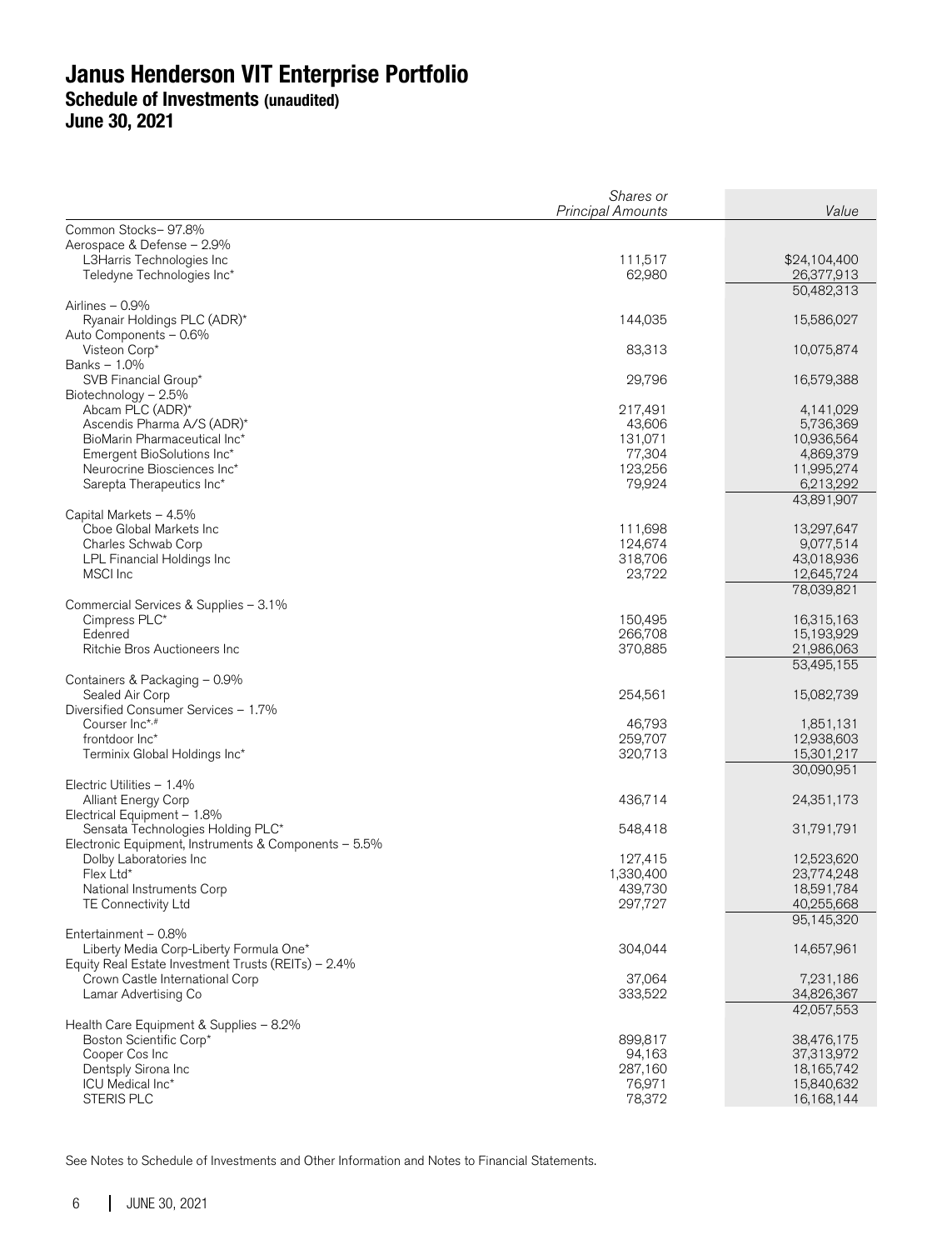**June 30, 2021** 

|                                                               | Shares or          |                          |
|---------------------------------------------------------------|--------------------|--------------------------|
|                                                               | Principal Amounts  | Value                    |
| Common Stocks- (continued)                                    |                    |                          |
| Health Care Equipment & Supplies- (continued)<br>Teleflex Inc | 39,346             | \$15,808,829             |
|                                                               |                    | 141,773,494              |
| Health Care Technology - 0.1%                                 |                    |                          |
| Doximity Inc - Class A*                                       | 22,722             | 1,322,420                |
| Hotels, Restaurants & Leisure - 1.4%                          |                    |                          |
| Aramark                                                       | 353,233            | 13,157,929               |
| GVC Holdings PLC*                                             | 429,793            | 10,376,118               |
|                                                               |                    | 23,534,047               |
| Information Technology Services - 12.1%                       |                    |                          |
| Amdocs Ltd<br>Broadridge Financial Solutions Inc              | 390,967<br>243,635 | 30,245,207<br>39,354,362 |
| Fidelity National Information Services Inc                    | 199,502            | 28,263,448               |
| Global Payments Inc                                           | 148,932            | 27,930,707               |
| GoDaddy Inc*                                                  | 422,516            | 36,741,991               |
| WEX Inc*                                                      | 146,626            | 28,430,781               |
| Wix.com Ltd*                                                  | 65,073             | 18,889,390               |
|                                                               |                    | 209,855,886              |
| Insurance $-6.1%$                                             |                    |                          |
| Aon PLC                                                       | 159,109            | 37,988,865               |
| Intact Financial Corp<br>Oscar Health Inc - Class A*,#        | 267,396<br>116,407 | 36,333,839<br>2,502,751  |
| WR Berkley Corp                                               | 390,009            | 29,028,370               |
|                                                               |                    | 105,853,825              |
| Internet & Direct Marketing Retail - 1.2%                     |                    |                          |
| Wayfair Inc*,#                                                | 66,522             | 21,001,661               |
| Life Sciences Tools & Services - 4.2%                         |                    |                          |
| ICON PLC*                                                     | 8,122              | 1,678,899                |
| Illumina Inc*                                                 | 29,154             | 13,795,964               |
| PerkinElmer Inc                                               | 98,426             | 15,197,959               |
| PRA Health Sciences Inc*<br>Waters Corp*                      | 135,378<br>57,809  | 22,365,799<br>19,979,369 |
|                                                               |                    | 73,017,990               |
| Machinery - 2.9%                                              |                    |                          |
| Ingersoll Rand Inc*                                           | 427,312            | 20,857,099               |
| Rexnord Corp                                                  | 354,726            | 17,750,489               |
| <b>Wabtec Corp</b>                                            | 138,337            | 11,385,135               |
|                                                               |                    | 49,992,723               |
| Oil, Gas & Consumable Fuels - 1.5%                            |                    |                          |
| Magellan Midstream Partners LP<br>Pharmaceuticals - 2.4%      | 536,430            | 26,236,791               |
| Catalent Inc*                                                 | 209,668            | 22,669,304               |
| Elanco Animal Health Inc*                                     | 453,126            | 15,718,941               |
| Royalty Pharma PLC - Class A                                  | 85,249             | 3,494,357                |
|                                                               |                    | 41,882,602               |
| Professional Services - 0.7%                                  |                    |                          |
| Verisk Analytics Inc                                          | 67,174             | 11,736,641               |
| Real Estate Management & Development - 0.6%                   |                    |                          |
| Redfin Corp*<br>Road & Rail - 1.9%                            | 162,405            | 10,298,101               |
| JB Hunt Transport Services Inc                                | 206,490            | 33,647,546               |
| Semiconductor & Semiconductor Equipment - 8.2%                |                    |                          |
| <b>KLA Corp</b>                                               | 151,315            | 49,057,836               |
| Lam Research Corp                                             | 37,734             | 24,553,514               |
| Microchip Technology Inc                                      | 180,278            | 26,994,828               |
| NXP Semiconductors NV                                         | 67,266             | 13,837,962               |
| ON Semiconductor Corp*                                        | 745,279            | 28,529,280               |
|                                                               |                    | 142,973,420              |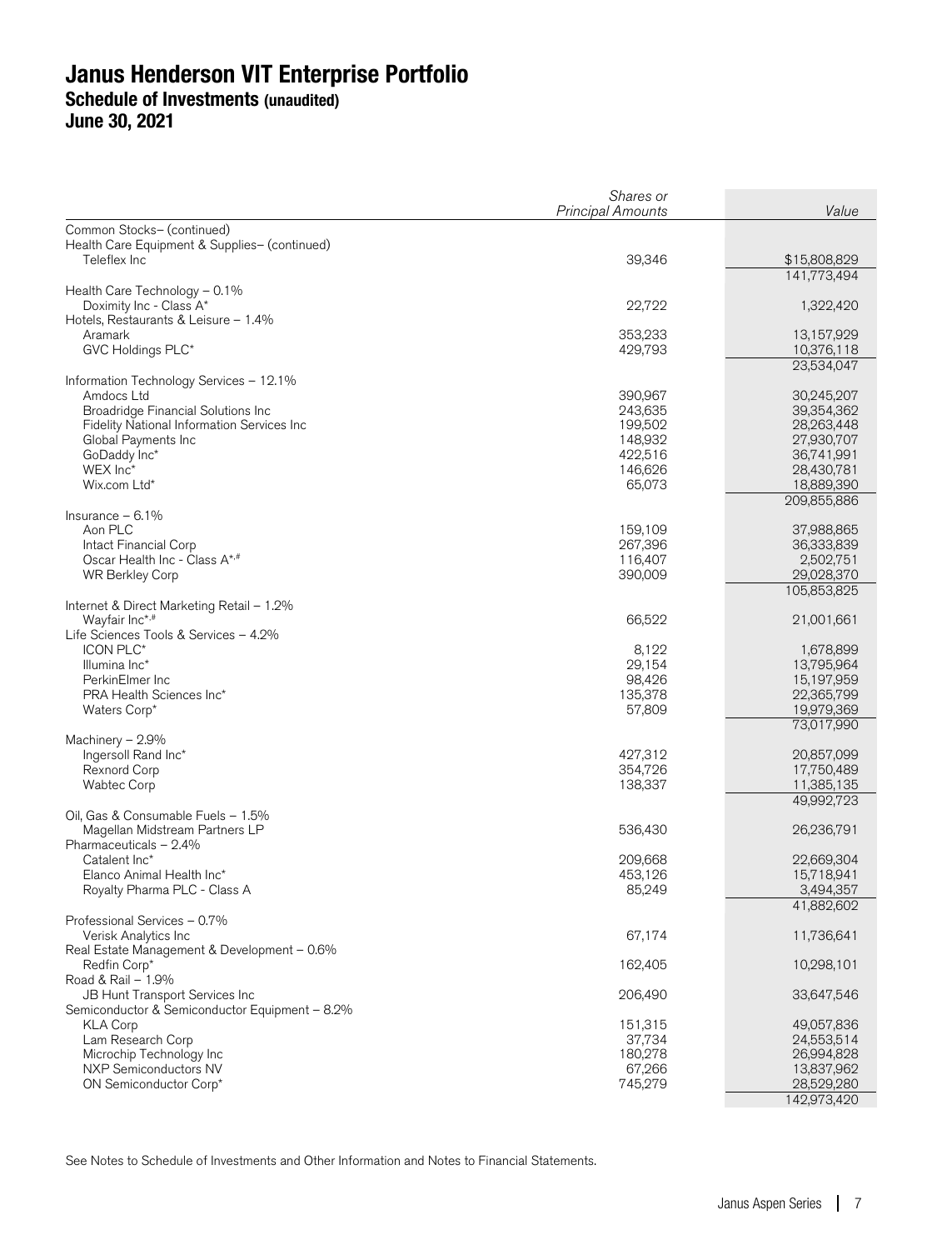Shares or Principal Amounts Value Common Stocks– (continued) Software – 10.7% Atlassian Corp PLC\* \$12,497,266<br>Ceridian HCM Holding Inc\* \$12,497,266 \$12,497,266 \$12,497,266 \$12,497,266 \$12,497,266 \$12,497,266 \$12,497,266 Ceridian HCM Holding Inc\* 259,960 24,935,363 Constellation Software Inc/Canada 25,668 38,881,201 Dynatrace Inc\* 217,904 12,729,952 j2 Global Inc\* 66,856 9,196,043 Nice Ltd (ADR)\* 152,715 37,790,854 SS&C Technologies Holdings Inc 632,117 45,550,351 Topicus.com Inc<sup>3</sup> 185,008,001 Specialty Retail – 3.3% Burlington Stores Inc\* 14,353,026<br>
CarMax Inc\* 14,353,026 14,576 14,353,026 14,353,026 14,576 14,353,026 14,576 14,353,026 14,576 14,353,026 14, CarMax Inc\* 256,819 33,168,174 Vroom Inc\* ,# 237,086 9,924,420 57,445,620 Textiles, Apparel & Luxury Goods – 1.1% Gildan Activewear Inc **608,994** 18,792,058 18,792,058 18,8994 18,792,058 18,8994 18,792,058 18,8994 18,792,058 18,000 18,000 18,000 18,000 18,000 18,000 18,000 18,000 18,000 18,000 18,000 18,000 18,000 18,000 18,000 18,000 Trading Companies & Distributors – 1.2% Perguson PLC 21,021,446<br>
tal Common Stocks (cost \$899,578.407) 21,020,446<br>
tal Common Stocks (cost \$899,578.407) Total Common Stocks (cost \$899,578,407) Investment Companies– 2.1% Money Markets – 2.1% Janus Henderson Cash Liquidity Fund LLC, 0.0636%<sup>®,£</sup> (cost \$36,994,152) 36,990,453 36,990,453 36,994,152 Investments Purchased with Cash Collateral from Securities Lending– 0.6% Investment Companies – 0.5% Janus Henderson Cash Collateral Fund LLC, 0.0011%<sup>or,£</sup> 8,682,250 8,682,250 8,682,250 Time Deposits – 0.1% Royal Bank of Canada, 0.0500%, 7/1/21 \$2,170,563 \$2,170,563 \$2,170,563 2,170,563<br>Hal Investments Purchased with Cash Collateral from Securities Lending (cost \$10.852.813) 10.852.813 Total Investments Purchased with Cash Collateral from Securities Lending (cost \$10,852,813) 10,852,813<br>
Total Investments (total cost \$947,425,372) – 100.5% 10,852,813 Total Investments (total cost \$947,425,372) – 100.5% 1,744,569,210<br>Liabilities, net of Cash, Receivables and Other Assets – (0.5)% 1,744,569,210 Liabilities, net of Cash, Receivables and Other Assets  $-$  (0.5)% Net Assets – 100%  $$1,735,068,290$ 

#### Summary of Investments by Country - (Long Positions) (unaudited)

|                      |                 | $%$ of            |
|----------------------|-----------------|-------------------|
|                      |                 | Investment        |
| Country              | Value           | <b>Securities</b> |
| <b>United States</b> | \$1,503,259,197 | 86.2%             |
| Canada               | 119,420,132     | 6.8               |
| <b>Israel</b>        | 56,680,244      | 3.3               |
| Ireland              | 17,264,926      | 1.0               |
| France               | 15,193,929      | 0.9               |
| United Kingdom       | 14,517,147      | 0.8               |
| Australia            | 12,497,266      | 0.7               |
| Denmark              | 5,736,369       | 0.3               |
| Total                | \$1,744,569,210 | 100.0%            |

See Notes to Schedule of Investments and Other Information and Notes to Financial Statements.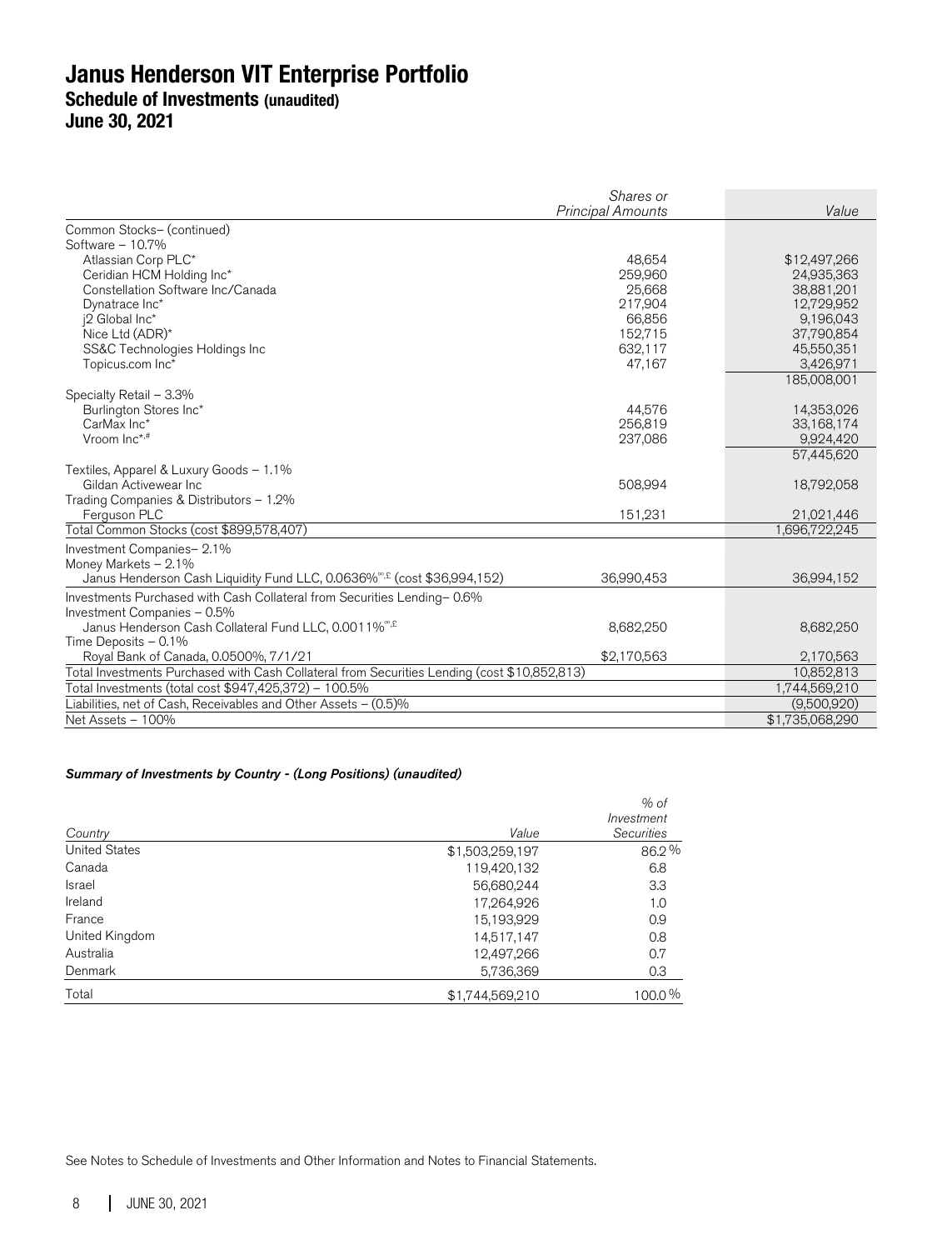#### Schedules of Affiliated Investments – (% of Net Assets)

|                                                                                                          | Dividend<br>Income | Realized<br>Gain/(Loss) | Change in<br>Unrealized<br>Appreciation/<br>Depreciation | Value<br>at 6/30/21 |
|----------------------------------------------------------------------------------------------------------|--------------------|-------------------------|----------------------------------------------------------|---------------------|
| Investment Companies - 2.1%<br>Money Markets - 2.1%                                                      |                    |                         |                                                          |                     |
| Janus Henderson Cash Liquidity Fund<br>LLC, 0.0636%                                                      | \$<br>22,061       | \$<br>3.439             | \$<br>(3,439)                                            | \$<br>36,994,152    |
| Investments Purchased with Cash Collateral from Securities Lending - 0.5%<br>Investment Companies - 0.5% |                    |                         |                                                          |                     |
| Janus Henderson Cash Collateral Fund<br>LLC, 0.0011%                                                     | $7.166^{\circ}$    |                         |                                                          | 8,682,250           |
| Total Affiliated Investments - 2.6%                                                                      | 29.227             | 3.439                   | (3,439)                                                  | 45,676,402          |
|                                                                                                          |                    |                         |                                                          |                     |

|                                                                                                          | Value<br>at 12/31/20 | Purchases   | Sales Proceeds | Value<br>at 6/30/21 |
|----------------------------------------------------------------------------------------------------------|----------------------|-------------|----------------|---------------------|
|                                                                                                          |                      |             |                |                     |
| Investment Companies - 2.1%                                                                              |                      |             |                |                     |
| Money Markets - 2.1%                                                                                     |                      |             |                |                     |
|                                                                                                          |                      |             |                |                     |
| Janus Henderson Cash Liquidity Fund<br>LLC, 0.0636%                                                      | 67,878,884           | 153.768.801 | (184,653,533)  | 36.994.152          |
| Investments Purchased with Cash Collateral from Securities Lending - 0.5%<br>Investment Companies - 0.5% |                      |             |                |                     |
| Janus Henderson Cash Collateral Fund                                                                     |                      |             |                |                     |
| LLC, 0.0011%                                                                                             | 2.859.857            | 57.158.549  | (51.336.156)   | 8.682.250           |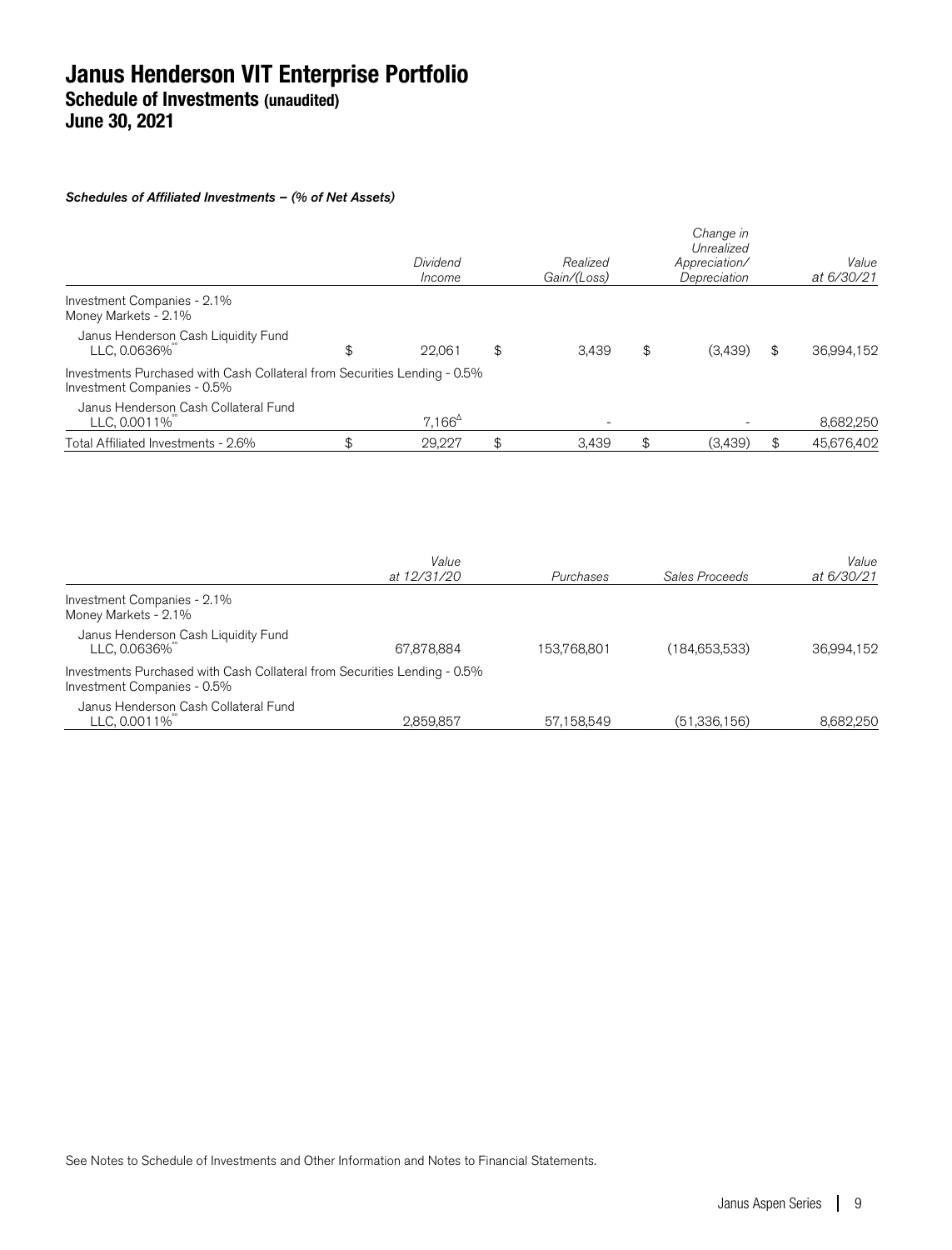#### Schedule of Forward Foreign Currency Exchange Contracts

|                                               |            | Foreign Currency | <b>USD Currency</b> | Market Value and<br>Unrealized |
|-----------------------------------------------|------------|------------------|---------------------|--------------------------------|
| Counterparty/                                 | Settlement | Amount (Sold)/   | Amount (Sold)/      | Appreciation/                  |
| Foreign Currency                              | Date       | Purchased        | Purchased           | (Depreciation)                 |
| Barclays Capital, Inc.:                       |            |                  |                     |                                |
| Canadian Dollar                               | 8/5/21     | (10, 128, 000)   | \$<br>8,388,116     | \$<br>216,433                  |
| Euro                                          | 8/5/21     | 1,300,000        | (1,593,904)         | (51, 465)                      |
| Euro                                          | 8/5/21     | (4, 161, 000)    | 5,095,644           | 158,654                        |
|                                               |            |                  |                     | 323,622                        |
| Citibank, National Association:               |            |                  |                     |                                |
| Canadian Dollar                               | 8/5/21     | 903,000          | (741, 270)          | (12,693)                       |
| Canadian Dollar                               | 8/5/21     | (6,513,000)      | 5,384,393           | 129,439                        |
| Euro                                          | 8/5/21     | (4,921,000)      | 6,030,937           | 192,214                        |
|                                               |            |                  |                     | 308,960                        |
| Credit Suisse International:                  |            |                  |                     |                                |
| Canadian Dollar                               | 8/5/21     | (15,859,000)     | 13,150,442          | 354,755                        |
| Euro                                          | 8/5/21     | 349,000          | (427,792)           | (13,707)                       |
|                                               |            |                  |                     | 341,048                        |
| HSBC Securities (USA), Inc.:                  |            |                  |                     |                                |
| Canadian Dollar                               | 8/5/21     | (10,862,000)     | 8,994,477           | 230,572                        |
| Euro                                          | 8/5/21     | (5,887,800)      | 7,214,027           | 228,204                        |
|                                               |            |                  |                     | 458,776                        |
| JPMorgan Chase Bank, National<br>Association: |            |                  |                     |                                |
| Canadian Dollar                               | 8/5/21     | (952,000)        | 788,779             | 20,666                         |
| Euro                                          | 8/5/21     | (13,889,000)     | 17,011,800          | 532,625                        |
|                                               |            |                  |                     | 553,291                        |
| State Street:                                 |            |                  |                     |                                |
| Canadian Dollar                               | 8/5/21     | (27,000)         | 22,408              | 624                            |
| Euro                                          | 8/5/21     | (392,000)        | 480,398             | 15,293                         |
|                                               |            |                  |                     | 15,917                         |
| Total                                         |            |                  |                     | \$<br>2,001,614                |

See Notes to Schedule of Investments and Other Information and Notes to Financial Statements.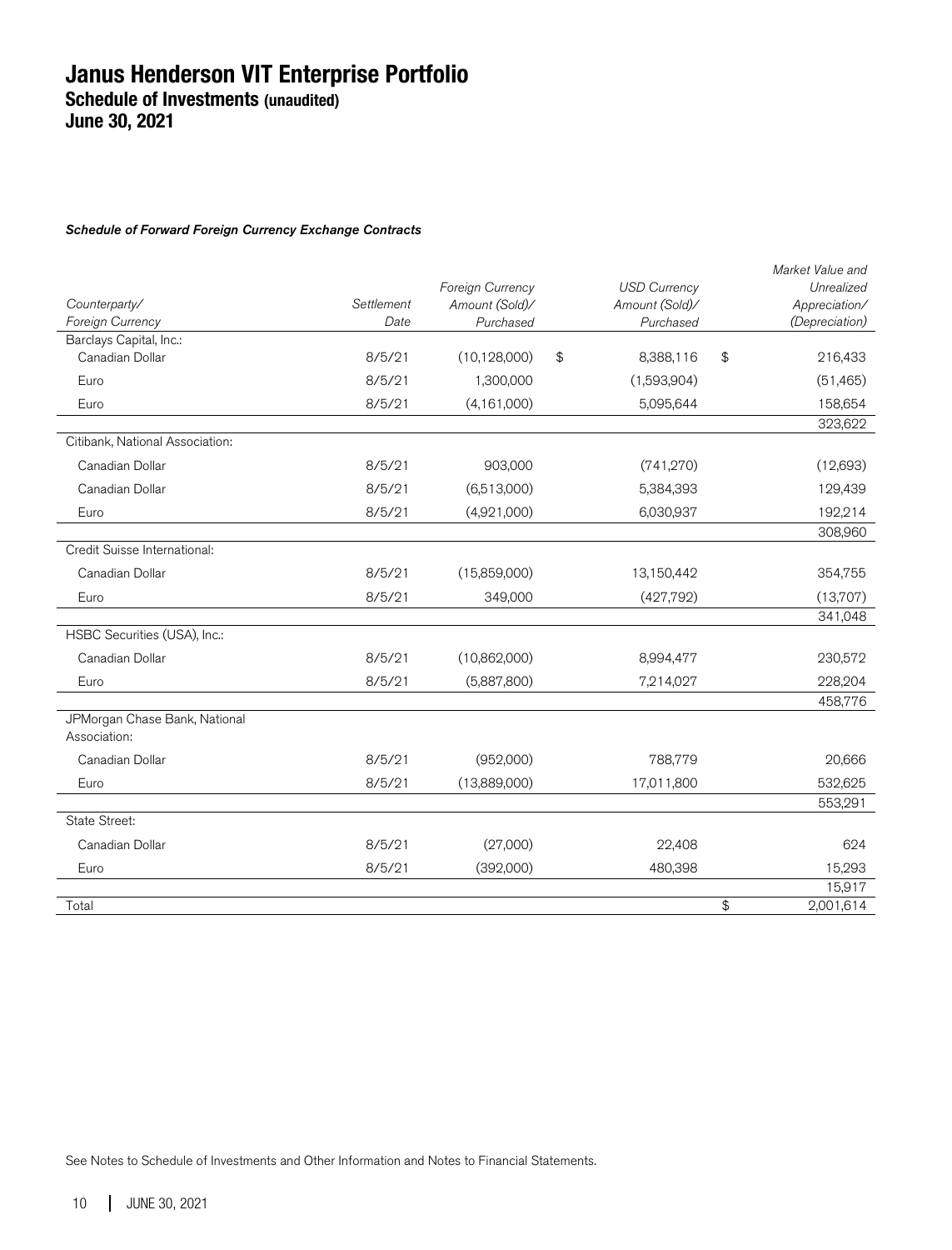The following table, grouped by derivative type, provides information about the fair value and location of derivatives within the Statement of Assets and Liabilities as of June 30, 2021.

#### Fair Value of Derivative Instruments (not accounted for as hedging instruments) as of June 30, 2021

|                                                                              | Currency<br>Contracts |
|------------------------------------------------------------------------------|-----------------------|
| <b>Asset Derivatives:</b>                                                    | \$2,079,479           |
| Forward foreign currency exchange contracts                                  |                       |
| <b>Liability Derivatives:</b><br>Forward foreign currency exchange contracts | 77,865                |

The following tables provide information about the effect of derivatives and hedging activities on the Portfolio's Statement of Operations for the period ended June 30, 2021.

#### The effect of Derivative Instruments (not accounted for as hedging instruments) on the Statement of Operations for the period ended June 30, 2021

Amount of Realized Gain/(Loss) Recognized on Derivatives

|                                             | Currency      |
|---------------------------------------------|---------------|
| Derivative                                  | Contracts     |
| Forward foreign currency exchange contracts | \$(1,951,311) |

| Amount of Change in Unrealized Appreciation/Depreciation Recognized on Derivatives |             |
|------------------------------------------------------------------------------------|-------------|
|                                                                                    | Currency    |
| Derivative                                                                         | Contracts   |
| Forward foreign currency exchange contracts                                        | \$2.199.004 |

Please see the "Net Realized Gain/(Loss) on Investments" and "Change in Unrealized Net Appreciation/Depreciation" sections of the Portfolio's Statement of Operations.

#### Average Ending Monthly Market Value of Derivative Instruments During the Period Ended June 30, 2021

|                                                        | Market Value <sup>(a)</sup> |
|--------------------------------------------------------|-----------------------------|
| Forward foreign currency exchange contracts, purchased | \$14,350,610                |
| Forward foreign currency exchange contracts, sold      | 82,905,960                  |

(a) Forward foreign currency exchange contracts are reported as the average ending monthly currency amount purchased or sold.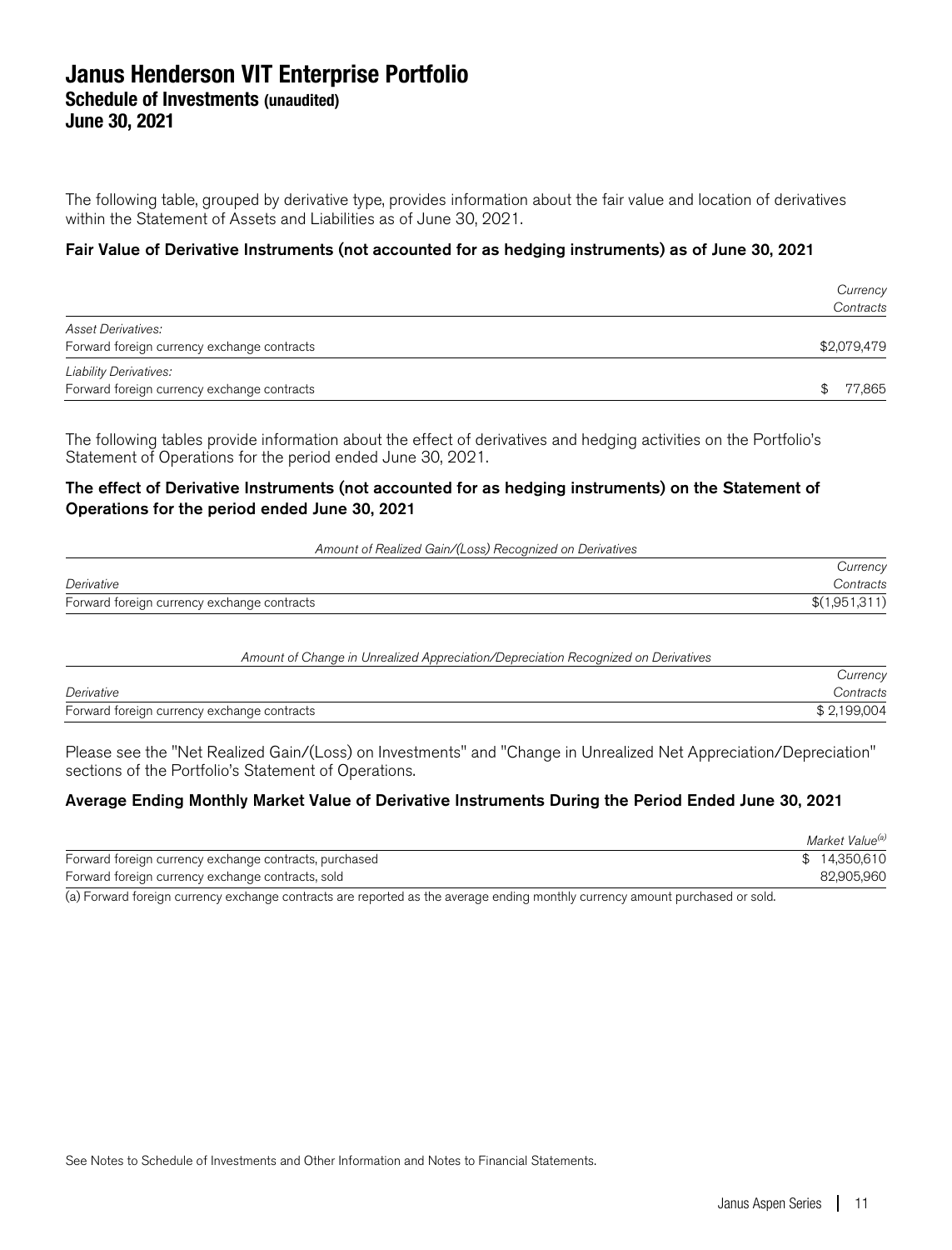## **Janus Henderson VIT Enterprise Portfolio Notes to Schedule of Investments and Other Information (unaudited)**

| Russell Midcap <sup>®</sup> Growth Index | Russell Midcap <sup>®</sup> Growth Index reflects the performance of U.S. mid-cap equities with higher price-to-book<br>ratios and higher forecasted growth values. |
|------------------------------------------|---------------------------------------------------------------------------------------------------------------------------------------------------------------------|
| <b>ADR</b>                               | American Depositary Receipt                                                                                                                                         |
| <b>LLC</b>                               | Limited Liability Company                                                                                                                                           |
| <b>LP</b>                                | Limited Partnership                                                                                                                                                 |
| <b>PLC</b>                               | <b>Public Limited Company</b>                                                                                                                                       |
|                                          |                                                                                                                                                                     |

- Non-income producing security.
- ºº Rate shown is the 7-day yield as of June 30, 2021.
- # Loaned security; a portion of the security is on loan at June 30, 2021.
- £ The Portfolio may invest in certain securities that are considered affiliated companies. As defined by the Investment Company Act of 1940, as amended, an affiliated company is one in which the Portfolio owns 5% or more of the outstanding voting securities, or a company which is under common ownership or control.
- Δ Net of income paid to the securities lending agent and rebates paid to the borrowing counterparties.

The following is a summary of the inputs that were used to value the Portfolio's investments in securities and other financial instruments as of June 30, 2021. See Notes to Financial Statements for more information.

#### **Valuation Inputs Summary**

|                                                                                                                                                            | Level 1 -<br><b>Quoted Prices</b> | Level 2 -<br><b>Other Significant</b><br><b>Observable Inputs</b> | Level 3 -<br><b>Significant</b><br>Unobservable Inputs |
|------------------------------------------------------------------------------------------------------------------------------------------------------------|-----------------------------------|-------------------------------------------------------------------|--------------------------------------------------------|
| <b>Assets</b>                                                                                                                                              |                                   |                                                                   |                                                        |
| <b>Investments In Securities:</b><br>Common Stocks<br><b>Investment Companies</b><br>Investments Purchased with Cash Collateral from Securities<br>Lending | \$<br>1,696,722,245               | \$<br>36,994,152<br>10,852,813                                    | \$                                                     |
| <b>Total Investments in Securities</b><br>Other Financial Instruments <sup>(a)</sup> :<br>Forward Foreign Currency Exchange Contracts                      | \$<br>1,696,722,245               | \$<br>47,846,965<br>2,079,479                                     | \$                                                     |
| <b>Total Assets</b>                                                                                                                                        | \$<br>,696,722,245                | \$<br>49,926,444                                                  | \$                                                     |
| Liabilities                                                                                                                                                |                                   |                                                                   |                                                        |
| Other Financial Instruments <sup>(a)</sup> :<br>Forward Foreign Currency Exchange Contracts                                                                | \$                                | 77,865                                                            | \$                                                     |

(a) Other financial instruments include forward foreign currency exchange, futures, written options, written swaptions, and swap contracts. Forward foreign currency exchange contracts are reported at their unrealized appreciation/(depreciation) at measurement date, which represents the change in the contract's value from trade date. Futures, certain written options on futures, and centrally cleared swap contracts are reported at their variation margin at measurement date, which represents the amount due to/from the Portfolio at that date. Written options, written swaptions, and other swap contracts are reported at their market value at measurement date.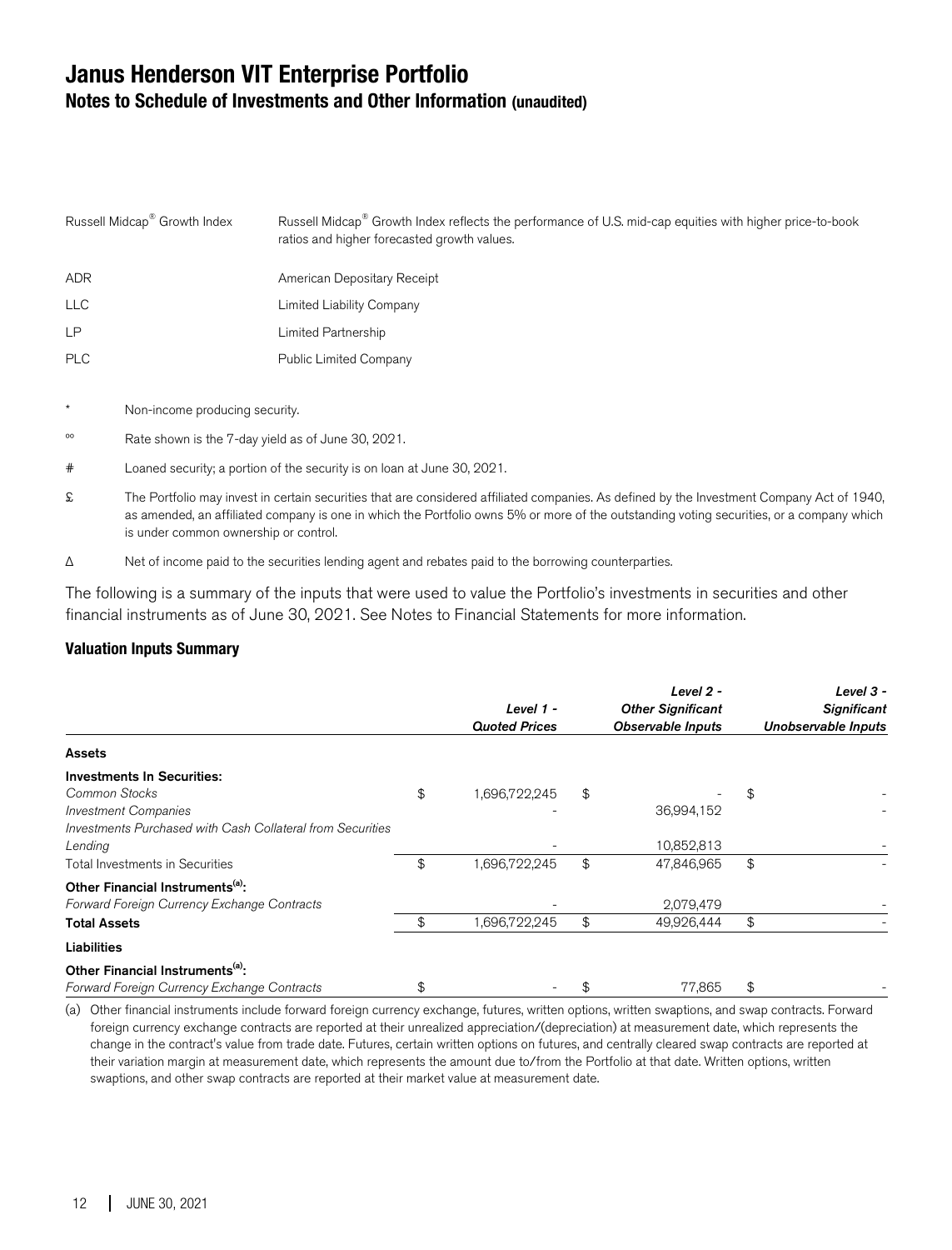### **Janus Henderson VIT Enterprise Portfolio Statement of Assets and Liabilities (unaudited) June 30, 2021**

| Assets:                                                                |               |               |
|------------------------------------------------------------------------|---------------|---------------|
| Unaffiliated investments, at value (cost \$901,748,970) <sup>(1)</sup> | \$            | 1,698,892,808 |
| Affiliated investments, at value (cost \$45,676,402)                   |               | 45,676,402    |
| Forward foreign currency exchange contracts                            |               | 2,079,479     |
| Non-interested Trustees' deferred compensation                         |               | 42,245        |
| Receivables:                                                           |               |               |
| Investments sold                                                       |               | 4,743,294     |
| Portfolio shares sold                                                  |               | 1,549,007     |
| <b>Dividends</b>                                                       |               | 671,822       |
| Dividends from affiliates                                              |               | 1,738         |
| Other assets                                                           |               | 4,068         |
| <b>Total Assets</b>                                                    |               | 1,753,660,863 |
| Liabilities:                                                           |               |               |
| Foreign cash due to custodian                                          |               | 174           |
| Collateral for securities loaned (Note 3)                              |               | 10,852,813    |
| Forward foreign currency exchange contracts                            |               | 77,865        |
| Payables:                                                              |               |               |
| Investments purchased                                                  |               | 4,954,184     |
| Portfolio shares repurchased                                           |               | 1,371,337     |
| Advisory fees                                                          |               | 911,703       |
| 12b-1 Distribution and shareholder servicing fees                      |               | 200,412       |
| Transfer agent fees and expenses                                       |               | 75,759        |
| Non-interested Trustees' deferred compensation fees                    |               | 42,245        |
| Professional fees                                                      |               | 23,966        |
| Non-interested Trustees' fees and expenses                             |               | 6,616         |
| Affiliated portfolio administration fees payable                       |               | 3,561         |
| Custodian fees                                                         |               | 2,430         |
| Accrued expenses and other payables                                    |               | 69,508        |
| <b>Total Liabilities</b>                                               |               | 18,592,573    |
| <b>Net Assets</b>                                                      | $\frac{1}{2}$ | 1,735,068,290 |
| Net Assets Consist of:                                                 |               |               |
| Capital (par value and paid-in surplus)                                | \$            | 799,781,071   |
| Total distributable earnings (loss)                                    |               | 935,287,219   |
| <b>Total Net Assets</b>                                                | \$            | 1,735,068,290 |
| Net Assets - Institutional Shares                                      | \$            | 744,228,084   |
| Shares Outstanding, \$0.001 Par Value (unlimited shares authorized)    |               | 7,902,424     |
| Net Asset Value Per Share                                              | \$            | 94.18         |
| Net Assets - Service Shares                                            | \$            | 990,840,206   |
| Shares Outstanding, \$0.001 Par Value (unlimited shares authorized)    |               | 11,418,752    |
| Net Asset Value Per Share                                              | $\frac{1}{2}$ | 86.77         |
|                                                                        |               |               |

(1) Includes \$10,629,969 of securities on loan. See Note 3 in Notes to Financial Statements.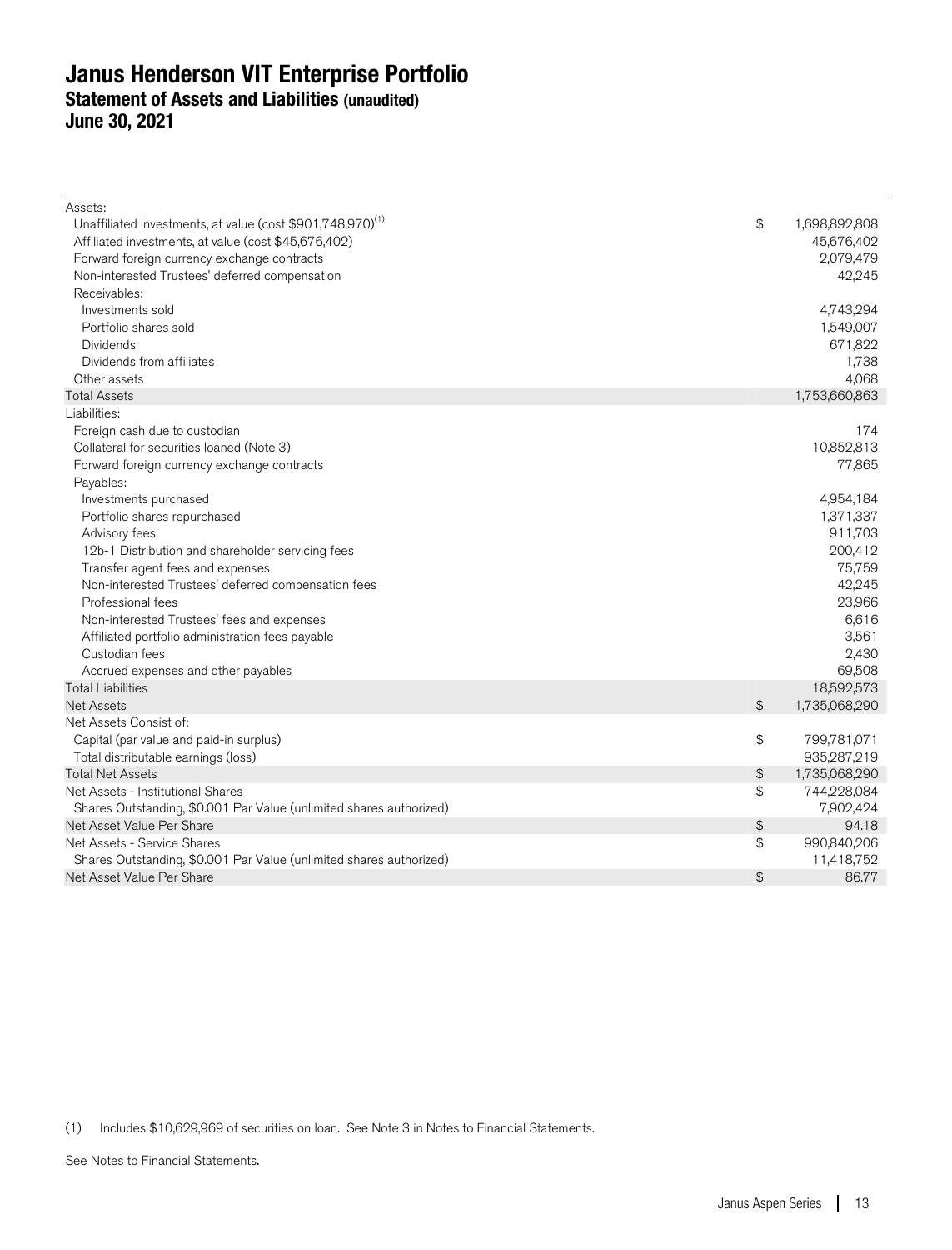### **Janus Henderson VIT Enterprise Portfolio Statement of Operations (unaudited) For the period ended June 30, 2021**

| Investment Income:                                                                            |                   |
|-----------------------------------------------------------------------------------------------|-------------------|
| <b>Dividends</b>                                                                              | \$<br>9,419,898   |
| Dividends from affiliates                                                                     | 22,061            |
| Affiliated securities lending income, net                                                     | 7,166             |
| Unaffiliated securities lending income, net                                                   | 159               |
| Foreign tax withheld                                                                          | (143,681)         |
| Total Investment Income                                                                       | 9,305,603         |
| Expenses:                                                                                     |                   |
| Advisory fees                                                                                 | 5,428,726         |
| 12b-1 Distribution and shareholder servicing fees:                                            |                   |
| Service Shares                                                                                | 1,167,273         |
| Transfer agent administrative fees and expenses:                                              |                   |
| <b>Institutional Shares</b>                                                                   | 190,665           |
| Service Shares                                                                                | 233,455           |
| Other transfer agent fees and expenses:                                                       |                   |
| <b>Institutional Shares</b>                                                                   | 19,037            |
| Service Shares                                                                                | 9,636             |
| Shareholder reports expense                                                                   | 45,968            |
| Affiliated portfolio administration fees                                                      | 26,422            |
| Professional fees                                                                             | 22,673            |
| Non-interested Trustees' fees and expenses                                                    | 12,877            |
| Custodian fees                                                                                | 12,876            |
| Registration fees                                                                             | 11,471            |
| Other expenses                                                                                | 60,254            |
| <b>Total Expenses</b>                                                                         | 7,241,333         |
| Net Investment Income/(Loss)                                                                  | 2,064,270         |
| Net Realized Gain/(Loss) on Investments:                                                      |                   |
| Investments and foreign currency transactions                                                 | 138,826,597       |
| Investments in affiliates                                                                     | 3,439             |
| Forward foreign currency exchange contracts                                                   | (1,951,311)       |
| Total Net Realized Gain/(Loss) on Investments                                                 | 136,878,725       |
| Change in Unrealized Net Appreciation/Depreciation:                                           |                   |
| Investments, foreign currency translations and non-interested Trustees' deferred compensation | 15,204,233        |
| Investments in affiliates                                                                     | (3,439)           |
| Forward foreign currency exchange contracts                                                   | 2,199,004         |
| Total Change in Unrealized Net Appreciation/Depreciation                                      | 17,399,798        |
| Net Increase/(Decrease) in Net Assets Resulting from Operations                               | \$<br>156,342,793 |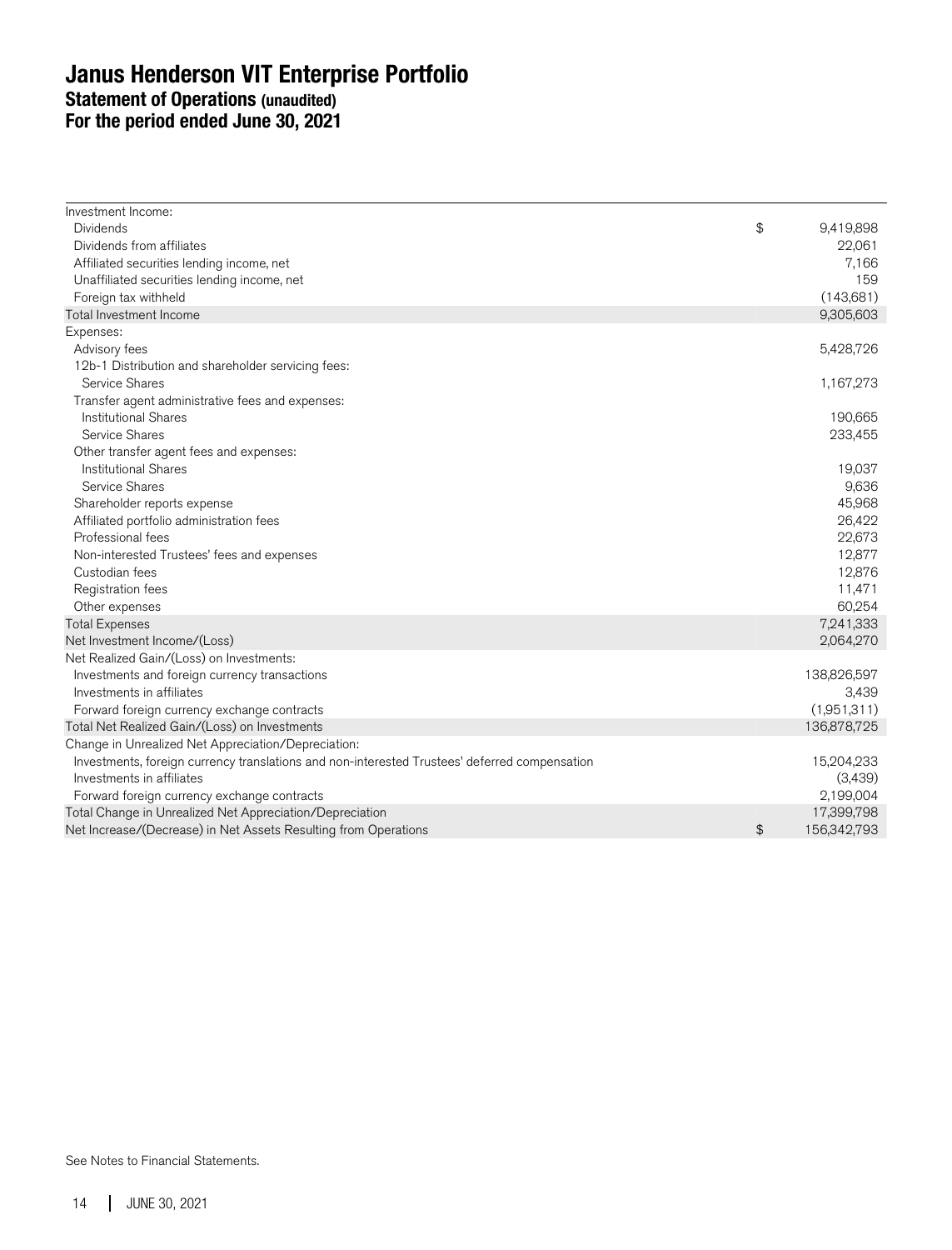## **Janus Henderson VIT Enterprise Portfolio Statements of Changes in Net Assets**

|                                                                 | Period ended           |                   |
|-----------------------------------------------------------------|------------------------|-------------------|
|                                                                 | June 30, 2021          | Year ended        |
|                                                                 | (unaudited)            | December 31, 2020 |
| Operations:                                                     |                        |                   |
| Net investment income/(loss)                                    | \$<br>2,064,270 \$     | 1,751,409         |
| Net realized gain/(loss) on investments                         | 136,878,725            | 152,530,739       |
| Change in unrealized net appreciation/depreciation              | 17,399,798             | 116,773,165       |
| Net Increase/(Decrease) in Net Assets Resulting from Operations | 156,342,793            | 271,055,313       |
| Dividends and Distributions to Shareholders:                    |                        |                   |
| <b>Institutional Shares</b>                                     | (68,341,267)           | (51,851,530)      |
| Service Shares                                                  | (91, 137, 615)         | (59,611,141)      |
| Net Decrease from Dividends and Distributions to Shareholders   | (159, 478, 882)        | (111,462,671)     |
| Capital Share Transactions:                                     |                        |                   |
| <b>Institutional Shares</b>                                     | (26,881,039)           | (91,362,702)      |
| Service Shares                                                  | 74,722,835             | 9,681,015         |
| Net Increase/(Decrease) from Capital Share Transactions         | 47,841,796             | (81,681,687)      |
| Net Increase/(Decrease) in Net Assets                           | 44,705,707             | 77,910,955        |
| Net Assets:                                                     |                        |                   |
| Beginning of period                                             | 1,690,362,583          | 1,612,451,628     |
| End of period                                                   | \$<br>1,735,068,290 \$ | 1,690,362,583     |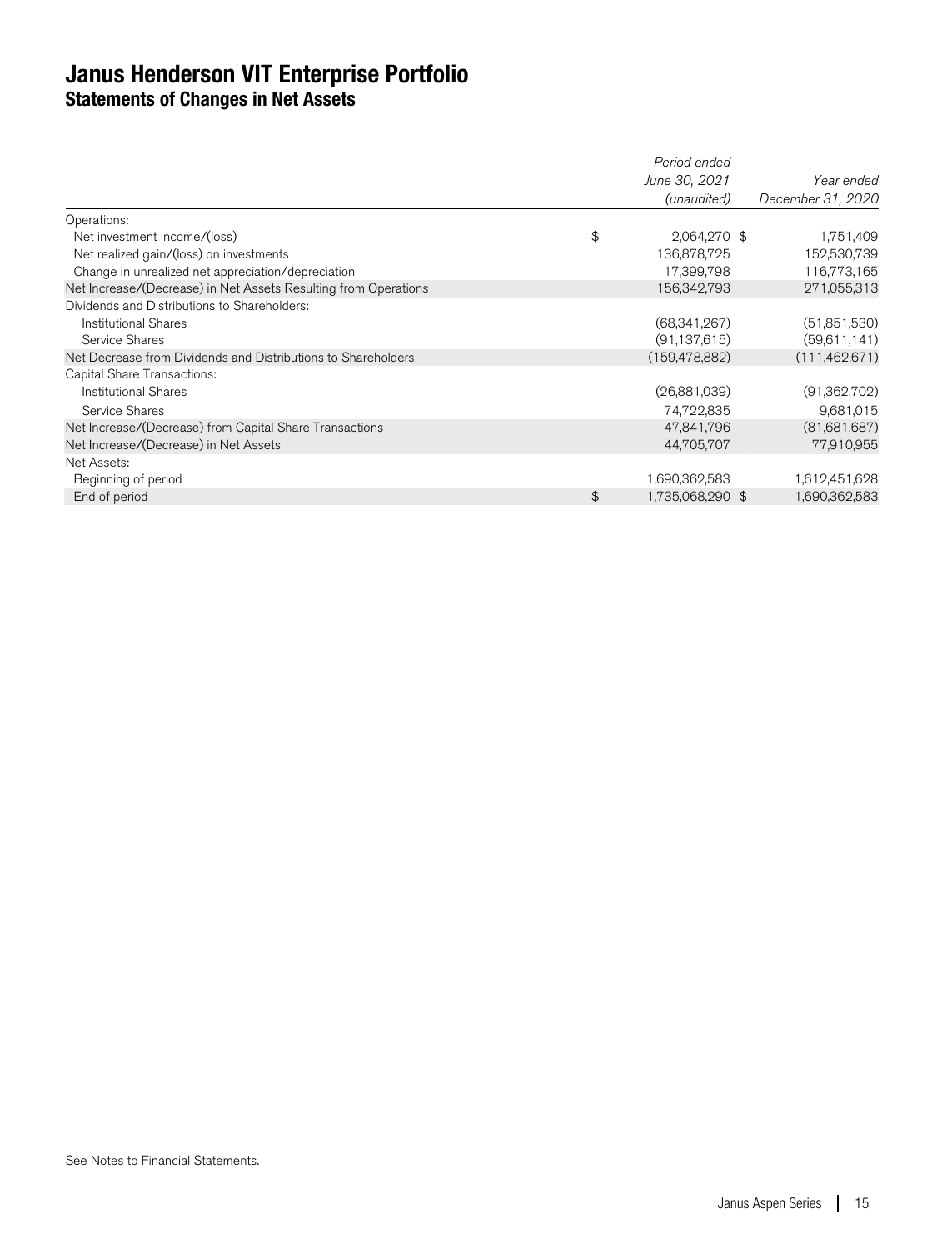## **Janus Henderson VIT Enterprise Portfolio Financial Highlights**

#### Institutional Shares

For a share outstanding during the period ended June 30, 2021 (unaudited) and the year ended

| December 31                                                                                                              | 2021      | 2020           | 2019      | 2018      | 2017      | 2016      |
|--------------------------------------------------------------------------------------------------------------------------|-----------|----------------|-----------|-----------|-----------|-----------|
| Net Asset Value, Beginning of Period                                                                                     | \$94.21   | \$85.46        | \$67.02   | \$70.65   | \$59.27   | \$57.33   |
| Income/(Loss) from Investment Operations:                                                                                |           |                |           |           |           |           |
| Net investment income/(loss) <sup>(1)</sup>                                                                              | 0.18      | 0.20           | 0.29      | 0.21      | 0.11      | 0.28      |
| Net realized and unrealized gain/(loss)                                                                                  | 8.70      | 14.53          | 23.06     | (0.16)    | 15.67     | 6.50      |
| Total from Investment Operations                                                                                         | 8.88      | 14.73          | 23.35     | 0.05      | 15.78     | 6.78      |
| Less Dividends and Distributions:                                                                                        |           |                |           |           |           |           |
| Dividends (from net investment income)                                                                                   | (0.33)    | (0.06)         | (0.16)    | (0.18)    | (0.17)    | (0.09)    |
| Distributions (from capital gains)                                                                                       | (8.58)    | (5.92)         | (4.75)    | (3.50)    | (4.23)    | (4.75)    |
| <b>Total Dividends and Distributions</b>                                                                                 | (8.91)    | (5.98)         | (4.91)    | (3.68)    | (4.40)    | (4.84)    |
| Net Asset Value, End of Period                                                                                           | \$94.18   | \$94.21        | \$85.46   | \$67.02   | \$70.65   | \$59.27   |
| Total Return*                                                                                                            | 9.47%     | 19.47%         | 35.48%    | (0.41)%   | 27.42%    | 12.36%    |
| Net Assets, End of Period (in thousands)                                                                                 | \$744,228 | \$768,141      | \$791,044 | \$577,477 | \$618,750 | \$459,250 |
| Average Net Assets for the Period (in                                                                                    |           |                |           |           |           |           |
| thousands)                                                                                                               | \$781,691 | \$699,442      | \$707,052 | \$641,390 | \$556,940 | \$435,190 |
| Ratios to Average Net Assets**:                                                                                          |           |                |           |           |           |           |
| Ratio of Gross Expenses                                                                                                  | 0.71%     | 0.72%          | 0.72%     | 0.72%     | 0.73%     | 0.72%     |
| Ratio of Net Expenses (After Waivers and                                                                                 |           |                |           |           |           |           |
| Expense Offsets)                                                                                                         | 0.71%     | 0.72%          | 0.72%     | 0.72%     | 0.73%     | 0.72%     |
| Ratio of Net Investment Income/(Loss)                                                                                    | 0.37%     | 0.25%          | 0.37%     | 0.29%     | 0.17%     | 0.48%     |
| Portfolio Turnover Rate                                                                                                  | 11%       | 16%            | 14%       | 14%       | 14%       | 20%       |
| <b>Service Shares</b><br>For a share outstanding during the period ended<br>June 30, 2021 (unaudited) and the year ended |           |                |           |           |           |           |
| December 31                                                                                                              | 2021      | 2020           | 2019      | 2018      | 2017      | 2016      |
| Net Asset Value, Beginning of Period                                                                                     | \$87.46   | \$79.93        | \$63.00   | \$66.67   | \$56.22   | \$54.67   |
| Income/(Loss) from Investment Operations:                                                                                |           |                |           |           |           |           |
| Net investment income/(loss) <sup>(1)</sup>                                                                              | 0.06      | (2)            | 0.09      | 0.03      | (0.05)    | 0.12      |
| Net realized and unrealized gain/(loss)                                                                                  | 8.06      | 13.45          | 21.63     | (0.12)    | 14.82     | 6.19      |
| <b>Total from Investment Operations</b>                                                                                  | 8.12      | 13.45          | 21.72     | (0.09)    | 14.77     | 6.31      |
| Less Dividends and Distributions:                                                                                        |           |                |           |           |           |           |
| Dividends (from net investment income)                                                                                   | (0.23)    |                | (0.04)    | (0.08)    | (0.09)    | (0.01)    |
| Distributions (from capital gains)                                                                                       | (8.58)    | (5.92)         | (4.75)    | (3.50)    | (4.23)    | (4.75)    |
| <b>Total Dividends and Distributions</b>                                                                                 | (8.81)    | (5.92)         | (4.79)    | (3.58)    | (4.32)    | (4.76)    |
| Net Asset Value, End of Period                                                                                           | \$86.77   | \$87.46        | \$79.93   | \$63.00   | \$66.67   | \$56.22   |
| Total Return*                                                                                                            | 9.33%     | 19.18%         | 35.14%    | (0.65)%   | 27.09%    | 12.10%    |
| Net Assets, End of Period (in thousands)                                                                                 | \$990,840 | \$922,221      | \$821,408 | \$588,973 | \$555,550 | \$419,251 |
| Average Net Assets for the Period (in                                                                                    |           |                |           |           |           |           |
| thousands)                                                                                                               | \$956,774 | \$773,949      | \$734,274 | \$612,433 | \$489,237 | \$373,400 |
| Ratios to Average Net Assets**:                                                                                          |           |                |           |           |           |           |
| Ratio of Gross Expenses                                                                                                  | 0.95%     | 0.97%          | 0.97%     | 0.97%     | 0.98%     | 0.97%     |
| Ratio of Net Expenses (After Waivers and                                                                                 |           |                |           |           |           |           |
| Expense Offsets)                                                                                                         | 0.95%     | 0.97%          | 0.97%     | 0.97%     | 0.98%     | 0.97%     |
| Ratio of Net Investment Income/(Loss)                                                                                    | 0.13%     | $0.00\%^{(3)}$ | 0.12%     | 0.04%     | (0.08)%   | 0.22%     |
| Portfolio Turnover Rate                                                                                                  | 11%       | 16%            | 14%       | 14%       | 14%       | 20%       |

\* Total return includes adjustments in accordance with generally accepted accounting principles required at the year or period end and are not annualized for periods of less than one full year. Total return does not include fees, charges, or expenses imposed by the variable annuity and life insurance contracts for which Janus Aspen Series serves as an underlying investment vehicle.<br>\*\* Annualized for periods of less than one full year

Annualized for periods of less than one full year.

(1) Per share amounts are calculated based on average shares outstanding during the year or period.

(2) Less than \$0.005 on a per share basis.

(3) Less than 0.005%.

See Notes to Financial Statements.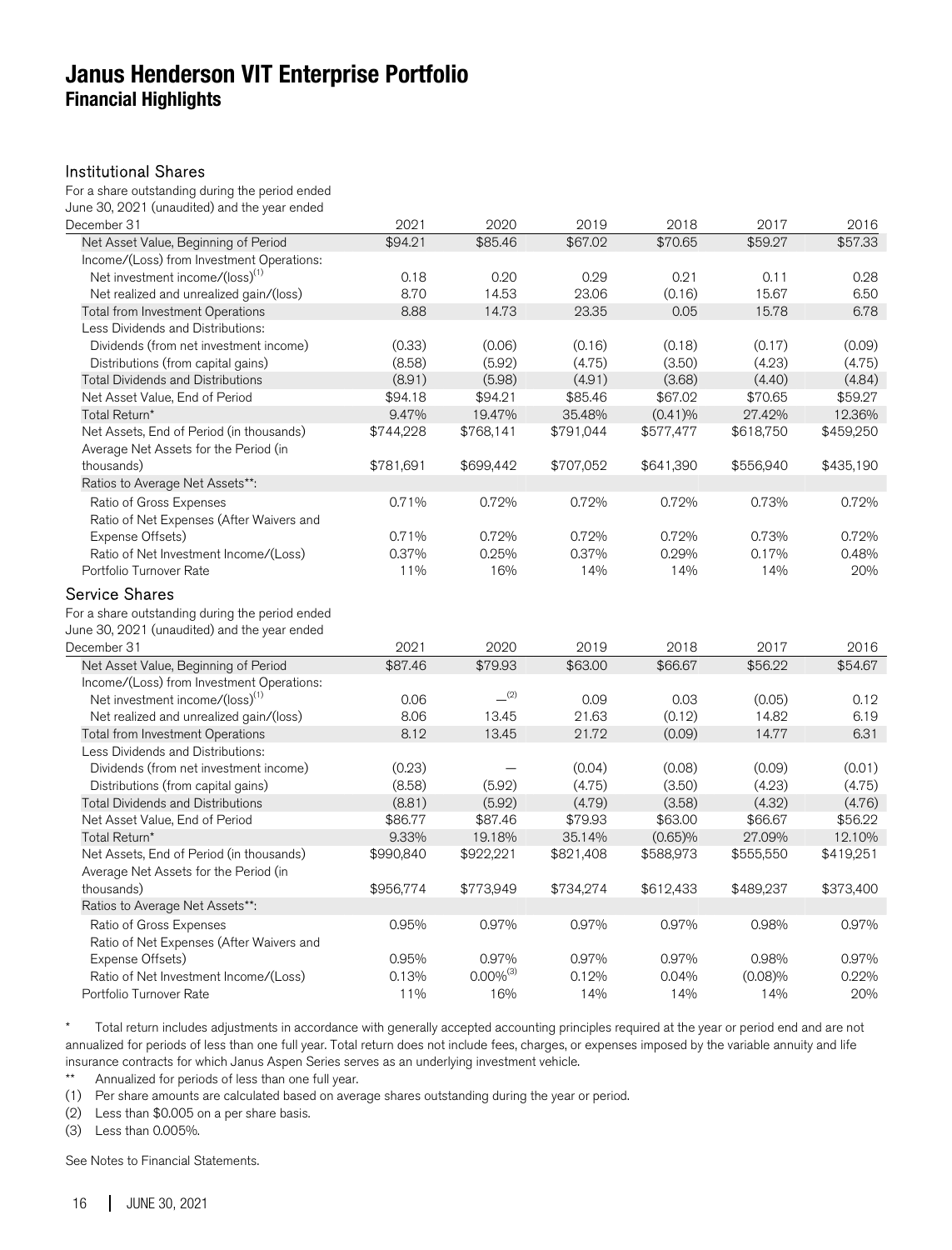**Notes to Financial Statements (unaudited)**

#### 1. Organization and Significant Accounting Policies

Janus Henderson VIT Enterprise Portfolio (the "Portfolio") is a series of Janus Aspen Series (the "Trust"), which is organized as a Delaware statutory trust and is registered under the Investment Company Act of 1940, as amended (the "1940 Act"), as an open-end management investment company, and therefore has applied the specialized accounting and reporting guidance in Financial Accounting Standards Board ("FASB") Accounting Standards Codification ("ASC") Topic 946. The Trust offers 11 portfolios, each of which offers multiple share classes, with differing investment objectives and policies. The Portfolio seeks long-term growth of capital. The Portfolio is classified as diversified, as defined in the 1940 Act.

The Portfolio currently offers two classes of shares: Institutional Shares and Service Shares. Each class represents an interest in the same portfolio of investments. Institutional Shares are offered only in connection with investment in and payments under variable insurance contracts as well as certain qualified retirement plans. Service Shares are offered only in connection with investment in and payments under variable insurance contracts as well as certain qualified retirement plans that require a fee from Portfolio assets to procure distribution and administrative services to contract owners and plan participants.

Shareholders, including participating insurance companies, as well as accounts, may from time to time own (beneficially or of record) a significant percentage of the Portfolio's Shares and can be considered to "control" the Portfolio when that ownership exceeds 25% of the Portfolio's assets (and which may differ from control as determined in accordance with United States of America generally accepted accounting principles ("US GAAP")).

The following accounting policies have been followed by the Portfolio and are in conformity with US GAAP.

#### Investment Valuation

Securities held by the Portfolio are valued in accordance with policies and procedures established by and under the supervision of the Trustees (the "Valuation Procedures"). Equity securities traded on a domestic securities exchange are generally valued at the closing prices on the primary market or exchange on which they trade. If such price is lacking for the trading period immediately preceding the time of determination, such securities are valued at their current bid price. Equity securities that are traded on a foreign exchange are generally valued at the closing prices on such markets. In the event that there is no current trading volume on a particular security in such foreign exchange, the bid price from the primary exchange is generally used to value the security. Securities that are traded on the over-the-counter ("OTC") markets are generally valued at their closing or latest bid prices as available. Foreign securities and currencies are converted to U.S. dollars using the applicable exchange rate in effect at the close of the New York Stock Exchange ("NYSE"). The Portfolio will determine the market value of individual securities held by it by using prices provided by one or more approved professional pricing services or, as needed, by obtaining market quotations from independent brokerdealers. Most debt securities are valued in accordance with the evaluated bid price supplied by the pricing service that is intended to reflect market value. The evaluated bid price supplied by the pricing service is an evaluation that may consider factors such as security prices, yields, maturities and ratings. Certain short-term securities maturing within 60 days or less may be evaluated and valued on an amortized cost basis provided that the amortized cost determined approximates market value. Securities for which market quotations or evaluated prices are not readily available or deemed unreliable are valued at fair value determined in good faith under the Valuation Procedures. Circumstances in which fair value pricing may be utilized include, but are not limited to: (i) a significant event that may affect the securities of a single issuer, such as a merger, bankruptcy, or significant issuer-specific development; (ii) an event that may affect an entire market, such as a natural disaster or significant governmental action; (iii) a nonsignificant event such as a market closing early or not opening, or a security trading halt; and (iv) pricing of a nonvalued security and a restricted or nonpublic security. Special valuation considerations may apply with respect to "odd-lot" fixed-income transactions which, due to their small size, may receive evaluated prices by pricing services which reflect a large block trade and not what actually could be obtained for the odd-lot position. The Portfolio uses systematic fair valuation models provided by independent third parties to value international equity securities in order to adjust for stale pricing, which may occur between the close of certain foreign exchanges and the close of the NYSE.

#### Valuation Inputs Summary

FASB ASC 820, Fair Value Measurements and Disclosures ("ASC 820"), defines fair value, establishes a framework for measuring fair value, and expands disclosure requirements regarding fair value measurements. This standard emphasizes that fair value is a market-based measurement that should be determined based on the assumptions that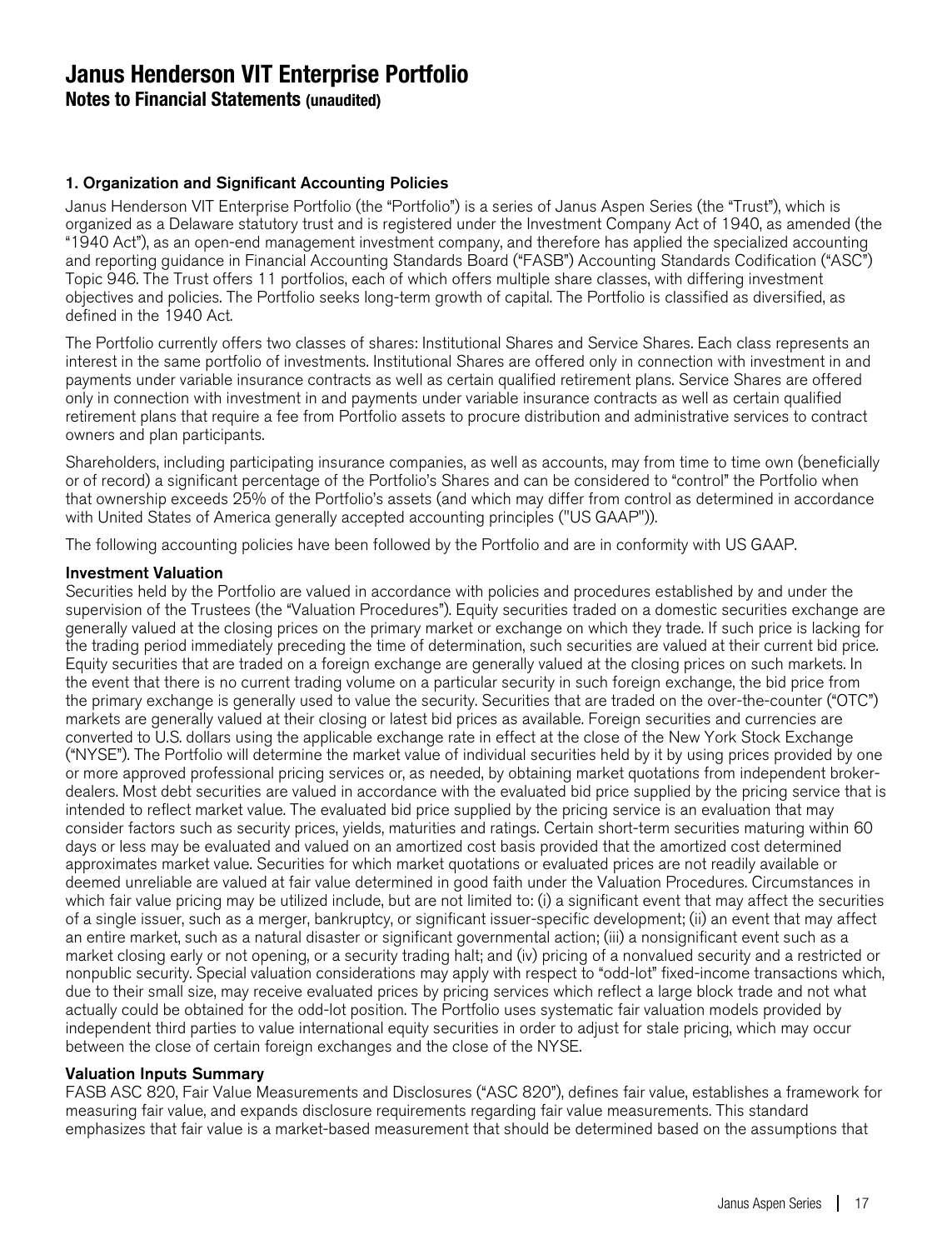## **Janus Henderson VIT Enterprise Portfolio Notes to Financial Statements (unaudited)**

market participants would use in pricing an asset or liability and establishes a hierarchy that prioritizes inputs to valuation techniques used to measure fair value. These inputs are summarized into three broad levels:

Level 1 – Unadjusted quoted prices in active markets the Portfolio has the ability to access for identical assets or liabilities.

Level 2 – Observable inputs other than unadjusted quoted prices included in Level 1 that are observable for the asset or liability either directly or indirectly. These inputs may include quoted prices for the identical instrument on an inactive market, prices for similar instruments, interest rates, prepayment speeds, credit risk, yield curves, default rates and similar data.

Assets or liabilities categorized as Level 2 in the hierarchy generally include: debt securities fair valued in accordance with the evaluated bid or ask prices supplied by a pricing service; securities traded on OTC markets and listed securities for which no sales are reported that are fair valued at the latest bid price (or yield equivalent thereof) obtained from one or more dealers transacting in a market for such securities or by a pricing service approved by the Portfolio's Trustees; certain short-term debt securities with maturities of 60 days or less that are fair valued at amortized cost; and equity securities of foreign issuers whose fair value is determined by using systematic fair valuation models provided by independent third parties in order to adjust for stale pricing which may occur between the close of certain foreign exchanges and the close of the NYSE. Other securities that may be categorized as Level 2 in the hierarchy include, but are not limited to, preferred stocks, bank loans, swaps, investments in unregistered investment companies, options, and forward contracts.

Level 3 – Unobservable inputs for the asset or liability to the extent that relevant observable inputs are not available, representing the Portfolio's own assumptions about the assumptions that a market participant would use in valuing the asset or liability, and that would be based on the best information available.

There have been no significant changes in valuation techniques used in valuing any such positions held by the Portfolio since the beginning of the fiscal year.

The inputs or methodology used for fair valuing securities are not necessarily an indication of the risk associated with investing in those securities. The summary of inputs used as of June 30, 2021 to fair value the Portfolio's investments in securities and other financial instruments is included in the "Valuation Inputs Summary" in the Notes to Schedule of Investments and Other Information.

The following describes the amounts of transfers into or out of Level 3 of the fair value hierarchy during the period.

Financial assets of \$3,426,971 were transferred out of Level 3 to Level 1 since the current market for the securities with quoted prices are considered active.

#### Investment Transactions and Investment Income

Investment transactions are accounted for as of the date purchased or sold (trade date). Dividend income is recorded on the ex-dividend date. Certain dividends from foreign securities will be recorded as soon as the Portfolio is informed of the dividend, if such information is obtained subsequent to the ex-dividend date. Dividends from foreign securities may be subject to withholding taxes in foreign jurisdictions. Interest income is recorded daily on the accrual basis and includes amortization of premiums and accretion of discounts. The Portfolio classifies gains and losses on prepayments received as an adjustment to interest income. Debt securities may be placed in non-accrual status and related interest income may be reduced by stopping current accruals and writing off interest receivables when collection of all or a portion of interest has become doubtful. Gains and losses are determined on the identified cost basis, which is the same basis used for federal income tax purposes. Income, as well as gains and losses, both realized and unrealized, are allocated daily to each class of shares based upon the ratio of net assets represented by each class as a percentage of total net assets.

#### Expenses

The Portfolio bears expenses incurred specifically on its behalf. Each class of shares bears a portion of general expenses, which are allocated daily to each class of shares based upon the ratio of net assets represented by each class as a percentage of total net assets. Expenses directly attributable to a specific class of shares are charged against the operations of such class.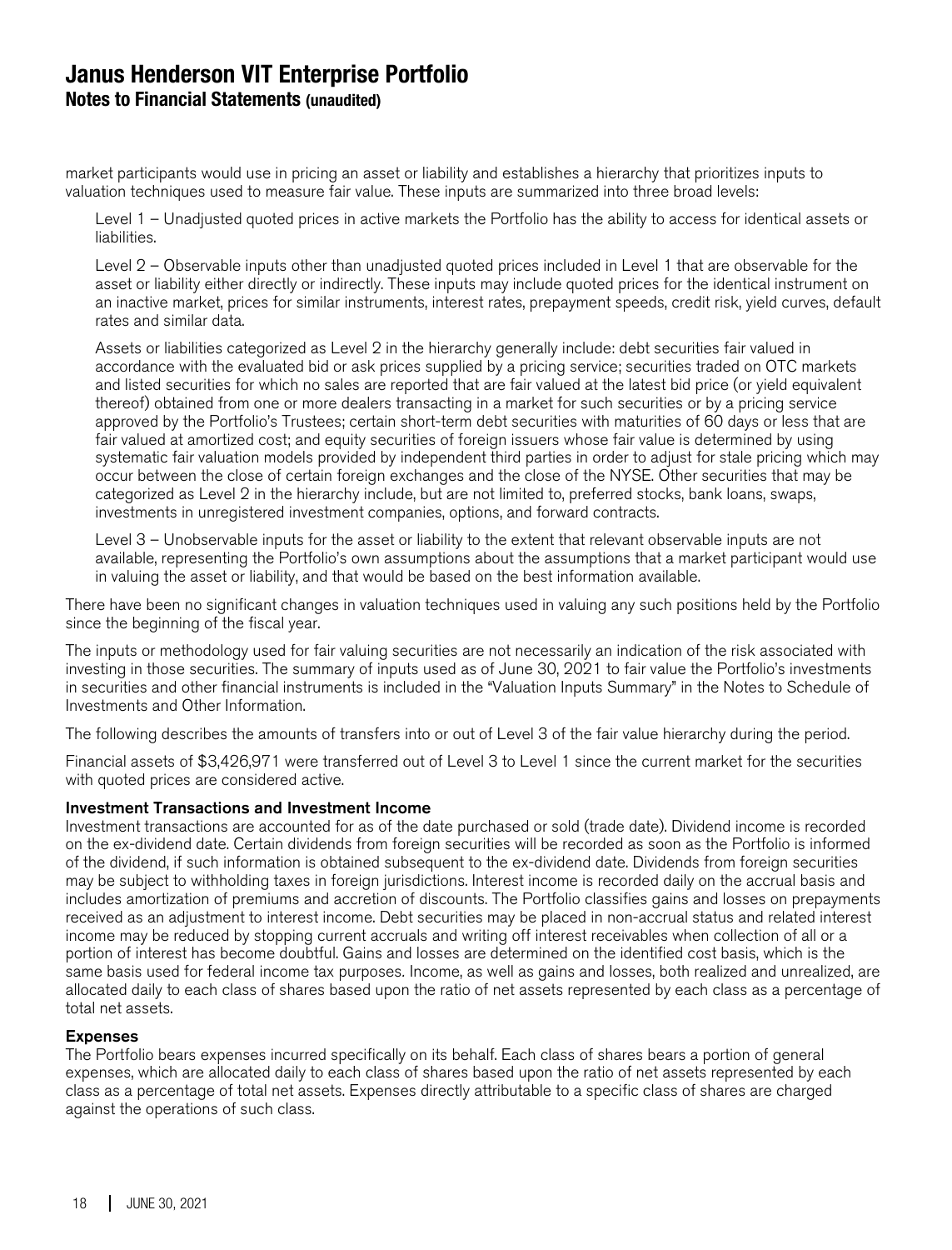#### **Notes to Financial Statements (unaudited)**

#### **Estimates**

The preparation of financial statements in conformity with US GAAP requires management to make estimates and assumptions that affect the reported amount of assets and liabilities and disclosure of contingent assets and liabilities at the date of the financial statements, and the reported amounts of income and expenses during the reporting period. Actual results could differ from those estimates.

#### Indemnifications

In the normal course of business, the Portfolio may enter into contracts that contain provisions for indemnification of other parties against certain potential liabilities. The Portfolio's maximum exposure under these arrangements is unknown, and would involve future claims that may be made against the Portfolio that have not yet occurred. Currently, the risk of material loss from such claims is considered remote.

#### Foreign Currency Translations

The Portfolio does not isolate that portion of the results of operations resulting from the effect of changes in foreign exchange rates on investments from the fluctuations arising from changes in market prices of securities held at the date of the financial statements. Net unrealized appreciation or depreciation of investments and foreign currency translations arise from changes in the value of assets and liabilities, including investments in securities held at the date of the financial statements, resulting from changes in the exchange rates and changes in market prices of securities held.

Currency gains and losses are also calculated on payables and receivables that are denominated in foreign currencies. The payables and receivables are generally related to foreign security transactions and income translations.

Foreign currency-denominated assets and forward currency contracts may involve more risks than domestic transactions, including currency risk, counterparty risk, political and economic risk, regulatory risk and equity risk. Risks may arise from unanticipated movements in the value of foreign currencies relative to the U.S. dollar.

#### Dividends and Distributions

The Portfolio may make semiannual distributions of substantially all of its investment income and an annual distribution of its net realized capital gains (if any).

The Portfolio may make certain investments in real estate investment trusts ("REITs") which pay dividends to their shareholders based upon funds available from operations. It is quite common for these dividends to exceed the REITs' taxable earnings and profits, resulting in the excess portion of such dividends being designated as a return of capital. If the Portfolio distributes such amounts, such distributions could constitute a return of capital to shareholders for federal income tax purposes.

#### Federal Income Taxes

The Portfolio intends to continue to qualify as a regulated investment company and distribute all of its taxable income in accordance with the requirements of Subchapter M of the Internal Revenue Code. Management has analyzed the Portfolio's tax positions taken for all open federal income tax years, generally a three-year period, and has concluded that no provision for federal income tax is required in the Portfolio's financial statements. The Portfolio is not aware of any tax positions for which it is reasonably possible that the total amounts of unrecognized tax benefits will significantly change in the next twelve months.

#### 2. Derivative Instruments

The Portfolio may invest in various types of derivatives, which may at times result in significant derivative exposure. A derivative is a financial instrument whose performance is derived from the performance of another asset. The Portfolio may invest in derivative instruments including, but not limited to: futures contracts, put options, call options, options on futures contracts, options on foreign currencies, options on recovery locks, options on security and commodity indices, swaps, forward contracts, structured investments, and other equity-linked derivatives. Each derivative instrument that was held by the Portfolio during the period ended June 30, 2021 is discussed in further detail below. A summary of derivative activity by the Portfolio is reflected in the tables at the end of the Schedule of Investments.

The Portfolio may use derivative instruments for hedging purposes (to offset risks associated with an investment, currency exposure, or market conditions), to adjust currency exposure relative to a benchmark index, or for speculative purposes (to earn income and seek to enhance returns). When the Portfolio invests in a derivative for speculative purposes, the Portfolio will be fully exposed to the risks of loss of that derivative, which may sometimes be greater than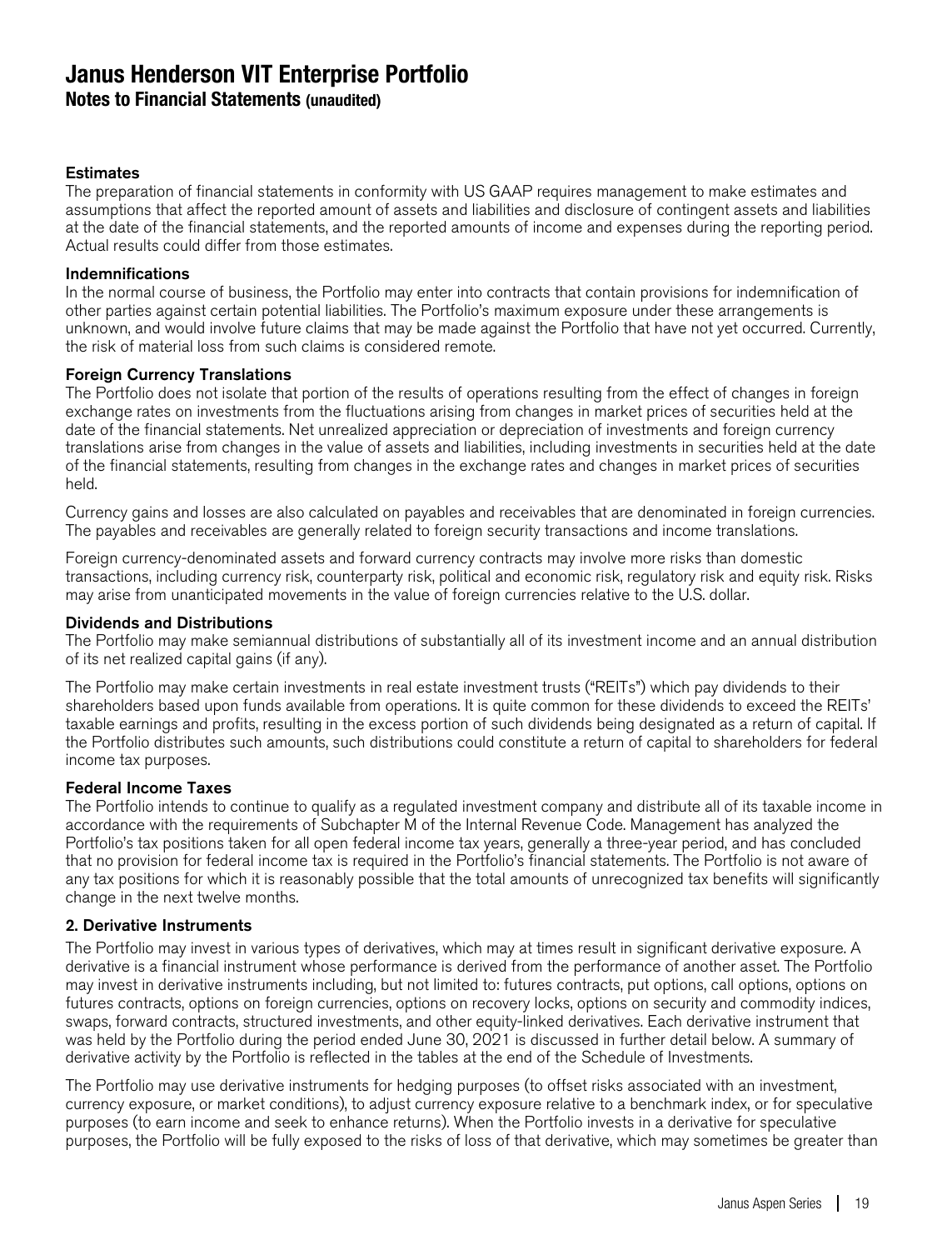## **Janus Henderson VIT Enterprise Portfolio Notes to Financial Statements (unaudited)**

the derivative's cost. The Portfolio may not use any derivative to gain exposure to an asset or class of assets that it would be prohibited by its investment restrictions from purchasing directly. The Portfolio's ability to use derivative instruments may also be limited by tax considerations.

Investments in derivatives in general are subject to market risks that may cause their prices to fluctuate over time. Investments in derivatives may not directly correlate with the price movements of the underlying instrument. As a result, the use of derivatives may expose the Portfolio to additional risks that it would not be subject to if it invested directly in the securities underlying those derivatives. The use of derivatives may result in larger losses or smaller gains than otherwise would be the case. Derivatives can be volatile and may involve significant risks.

In pursuit of its investment objective, the Portfolio may seek to use derivatives to increase or decrease exposure to the following market risk factors:

- Commodity Risk the risk related to the change in value of commodities or commodity-linked investments due to changes in the overall market movements, volatility of the underlying benchmark, changes in interest rates, or other factors affecting a particular industry or commodity such as drought, floods, weather, livestock disease, embargoes, tariffs, and international economic, political, and regulatory developments.
- Counterparty Risk the risk that the counterparty (the party on the other side of the transaction) on a derivative transaction will be unable to honor its financial obligation to the Portfolio.
- Credit Risk the risk an issuer will be unable to make principal and interest payments when due, or will default on its obligations.
- Currency Risk the risk that changes in the exchange rate between currencies will adversely affect the value (in U.S. dollar terms) of an investment.
- Equity Risk the risk related to the change in value of equity securities as they relate to increases or decreases in the general market.
- Index Risk if the derivative is linked to the performance of an index, it will be subject to the risks associated with changes in that index. If the index changes, the Portfolio could receive lower interest payments or experience a reduction in the value of the derivative to below what the Portfolio paid. Certain indexed securities, including inverse securities (which move in an opposite direction to the index), may create leverage, to the extent that they increase or decrease in value at a rate that is a multiple of the changes in the applicable index.
- Interest Rate Risk the risk that the value of fixed-income securities will generally decline as prevailing interest rates rise, which may cause the Portfolio's NAV to likewise decrease.
- Leverage Risk the risk associated with certain types of leveraged investments or trading strategies pursuant to which relatively small market movements may result in large changes in the value of an investment. The Portfolio creates leverage by investing in instruments, including derivatives, where the investment loss can exceed the original amount invested. Certain investments or trading strategies, such as short sales, that involve leverage can result in losses that greatly exceed the amount originally invested.
- Liquidity Risk the risk that certain securities may be difficult or impossible to sell at the time that the seller would like or at the price that the seller believes the security is currently worth.

Derivatives may generally be traded OTC or on an exchange. Derivatives traded OTC are agreements that are individually negotiated between parties and can be tailored to meet a purchaser's needs. OTC derivatives are not guaranteed by a clearing agency and may be subject to increased credit risk.

In an effort to mitigate credit risk associated with derivatives traded OTC, the Portfolio may enter into collateral agreements with certain counterparties whereby, subject to certain minimum exposure requirements, the Portfolio may require the counterparty to post collateral if the Portfolio has a net aggregate unrealized gain on all OTC derivative contracts with a particular counterparty. Additionally, the Portfolio may deposit cash and/or treasuries as collateral with the counterparty and/or custodian daily (based on the daily valuation of the financial asset) if the Portfolio has a net aggregate unrealized loss on OTC derivative contracts with a particular counterparty. All liquid securities and restricted cash are considered to cover in an amount at all times equal to or greater than the Portfolio's commitment with respect to certain exchange-traded derivatives, centrally cleared derivatives, forward foreign currency exchange contracts, short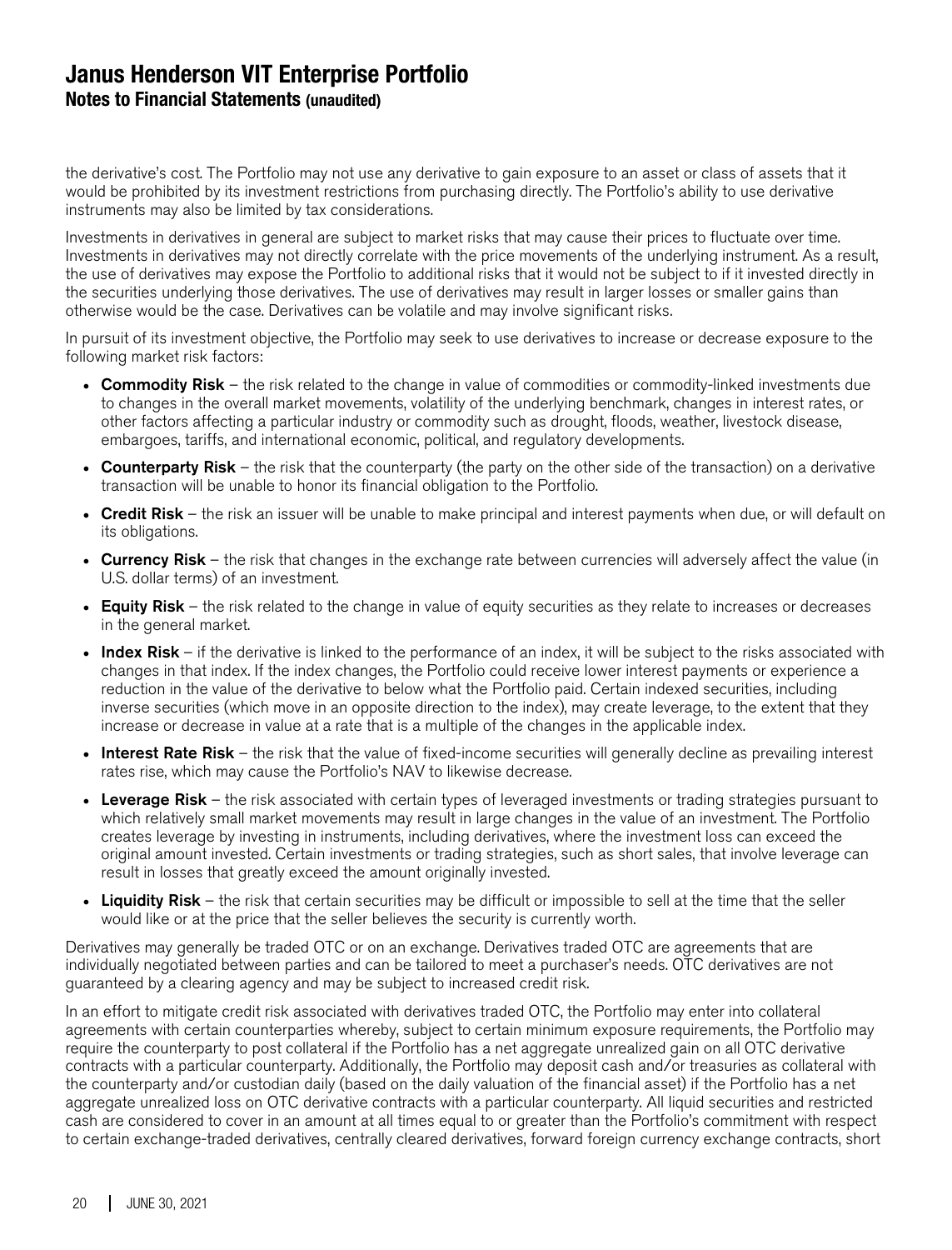**Notes to Financial Statements (unaudited)**

sales, and/or securities with extended settlement dates. There is no guarantee that counterparty exposure is reduced and these arrangements are dependent on Janus Capital Management LLC's ("Janus Capital") ability to establish and maintain appropriate systems and trading.

#### Forward Foreign Currency Exchange Contracts

A forward foreign currency exchange contract ("forward currency contract") is an obligation to buy or sell a specified currency at a future date at a negotiated rate (which may be U.S. dollars or a foreign currency). The Portfolio may enter into forward currency contracts for hedging purposes, including, but not limited to, reducing exposure to changes in foreign currency exchange rates on foreign portfolio holdings and locking in the U.S. dollar cost of firm purchase and sale commitments for securities denominated in or exposed to foreign currencies. The Portfolio may also invest in forward currency contracts for non-hedging purposes such as seeking to enhance returns. The Portfolio is subject to currency risk and counterparty risk in the normal course of pursuing its investment objective through its investments in forward currency contracts.

Forward currency contracts are valued by converting the foreign value to U.S. dollars by using the current spot U.S. dollar exchange rate and/or forward rate for that currency. Exchange and forward rates as of the close of the NYSE shall be used to value the forward currency contracts. The unrealized appreciation/(depreciation) for forward currency contracts is reported in the Statement of Assets and Liabilities as a receivable or payable and in the Statement of Operations for the change in unrealized net appreciation/depreciation (if applicable). The gain or loss arising from the difference between the U.S. dollar cost of the original contract and the value of the foreign currency in U.S. dollars upon closing a forward currency contract is reported on the Statement of Operations (if applicable).

During the period, the Portfolio entered into forward currency contracts with the obligation to purchase foreign currencies in the future at an agreed upon rate in order to decrease exposure to currency risk associated with foreign currency denominated securities held by the Portfolio.

During the period, the Portfolio entered into forward currency contracts with the obligation to sell foreign currencies in the future at an agreed upon rate in order to decrease exposure to currency risk associated with foreign currency denominated securities held by the Portfolio.

#### 3. Other Investments and Strategies

#### Additional Investment Risk

In response to the COVID-19 pandemic, the U.S. government and the Federal Reserve, as well as certain foreign governments and central banks, have taken extraordinary actions to support local and global economies and the financial markets, including reducing interest rates to record-low levels. Extremely low or negative interest rates may become more prevalent or may not work as intended. As there is little precedent for this situation, the impact on various markets that interest rate or other significant policy changes may have is unknown. The withdrawal of this support, a failure of measures put in place in response to such economic uncertainty, or investor perception that such efforts were not sufficient could each negatively affect financial markets generally, and the value and liquidity of specific securities. In addition, policy and legislative changes in the United States and in other countries continue to impact many aspects of financial regulation.

Widespread disease, including pandemics and epidemics, and natural or environmental disasters, including those which may be attributable to global climate change, such as earthquakes, fires, floods, hurricanes, tsunamis and weatherrelated phenomena generally, have been and can be highly disruptive to economies and markets, adversely impacting individual companies, sectors, industries, markets, currencies, interest and inflation rates, credit ratings, investor sentiment, and other factors affecting the value of a Fund's investments. Economies and financial markets throughout the world have become increasingly interconnected, which increases the likelihood that events or conditions in one region or country will adversely affect markets or issuers in other regions or countries, including the United States. These disruptions could prevent a Fund from executing advantageous investment decisions in a timely manner and negatively impact a Fund's ability to achieve its investment objective(s). Any such event(s) could have a significant adverse impact on the value of a Fund. In addition, these disruptions could also impair the information technology and other operational systems upon which the Fund's service providers, including Janus Capital or the subadviser (as applicable), rely, and could otherwise disrupt the ability of employees of the Fund's service providers to perform essential tasks on behalf of the Fund. Adverse weather conditions may also have a particularly significant negative effect on issuers in the agricultural sector and on insurance and reinsurance companies that insure or reinsure against the impact of natural disasters.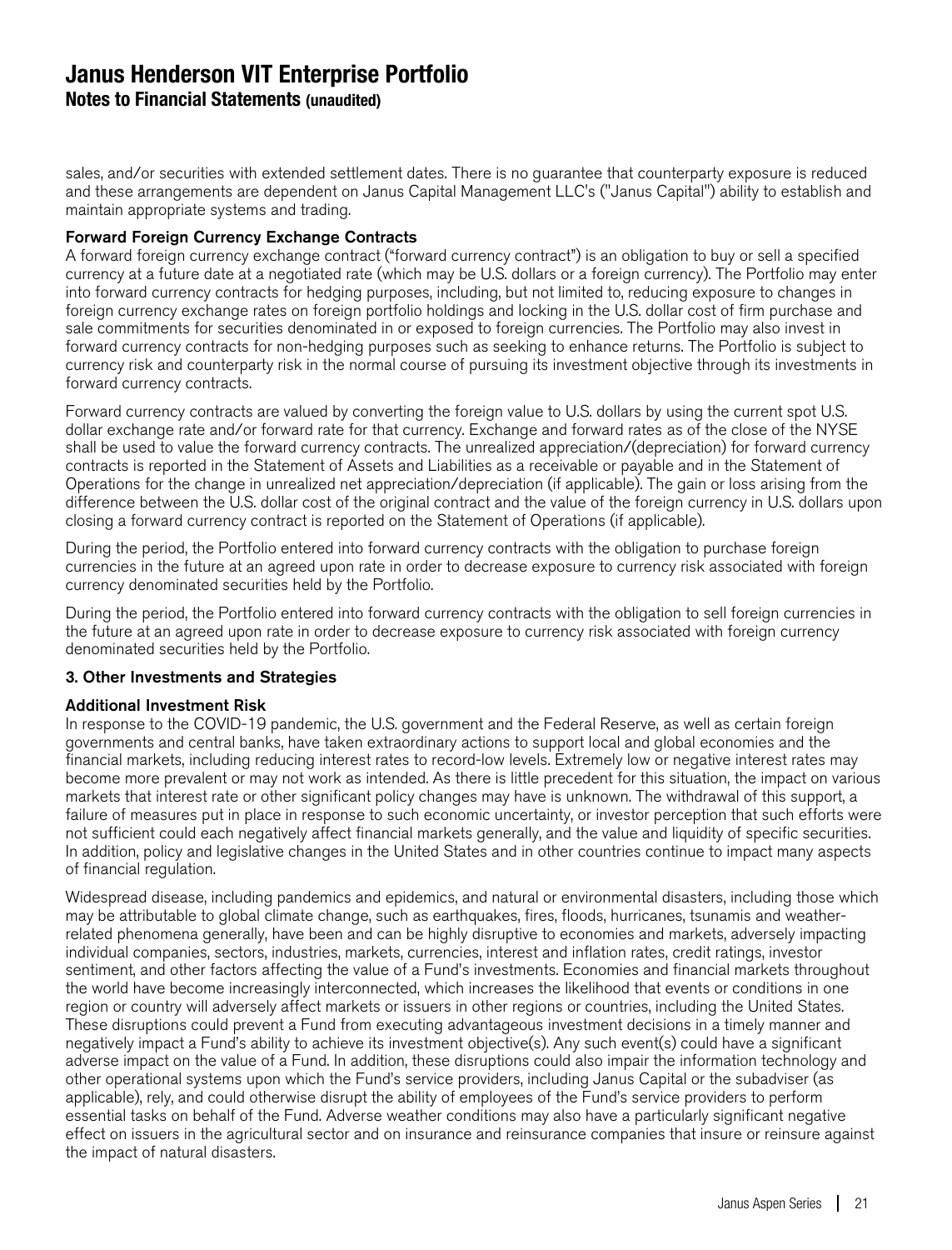**Notes to Financial Statements (unaudited)**

A number of countries in the European Union (the "EU") have experienced, and may continue to experience, severe economic and financial difficulties. In particular, many EU nations are susceptible to economic risks associated with high levels of debt. Many non-governmental issuers, and even certain governments, have defaulted on, or been forced to restructure, their debts. Many other issuers have faced difficulties obtaining credit or refinancing existing obligations. Financial institutions have in many cases required government or central bank support, have needed to raise capital, and/or have been impaired in their ability to extend credit. As a result, financial markets in the EU have experienced extreme volatility and declines in asset values and liquidity. These difficulties may continue, worsen, or spread further within the EU. Responses to these financial problems by European governments, central banks, and others, including austerity measures and reforms, may not work, may result in social unrest, and may limit future growth and economic recovery or have other unintended consequences. The risk of investing in securities in the European markets may also be heightened due to the referendum in which the United Kingdom voted to exit the EU, commonly known as "Brexit," which immediately led to significant market volatility around the world, as well as political, economic and legal uncertainty. The United Kingdom formally left the EU on January 31, 2020 and entered into an eleven-month transition period, which expired on December 31, 2020. The negative impact on not only the United Kingdom and European economies could be significant, potentially resulting in increased volatility and illiquidity and lower economic growth for companies that rely significantly on the United Kingdom and/or Europe for their business activities and revenues. Any further exits from the EU, or an increase in the belief that such exits are likely or possible, would likely cause additional market disruption globally and introduce new legal and regulatory uncertainties.

#### **Counterparties**

Portfolio transactions involving a counterparty are subject to the risk that the counterparty or a third party will not fulfill its obligation to the Portfolio ("counterparty risk"). Counterparty risk may arise because of the counterparty's financial condition (i.e., financial difficulties, bankruptcy, or insolvency), market activities and developments, or other reasons, whether foreseen or not. A counterparty's inability to fulfill its obligation may result in significant financial loss to the Portfolio. The Portfolio may be unable to recover its investment from the counterparty or may obtain a limited recovery, and/or recovery may be delayed. The extent of the Portfolio's exposure to counterparty risk with respect to financial assets and liabilities approximates its carrying value. See the "Offsetting Assets and Liabilities" section of this Note for further details.

The Portfolio may be exposed to counterparty risk through participation in various programs, including, but not limited to, lending its securities to third parties, cash sweep arrangements whereby the Portfolio's cash balance is invested in one or more types of cash management vehicles, as well as investments in, but not limited to, repurchase agreements, debt securities, and derivatives, including various types of swaps, futures and options. The Portfolio intends to enter into financial transactions with counterparties that Janus Capital believes to be creditworthy at the time of the transaction. There is always the risk that Janus Capital's analysis of a counterparty's creditworthiness is incorrect or may change due to market conditions. To the extent that the Portfolio focuses its transactions with a limited number of counterparties, it will have greater exposure to the risks associated with one or more counterparties.

#### Offsetting Assets and Liabilities

The Portfolio presents gross and net information about transactions that are either offset in the financial statements or subject to an enforceable master netting arrangement or similar agreement with a designated counterparty, regardless of whether the transactions are actually offset in the Statement of Assets and Liabilities.

In order to better define its contractual rights and to secure rights that will help the Portfolio mitigate its counterparty risk, the Portfolio has entered into an International Swaps and Derivatives Association, Inc. Master Agreement ("ISDA Master Agreement") or similar agreement with its derivative contract counterparties. An ISDA Master Agreement is a bilateral agreement between the Portfolio and a counterparty that governs OTC derivatives and forward foreign currency exchange contracts and typically contains, among other things, collateral posting terms and netting provisions in the event of a default and/or termination event. Under an ISDA Master Agreement, in the event of a default and/or termination event, the Portfolio may offset with each counterparty certain derivative financial instruments' payables and/or receivables with collateral held and/or posted and create one single net payment.

The following tables present gross amounts of recognized assets and/or liabilities and the net amounts after deducting collateral that has been pledged by counterparties or has been pledged to counterparties (if applicable). For corresponding information grouped by type of instrument, see the "Fair Value of Derivative Instruments (not accounted for as hedging instruments) as of June 30, 2021" table located in the Portfolio's Schedule of Investments.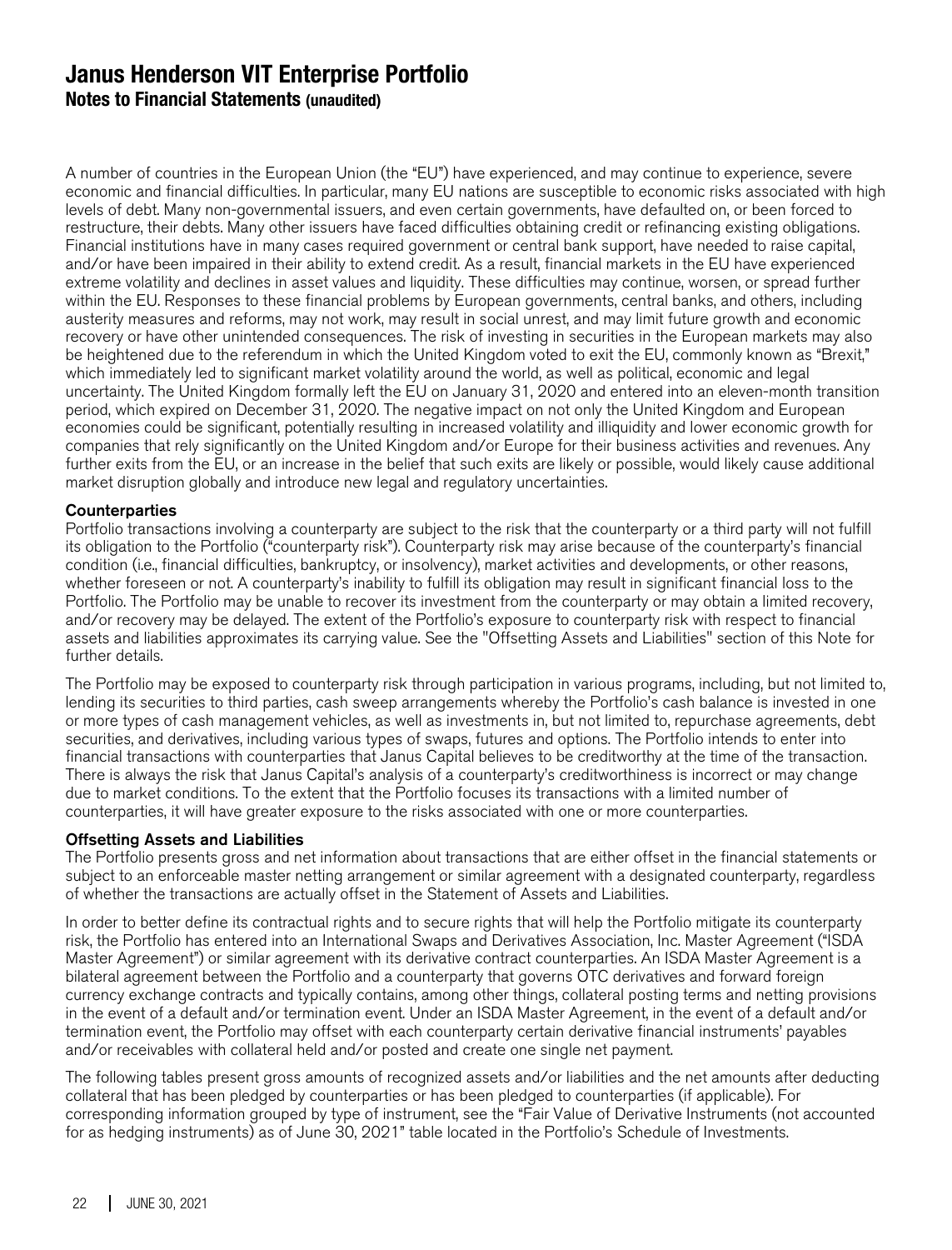**Notes to Financial Statements (unaudited)**

#### Offsetting of Financial Assets and Derivative Assets

|                                              |    | Gross Amounts<br>of Recognized |    | <b>Offsetting Asset</b>     |    | Collateral          |    |            |  |
|----------------------------------------------|----|--------------------------------|----|-----------------------------|----|---------------------|----|------------|--|
| Counterparty                                 |    | Assets                         |    | or Liability <sup>(a)</sup> |    | $P$ ledged $^{(b)}$ |    | Net Amount |  |
| Barclays Capital, Inc.                       | \$ | 375,087                        | \$ | (51, 465)                   | \$ | —                   | \$ | 323,622    |  |
| Citibank, National Association               |    | 321,653                        |    | (12,693)                    |    |                     |    | 308,960    |  |
| Credit Suisse International                  |    | 354.755                        |    | (13,707)                    |    |                     |    | 341,048    |  |
| HSBC Securities (USA), Inc.                  |    | 458.776                        |    |                             |    |                     |    | 458,776    |  |
| JPMorgan Chase Bank, National<br>Association |    | 11,183,260                     |    |                             |    | (10,629,969)        |    | 553,291    |  |
| State Street                                 |    | 15,917                         |    |                             |    |                     |    | 15,917     |  |
| Total                                        | \$ | 12.709.448                     | \$ | (77,865)                    | \$ | (10.629.969)        | \$ | 2.001.614  |  |

#### Offsetting of Financial Liabilities and Derivative Liabilities

|                                |             | Gross Amounts<br>of Recognized |               | <b>Offsetting Asset</b> |                     | Collateral               |            |  |
|--------------------------------|-------------|--------------------------------|---------------|-------------------------|---------------------|--------------------------|------------|--|
| Counterparty                   | Liabilities |                                | or Liability® |                         | $P$ ledged $^{(b)}$ |                          | Net Amount |  |
| Barclays Capital, Inc.         | \$          | 51,465 \$                      |               | (51, 465)               | \$                  | $\overline{\phantom{a}}$ | \$         |  |
| Citibank, National Association |             | 12,693                         |               | (12,693)                |                     |                          |            |  |
| Credit Suisse International    |             | 13.707                         |               | (13.707)                |                     |                          |            |  |
| Total                          | J           | 77,865                         | \$            | (77,865)                | \$                  | $\overline{\phantom{m}}$ |            |  |

(a) Represents the amount of assets or liabilities that could be offset with the same counterparty under master netting or similar agreements that management elects not to offset on the Statement of Assets and Liabilities.

(b) Collateral pledged is limited to the net outstanding amount due to/from an individual counterparty. The actual collateral amounts pledged may exceed these amounts and may fluctuate in value.

JPMorgan Chase Bank, National Association acts as securities lending agent and a limited purpose custodian or subcustodian to receive and disburse cash balances and cash collateral, hold short-term investments, hold collateral, and perform other custodial functions in accordance with the Non-Custodial Securities Lending Agreement. For financial reporting purposes, the Portfolio does not offset financial instruments' payables and receivables and related collateral on the Statement of Assets and Liabilities. Securities on loan will be continuously secured by collateral which may consist of cash, U.S. Government securities, domestic and foreign short-term debt instruments, letters of credit, time deposits, repurchase agreements, money market mutual funds or other money market accounts, or such other collateral as permitted by the Securities and Exchange Commission (the "SEC"). See "Securities Lending" in the "Notes to Financial Statements" for additional information.

The Portfolio generally does not exchange collateral on its forward foreign currency contracts with its counterparties; however, all liquid securities and restricted cash are considered to cover in an amount at all times equal to or greater than the Portfolio's commitment with respect to these contracts. Certain securities may be segregated at the Portfolio's custodian. These segregated securities are denoted on the accompanying Schedule of Investments and are evaluated daily to ensure their cover and/or market value equals or exceeds the Portfolio's corresponding forward foreign currency exchange contract's obligation value.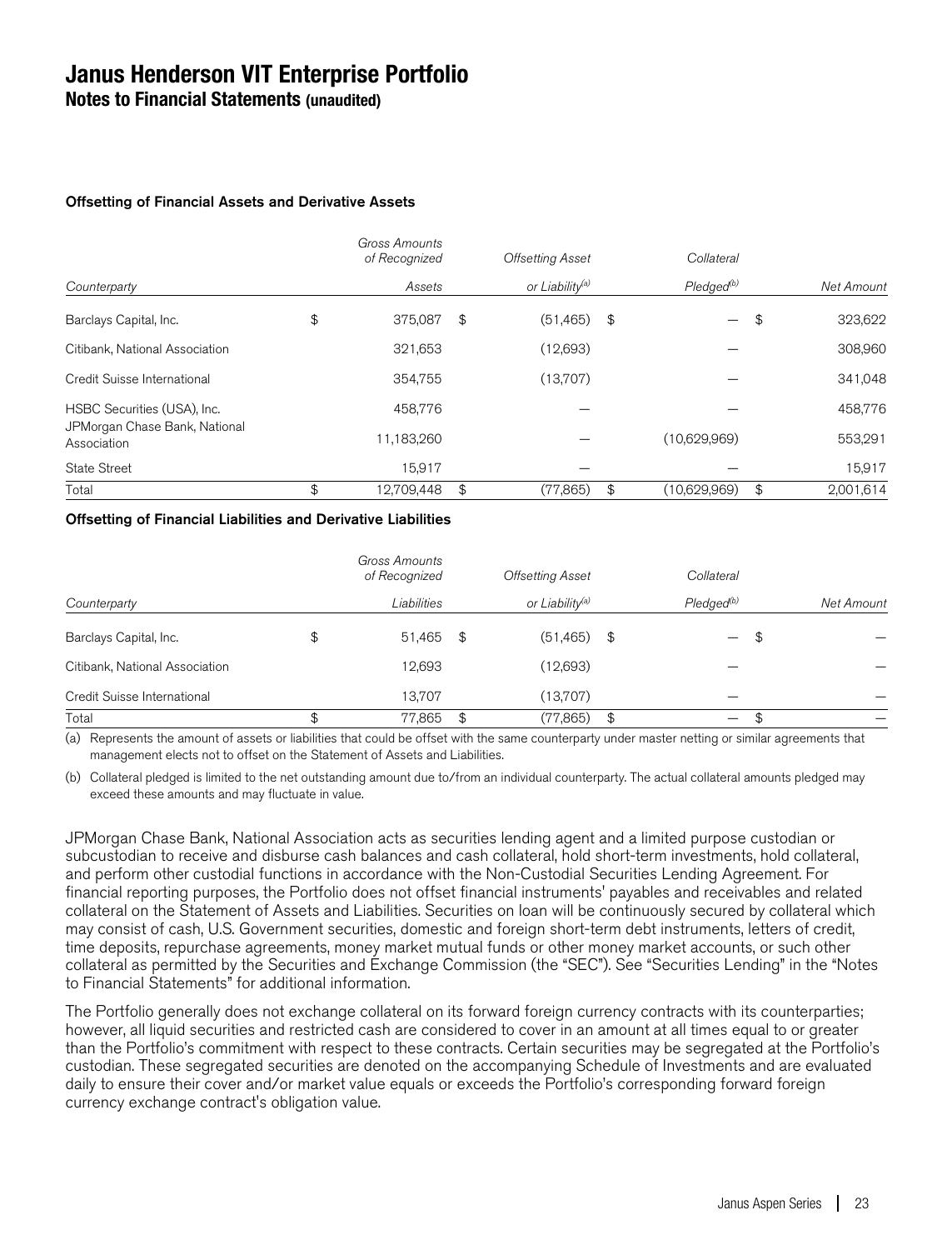**Notes to Financial Statements (unaudited)**

#### Real Estate Investing

The Portfolio may invest in equity and debt securities of real estate-related companies. Such companies may include those in the real estate industry or real estate-related industries. These securities may include common stocks, corporate bonds, preferred stocks, and other equity securities, including, but not limited to, mortgage-backed securities, real estate-backed securities, securities of REITs and similar REIT-like entities. A REIT is a trust that invests in real estate-related projects, such as properties, mortgage loans, and construction loans. REITs are generally categorized as equity, mortgage, or hybrid REITs. A REIT may be listed on an exchange or traded OTC.

#### Securities Lending

Under procedures adopted by the Trustees, the Portfolio may seek to earn additional income by lending securities to certain qualified broker-dealers and institutions. JPMorgan Chase Bank, National Association acts as securities lending agent and a limited purpose custodian or subcustodian to receive and disburse cash balances and cash collateral, hold short-term investments, hold collateral, and perform other custodial functions in accordance with the Non-Custodial Securities Lending Agreement. The Portfolio may lend portfolio securities in an amount equal to up to 1/3 of its total assets as determined at the time of the loan origination. There is the risk of delay in recovering a loaned security or the risk of loss in collateral rights if the borrower fails financially. In addition, Janus Capital makes efforts to balance the benefits and risks from granting such loans. All loans will be continuously secured by collateral which may consist of cash, U.S. Government securities, domestic and foreign short-term debt instruments, letters of credit, time deposits, repurchase agreements, money market mutual funds or other money market accounts, or such other collateral as permitted by the SEC. If the Portfolio is unable to recover a security on loan, the Portfolio may use the collateral to purchase replacement securities in the market. There is a risk that the value of the collateral could decrease below the cost of the replacement security by the time the replacement investment is made, resulting in a loss to the Portfolio. In certain circumstances individual loan transactions could yield negative returns.

Upon receipt of cash collateral, Janus Capital may invest it in affiliated or non-affiliated cash management vehicles, whether registered or unregistered entities, as permitted by the 1940 Act and rules promulgated thereunder. Janus Capital currently intends to primarily invest the cash collateral in a cash management vehicle for which Janus Capital serves as investment adviser, Janus Henderson Cash Collateral Fund LLC, or in time deposits. An investment in Janus Henderson Cash Collateral Fund LLC is generally subject to the same risks that shareholders experience when investing in similarly structured vehicles, such as the potential for significant fluctuations in assets as a result of the purchase and redemption activity of the securities lending program, a decline in the value of the collateral, and possible liquidity issues. Such risks may delay the return of the cash collateral and cause the Portfolio to violate its agreement to return the cash collateral to a borrower in a timely manner. As adviser to the Portfolio and Janus Henderson Cash Collateral Fund LLC, Janus Capital has an inherent conflict of interest as a result of its fiduciary duties to both the Portfolio and Janus Henderson Cash Collateral Fund LLC. Additionally, Janus Capital receives an investment advisory fee of 0.05% for managing Janus Henderson Cash Collateral Fund LLC, but it may not receive a fee for managing certain other affiliated cash management vehicles in which the Portfolio may invest, and therefore may have an incentive to allocate preferred investment opportunities to investment vehicles for which it is receiving a fee.

The value of the collateral must be at least 102% of the market value of the loaned securities that are denominated in U.S. dollars and 105% of the market value of the loaned securities that are not denominated in U.S. dollars. Loaned securities and related collateral are marked-to-market each business day based upon the market value of the loaned securities at the close of business, employing the most recent available pricing information. Collateral levels are then adjusted based on this mark-to-market evaluation.

The cash collateral invested by Janus Capital is disclosed in the Schedule of Investments (if applicable).

Income earned from the investment of the cash collateral, net of rebates paid to, or fees paid by, borrowers and less the fees paid to the lending agent are included as "Affiliated securities lending income, net" on the Statement of Operations. As of June 30, 2021, securities lending transactions accounted for as secured borrowings with an overnight and continuous contractual maturity are \$10,629,969. Gross amounts of recognized liabilities for securities lending (collateral received) as of June 30, 2021 is \$10,852,813, resulting in the net amount due to the counterparty of \$222,844.

#### 4. Investment Advisory Agreements and Other Transactions with Affiliates

The Portfolio pays Janus Capital an investment advisory fee which is calculated daily and paid monthly. The Portfolio's contractual investment advisory fee rate (expressed as an annual rate) is 0.64% of its average daily net assets.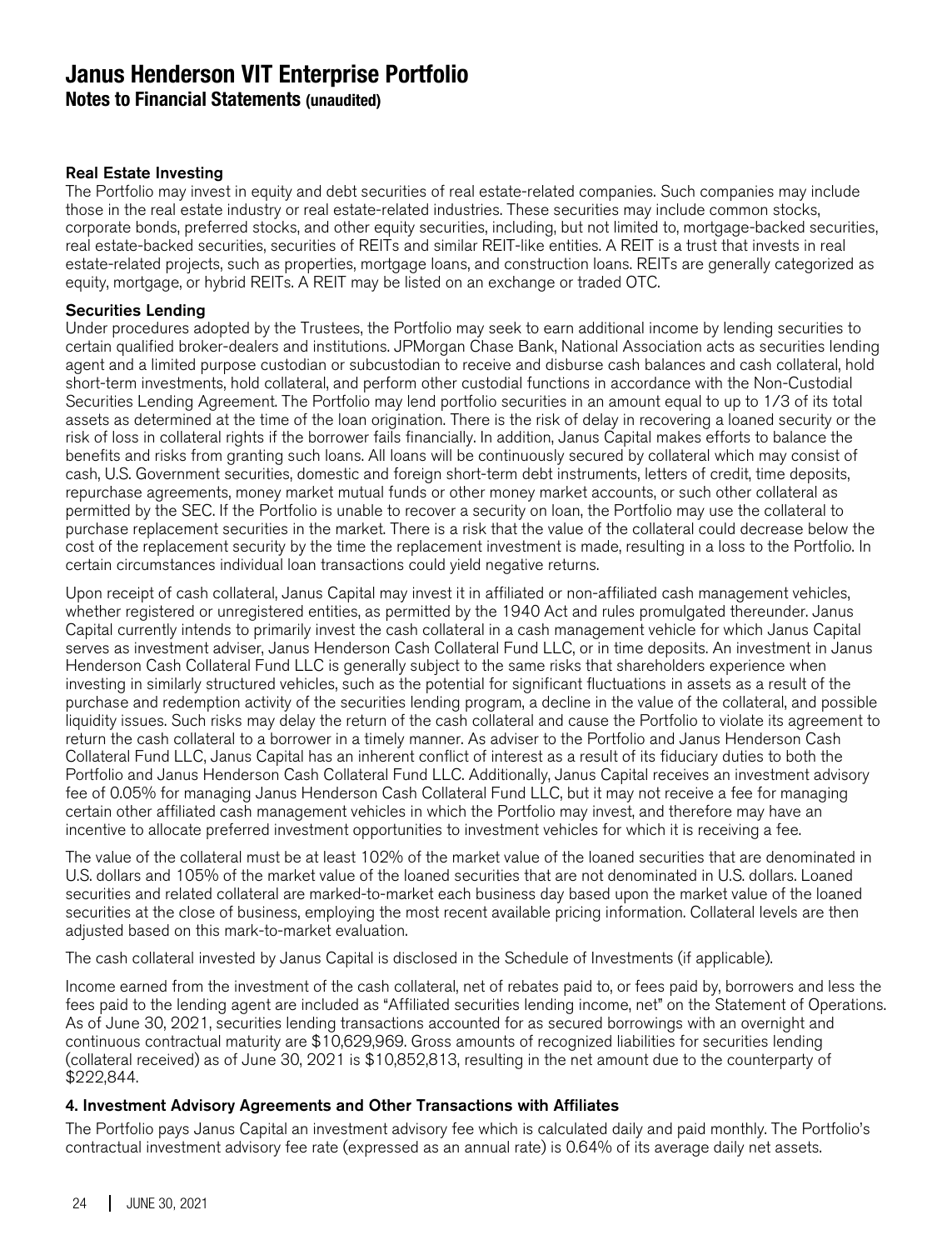## **Janus Henderson VIT Enterprise Portfolio Notes to Financial Statements (unaudited)**

Janus Services LLC ("Janus Services"), a wholly-owned subsidiary of Janus Capital, is the Portfolio's transfer agent. Janus Services receives an administrative services fee at an annual rate of 0.05% of the average daily net assets of the Portfolio for arranging for the provision by participating insurance companies and qualified plan service providers of administrative services, including recordkeeping, subaccounting, order processing, or other shareholder services provided on behalf of contract holders or plan participants investing in the Portfolio. Other shareholder services may include the provision of order confirmations, periodic account statements, forwarding prospectuses, shareholder reports, and other materials to existing investors, and answering inquiries regarding accounts. Janus Services expects to use this entire fee to compensate insurance companies and qualified plan service providers for providing these services to their customers who invest in the Portfolio. Any unused portion will be reimbursed to the applicable share class at least annually.

In addition, Janus Services provides or arranges for the provision of certain other internal administrative, recordkeeping, and shareholder relations services for the Portfolio. Janus Services is not compensated for these internal services related to the shares, except for out-of-pocket costs. These amounts are disclosed as "Other transfer agent fees and expenses" on the Statement of Operations.

Under a distribution and shareholder servicing plan (the "Plan") adopted in accordance with Rule 12b-1 under the 1940 Act, the Service Shares may pay the Trust's distributor, Janus Distributors LLC ("Janus Distributors"), a wholly-owned subsidiary of Janus Capital, a fee for the sale and distribution and/or shareholder servicing of the Service Shares at an annual rate of up to 0.25% of the average daily net assets of the Service Shares. Under the terms of the Plan, the Trust is authorized to make payments to Janus Distributors for remittance to insurance companies and qualified plan service providers as compensation for distribution and/or shareholder services performed by such entities. These amounts are disclosed as "12b-1 Distribution and shareholder servicing fees" on the Statement of Operations. Payments under the Plan are not tied exclusively to actual 12b-1 distribution and servicing fees, and the payments may exceed 12b-1 distribution and servicing fees actually incurred. If any of the Portfolio's actual 12b-1 distribution and servicing fees incurred during a calendar year are less than the payments made during a calendar year, the Portfolio will be refunded the difference. Refunds, if any, are included in "12b-1 Distribution and shareholder servicing fees" in the Statement of Operations.

Janus Capital serves as administrator to the Portfolio pursuant to an administration agreement between Janus Capital and the Trust. Under the administration agreement, Janus Capital is obligated to provide or arrange for the provision of certain administration, compliance, and accounting services to the Portfolio, including providing office space for the Portfolio, and is reimbursed by the Portfolio for certain of its costs in providing these services (to the extent Janus Capital seeks reimbursement and such costs are not otherwise waived). In addition, employees of Janus Capital and/or its affiliates may serve as officers of the Trust. The Portfolio pays for some or all of the salaries, fees, and expenses of Janus Capital employees and Portfolio officers, with respect to certain specified administration functions they perform on behalf of the Portfolio. The Portfolio pays these costs based on out-of-pocket expenses incurred by Janus Capital, and these costs are separate and apart from advisory fees and other expenses paid in connection with the investment advisory services Janus Capital (or any subadvisor, as applicable) provides to the Portfolio. These amounts are disclosed as "Affiliated portfolio administration fees" on the Statement of Operations. In addition, some expenses related to compensation payable to the Portfolio's Chief Compliance Officer and certain compliance staff, all of whom are employees of Janus Capital and/or its affiliates, are shared with the Portfolio. Total compensation of \$16,571 was paid to the Chief Compliance Officer and certain compliance staff by the Trust during the period ended June 30, 2021. The Portfolio's portion is reported as part of "Other expenses" on the Statement of Operations.

The Board of Trustees has adopted a deferred compensation plan (the "Deferred Plan") for independent Trustees to elect to defer receipt of all or a portion of the annual compensation they are entitled to receive from the Portfolio. All deferred fees are credited to an account established in the name of the Trustees. The amounts credited to the account then increase or decrease, as the case may be, in accordance with the performance of one or more of the Janus Henderson funds that are selected by the Trustees. The account balance continues to fluctuate in accordance with the performance of the selected fund or funds until final payment of all amounts are credited to the account. The fluctuation of the account balance is recorded by the Portfolio as unrealized appreciation/(depreciation) and is included as of June 30, 2021 on the Statement of Assets and Liabilities in the asset, "Non-interested Trustees' deferred compensation," and liability, "Non-interested Trustees' deferred compensation fees." Additionally, the recorded unrealized appreciation/(depreciation) is included in "Total distributable earnings (loss)" on the Statement of Assets and Liabilities. Deferred compensation expenses for the period ended June 30, 2021 are included in "Non-interested Trustees' fees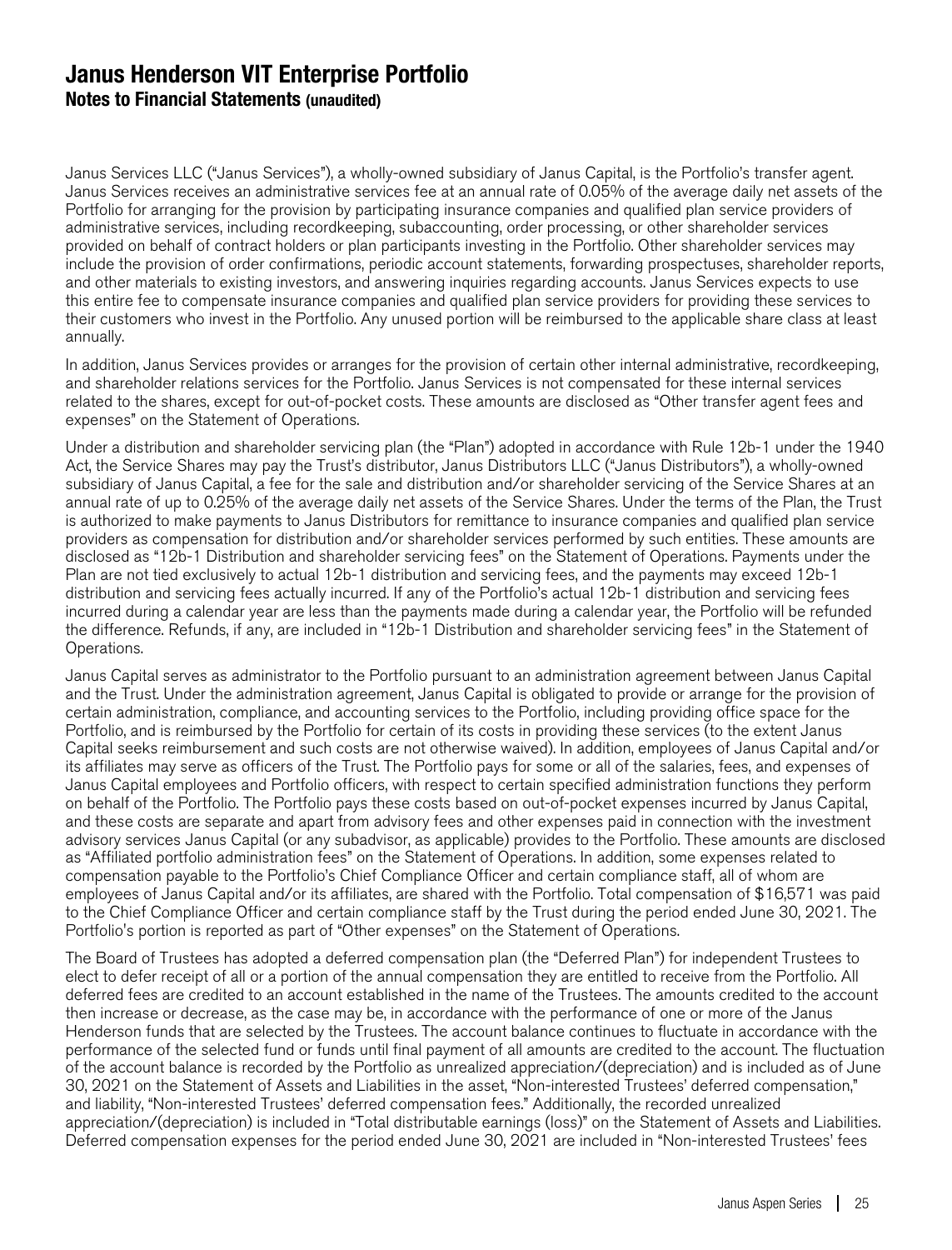**Notes to Financial Statements (unaudited)**

and expenses" on the Statement of Operations. Trustees are allowed to change their designation of mutual funds from time to time. Amounts will be deferred until distributed in accordance with the Deferred Plan. Deferred fees of \$308,300 were paid by the Trust to the Trustees under the Deferred Plan during the period ended June 30, 2021.

Pursuant to the provisions of the 1940 Act and related rules, the Portfolio may participate in an affiliated or nonaffiliated cash sweep program. In the cash sweep program, uninvested cash balances of the Portfolio may be used to purchase shares of affiliated or non-affiliated money market funds or cash management pooled investment vehicles that operate as money market funds. The Portfolio is eligible to participate in the cash sweep program (the "Investing Funds"). As adviser, Janus Capital has an inherent conflict of interest because of its fiduciary duties to the affiliated money market funds or cash management pooled investment vehicles and the Investing Funds. Janus Henderson Cash Liquidity Fund LLC (the "Sweep Vehicle") is an affiliated unregistered cash management pooled investment vehicle that invests primarily in highly-rated short-term fixed-income securities. The Sweep Vehicle operates pursuant to the provisions of the 1940 Act that govern the operation of money market funds and prices its shares at NAV reflecting market-based values of its portfolio securities (i.e., a "floating" NAV) rounded to the fourth decimal place (e.g., \$1.0000). The Sweep Vehicle is permitted to impose a liquidity fee (of up to 2%) on redemptions from the Sweep Vehicle or a redemption gate that temporarily suspends redemptions from the Sweep Vehicle for up to 10 business days during a 90 day period. There are no restrictions on the Portfolio's ability to withdraw investments from the Sweep Vehicle at will, and there are no unfunded capital commitments due from the Portfolio to the Sweep Vehicle. The Sweep Vehicle does not charge any management fee, sales charge or service fee.

Any purchases and sales, realized gains/losses and recorded dividends from affiliated investments during the period ended June 30, 2021 can be found in the "Schedules of Affiliated Investments" located in the Schedule of Investments.

#### 5. Federal Income Tax

Income and capital gains distributions are determined in accordance with income tax regulations that may differ from US GAAP. These differences are due to differing treatments for items such as net short-term gains, deferral of wash sale losses, foreign currency transactions, net investment losses, and capital loss carryovers.

The Portfolio has elected to treat gains and losses on forward foreign currency contracts as capital gains and losses, if applicable. Other foreign currency gains and losses on debt instruments are treated as ordinary income for federal income tax purposes pursuant to Section 988 of the Internal Revenue Code.

The aggregate cost of investments and the composition of unrealized appreciation and depreciation of investment securities for federal income tax purposes as of June 30, 2021 are noted below. The primary differences between book and tax appreciation or depreciation of investments are wash sale loss deferrals, investments in partnerships, and investments in passive foreign investment companies.

|                  | Unrealized    | Unrealized            | Net Tax Appreciation/ |
|------------------|---------------|-----------------------|-----------------------|
| Federal Tax Cost | Appreciation  | <i>(Depreciation)</i> | <i>(Depreciation)</i> |
| 950.397.543      | \$804,087,166 | \$ (9,915,499)        | 794.171.667           |

Information on the tax components of derivatives as of June 30, 2021 is as follows:

|                  | Unrealized   | Unrealized            | Net Tax Appreciation/ |
|------------------|--------------|-----------------------|-----------------------|
| Federal Tax Cost | Appreciation | <i>(Depreciation)</i> | <i>(Depreciation)</i> |
|                  | \$2.079.479  | (77.865)              | 2.001.614             |

Tax cost of investments and unrealized appreciation/(depreciation) may also include timing differences that do not constitute adjustments to tax basis.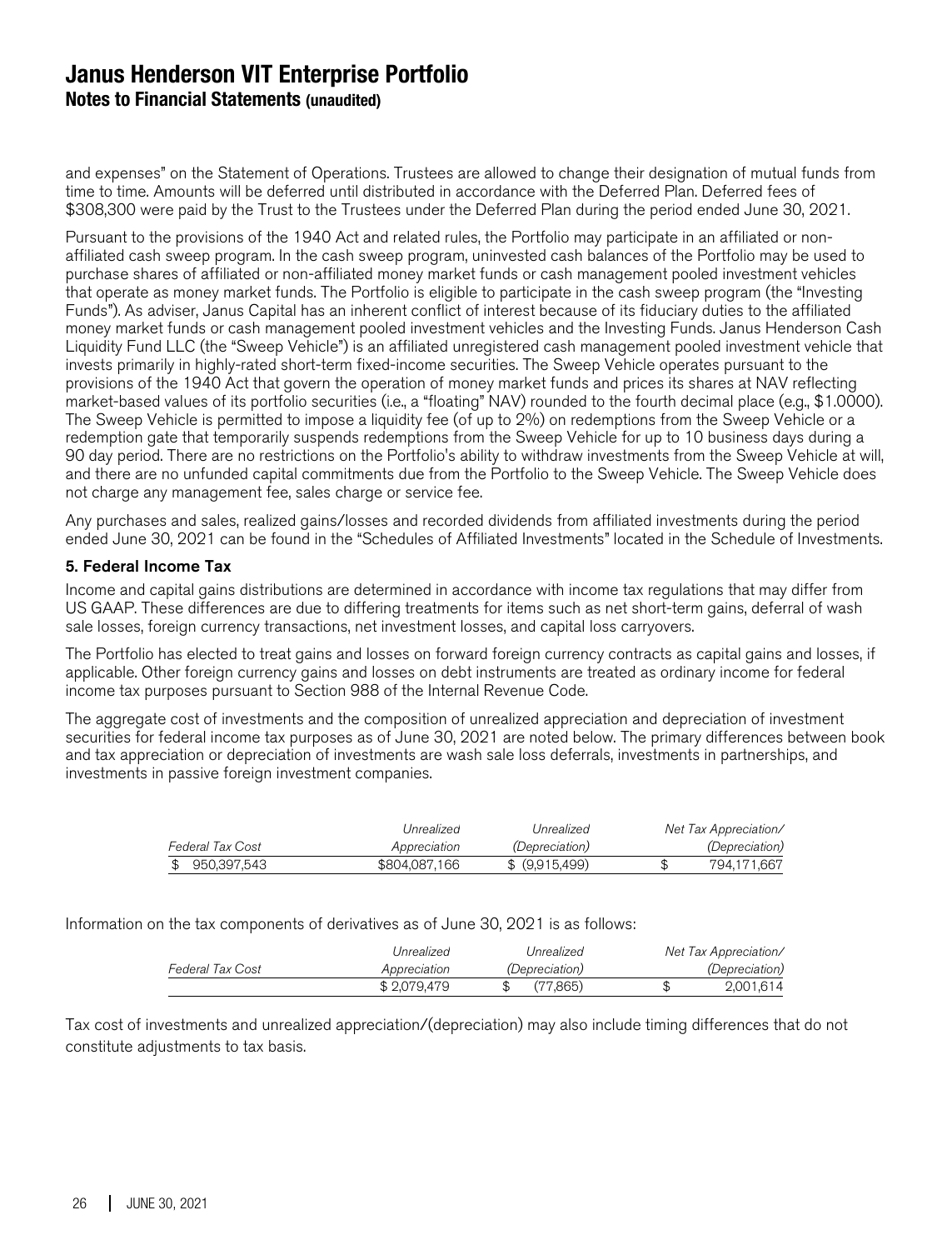**Notes to Financial Statements (unaudited)**

#### 6. Capital Share Transactions

|                                        | Period ended June 30, 2021 |                 | Year ended December 31, 2020 |                 |
|----------------------------------------|----------------------------|-----------------|------------------------------|-----------------|
|                                        | <b>Shares</b>              | Amount          | <b>Shares</b>                | Amount          |
| Institutional Shares:                  |                            |                 |                              |                 |
| Shares sold                            | 356,687                    | \$34,890,362    | 962,490                      | \$74,261,046    |
| Reinvested dividends and distributions | 729,518                    | 68,341,267      | 726,925                      | 51,851,530      |
| Shares repurchased                     | (1,337,113)                | (130, 112, 668) | (2,792,786)                  | (217, 475, 278) |
| Net Increase/(Decrease)                | (250,908)                  | \$(26,881,039)  | (1,103,371)                  | \$ (91,362,702) |
| Service Shares:                        |                            |                 |                              |                 |
| Shares sold                            | 818,907                    | \$74,737,807    | 2,291,089                    | \$163,267,970   |
| Reinvested dividends and distributions | 1,055,689                  | 91,137,615      | 898.977                      | 59,611,141      |
| Shares repurchased                     | (1,000,100)                | (91, 152, 587)  | (2,922,142)                  | (213, 198, 096) |
| Net Increase/(Decrease)                | 874.496                    | \$74,722,835    | 267,924                      | \$9,681,015     |

#### 7. Purchases and Sales of Investment Securities

For the period ended June 30, 2021, the aggregate cost of purchases and proceeds from sales of investment securities (excluding any short-term securities, short-term options contracts, TBAs, and in-kind transactions, as applicable) was as follows:

|               |                     | Purchases of Long-       |                        | Proceeds from Sales |
|---------------|---------------------|--------------------------|------------------------|---------------------|
| Purchases of  | Proceeds from Sales | Term U.S. Government     |                        | of Long-Term U.S.   |
| Securities    | of Securities       | Obligations              | Government Obligations |                     |
| \$181,389,661 | \$263,196,548       | $\overline{\phantom{0}}$ |                        |                     |

#### 8. Subsequent Event

Management has evaluated whether any events or transactions occurred subsequent to June 30, 2021 and through the date of issuance of the Portfolio's financial statements and determined that there were no material events or transactions that would require recognition or disclosure in the Portfolio's financial statements.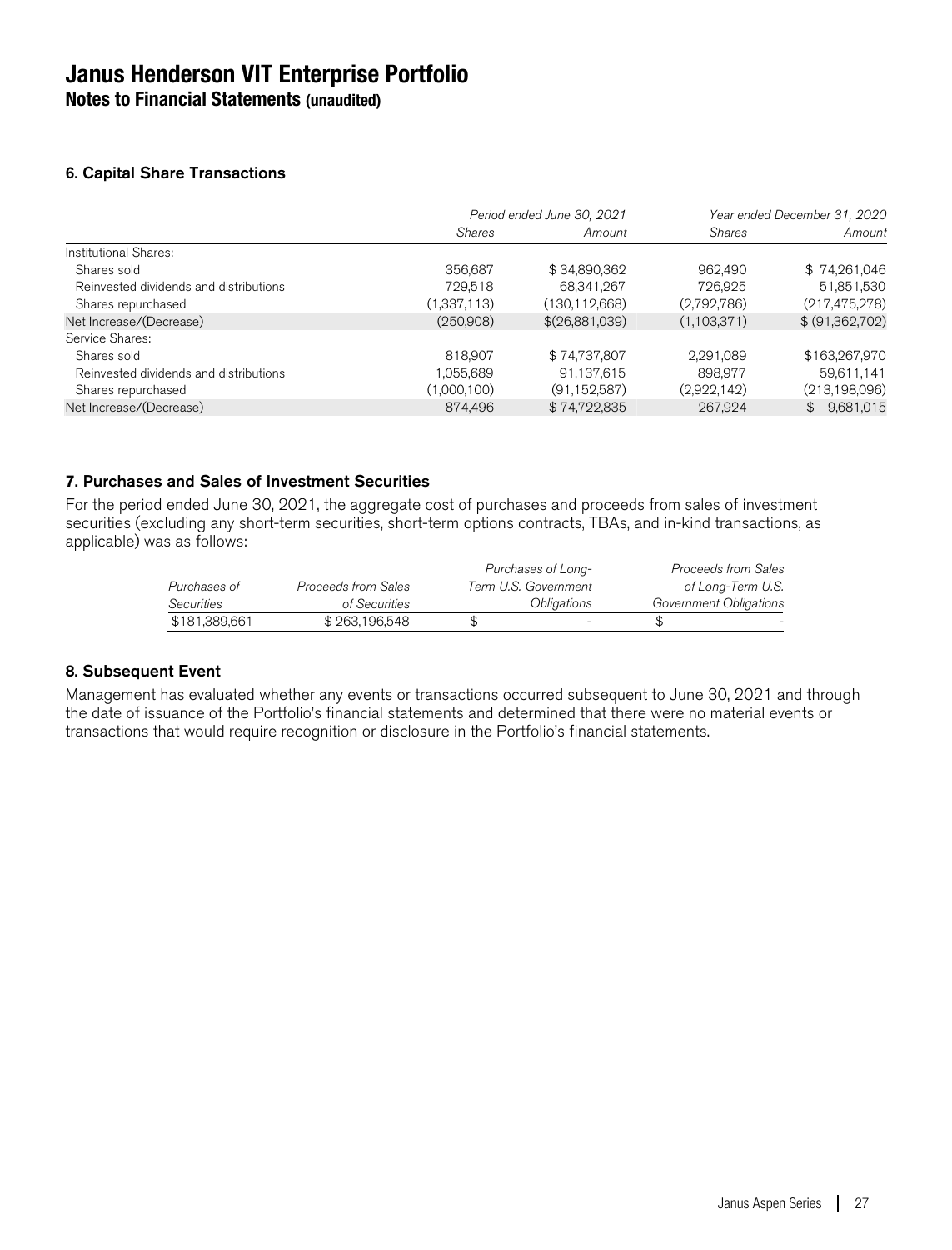**Additional Information (unaudited)**

#### Proxy Voting Policies and Voting Record

A description of the policies and procedures that the Portfolio uses to determine how to vote proxies relating to its portfolio securities is available without charge: (i) upon request, by calling 1-800-525-1093; (ii) on the Portfolio's website at janushenderson.com/proxyvoting; and (iii) on the SEC's website at http://www.sec.gov. Additionally, information regarding the Portfolio's proxy voting record for the most recent twelve-month period ended June 30 is also available, free of charge, through janushenderson.com/proxyvoting and from the SEC's website at http://www.sec.gov.

#### Full Holdings

The Portfolio files its complete portfolio holdings (schedule of investments) with the SEC as an exhibit to Form N-PORT within 60 days of the end of the first and third fiscal quarters, and in the annual report and semiannual report to shareholders. The Portfolio's Form N-PORT filings and annual and semiannual reports: (i) are available on the SEC's website at http://www.sec.gov; (ii) may be reviewed and copied at the SEC's Public Reference Room in Washington, D.C. (information on the Public Reference Room may be obtained by calling 1-800-SEC-0330); and (iii) are available without charge, upon request, by calling a Janus Henderson representative at 1-877-335-2687 (toll free). Portfolio holdings consisting of at least the names of the holdings are generally available on a monthly basis with a 30-day lag under Full Holdings for the Portfolio at janushenderson.com/vit.

#### APPROVAL OF ADVISORY AGREEMENTS DURING THE PERIOD

The Trustees of Janus Aspen Series, each of whom serves as an "independent" Trustee (the "Trustees"), oversee the management of each Portfolio of Janus Aspen Series (each, a "VIT Portfolio," and collectively, the "VIT Portfolios"), as well as each Fund of Janus Investment Fund (together with the VIT Portfolios, the "Janus Henderson Funds," and each, a "Janus Henderson Fund"). As required by law, the Trustees determine annually whether to continue the investment advisory agreement for each Janus Henderson Fund and the subadvisory agreements for the Janus Henderson Funds that utilize subadvisers.

In connection with their most recent consideration of those agreements for each Janus Henderson Fund, the Trustees received, and reviewed information provided by Janus Capital and the respective subadvisers in response to requests of the Trustees and their independent legal counsel. They also received and reviewed information and analysis provided by, and in response to requests of, their independent fee consultant. Throughout their consideration of the agreements, the Trustees were advised by their independent legal counsel. The Trustees met with management to consider the agreements, and also met separately in executive session with their independent legal counsel and their independent fee consultant.

At a meeting held on December 9, 2020, based on the Trustees' evaluation of the information provided by Janus Capital, the subadvisers, and the independent fee consultant, as well as other information, the Trustees determined that the overall arrangements between each Janus Henderson Fund and Janus Capital and each subadviser, as applicable, were fair and reasonable in light of the nature, extent and quality of the services provided by Janus Capital, its affiliates and the subadvisers, the fees charged for those services, and other matters that the Trustees considered relevant in the exercise of their business judgment. At that meeting, the Trustees unanimously approved the continuation of the investment advisory agreement for each Janus Henderson Fund, and the subadvisory agreement for each subadvised Janus Henderson Fund, for the period from February 1, 2021 through February 1, 2022, subject to earlier termination as provided for in each agreement.

In considering the continuation of those agreements, the Trustees reviewed and analyzed various factors that they determined were relevant, including the factors described below, none of which by itself was considered dispositive. However, the material factors and conclusions that formed the basis for the Trustees' determination to approve the continuation of the agreements are discussed separately below. Also included is a summary of the independent fee consultant's conclusions and opinions that arose during, and were included as part of, the Trustees' consideration of the agreements. "Management fees," as used herein, reflect actual annual advisory fees and, for the purpose of peer comparisons any administration fees (excluding out of pocket costs), net of any waivers, paid by a fund as a percentage of average net assets.

#### Nature, Extent and Quality of Services

The Trustees reviewed the nature, extent and quality of the services provided by Janus Capital and the subadvisers to the Janus Henderson Funds, taking into account the investment objective, strategies and policies of each Janus Henderson Fund, and the knowledge the Trustees gained from their regular meetings with management on at least a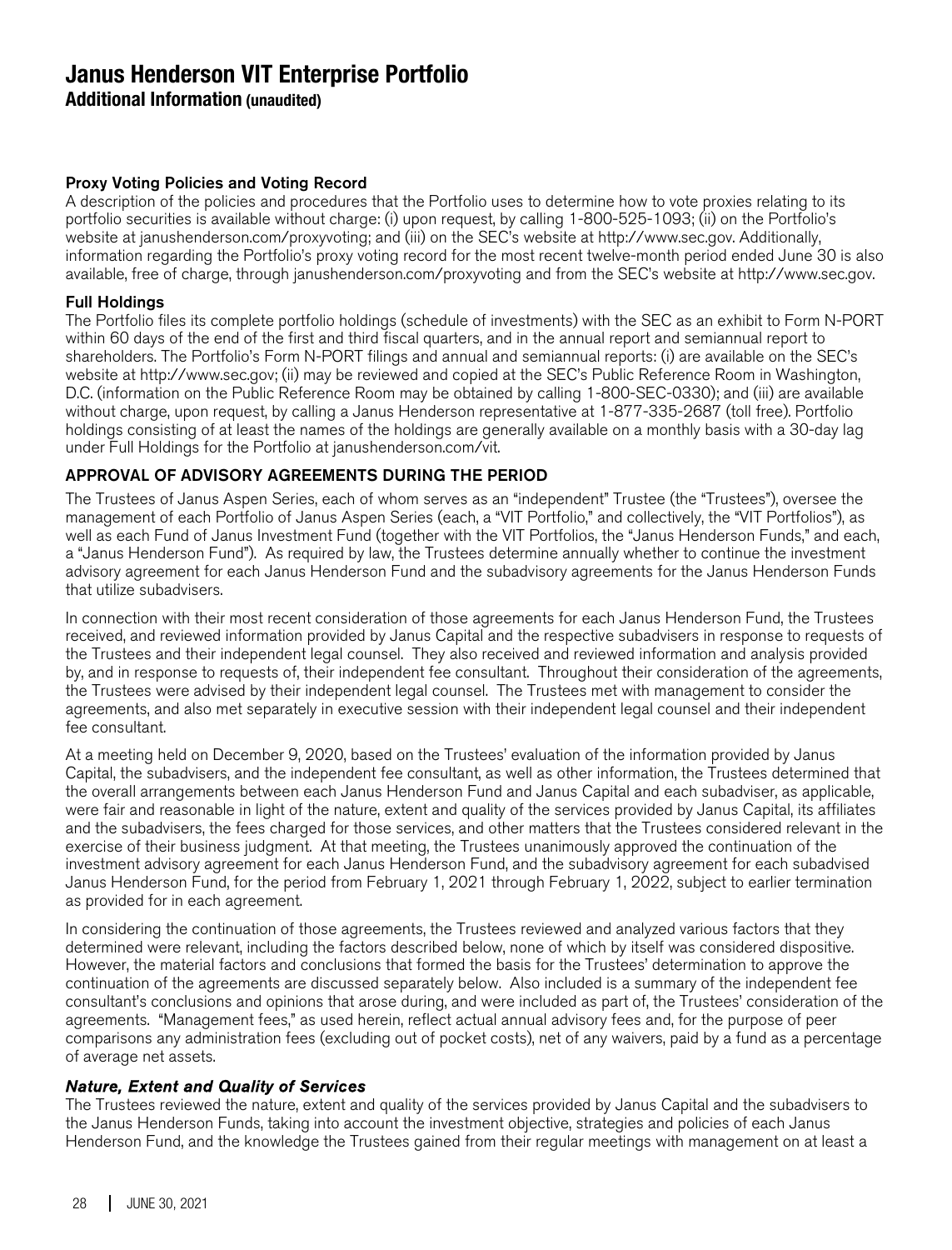quarterly basis and their ongoing review of information related to the Janus Henderson Funds. In addition, the Trustees reviewed the resources and key personnel of Janus Capital and each subadviser, particularly noting those employees who provide investment and risk management services to the Janus Henderson Funds. The Trustees also considered other services provided to the Janus Henderson Funds by Janus Capital or the subadvisers, such as managing the execution of portfolio transactions and the selection of broker-dealers for those transactions. The Trustees considered Janus Capital's role as administrator to the Janus Henderson Funds, noting that Janus Capital generally does not receive a fee for its services but is reimbursed for its out-of-pocket costs. The Trustees considered the role of Janus Capital in monitoring adherence to the Janus Henderson Funds' investment restrictions, providing support services for the Trustees and Trustee committees, and overseeing communications with shareholders and the activities of other service providers, including monitoring compliance with various policies and procedures of the Janus Henderson Funds and with applicable securities laws and regulations.

In this regard, the independent fee consultant noted that Janus Capital provides a number of different services for the Janus Henderson Funds and fund shareholders, ranging from investment management services to various other servicing functions, and that, in its view, Janus Capital is a capable provider of those services. The independent fee consultant also provided its belief that Janus Capital has developed a number of institutional competitive advantages that should enable it to provide superior investment and service performance over the long term.

The Trustees concluded that the nature, extent and quality of the services provided by Janus Capital or the subadviser to each Janus Henderson Fund were appropriate and consistent with the terms of the respective advisory and subadvisory agreements, and that, taking into account steps taken to address those Janus Henderson Funds whose performance lagged that of their peers for certain periods, the Janus Henderson Funds were likely to benefit from the continued provision of those services. They also concluded that Janus Capital and each subadviser had sufficient personnel, with the appropriate education and experience, to serve the Janus Henderson Funds effectively and had demonstrated its ability to attract well-qualified personnel.

#### Performance of the Funds

The Trustees considered the performance results of each Janus Henderson Fund over various time periods. They noted that they considered Janus Henderson Fund performance data throughout the year, including periodic meetings with each Janus Henderson Fund's portfolio manager(s), and also reviewed information comparing each Janus Henderson Fund's performance with the performance of comparable funds and peer groups identified by Broadridge Financial Solutions, Inc. ("Broadridge"), an independent data provider, and with the Janus Henderson Fund's benchmark index. In this regard, the independent fee consultant found that the overall Janus Henderson Funds' performance has been reasonable: for the 36 months ended September 30, 2020, approximately 75% of the Janus Henderson Funds were in the top two quartiles of performance versus Broadridge peers, and for the 12 months ended September 30, 2020, approximately 62% of the Janus Henderson Funds were in the top two quartiles of performance versus Broadridge peers.

The Trustees considered the performance of each Janus Henderson Fund, noting that performance may vary by share class, and noted the following with respect to the VIT Portfolios:

- For Janus Henderson Balanced Portfolio, the Trustees noted that the Fund's performance was in the first Broadridge quartile for the 36 months ended May 31, 2020 and the first Broadridge quartile for the 12 months ended May 31, 2020.
- For Janus Henderson Enterprise Portfolio, the Trustees noted that the Fund's performance was in the bottom Broadridge quartile for the 36 months ended May 31, 2020 and the bottom Broadridge quartile for the 12 months ended May 31, 2020. The Trustees noted the reasons for the Fund's underperformance and the steps Janus Capital had taken or was taking to improve performance.
- For Janus Henderson Flexible Bond Portfolio, the Trustees noted that the Fund's performance was in the third Broadridge quartile for the 36 months ended May 31, 2020 and the first Broadridge quartile for the 12 months ended May 31, 2020. The Trustees noted the reasons for the Fund's underperformance and the steps Janus Capital had taken or was taking to improve performance, and that the performance trend was improving.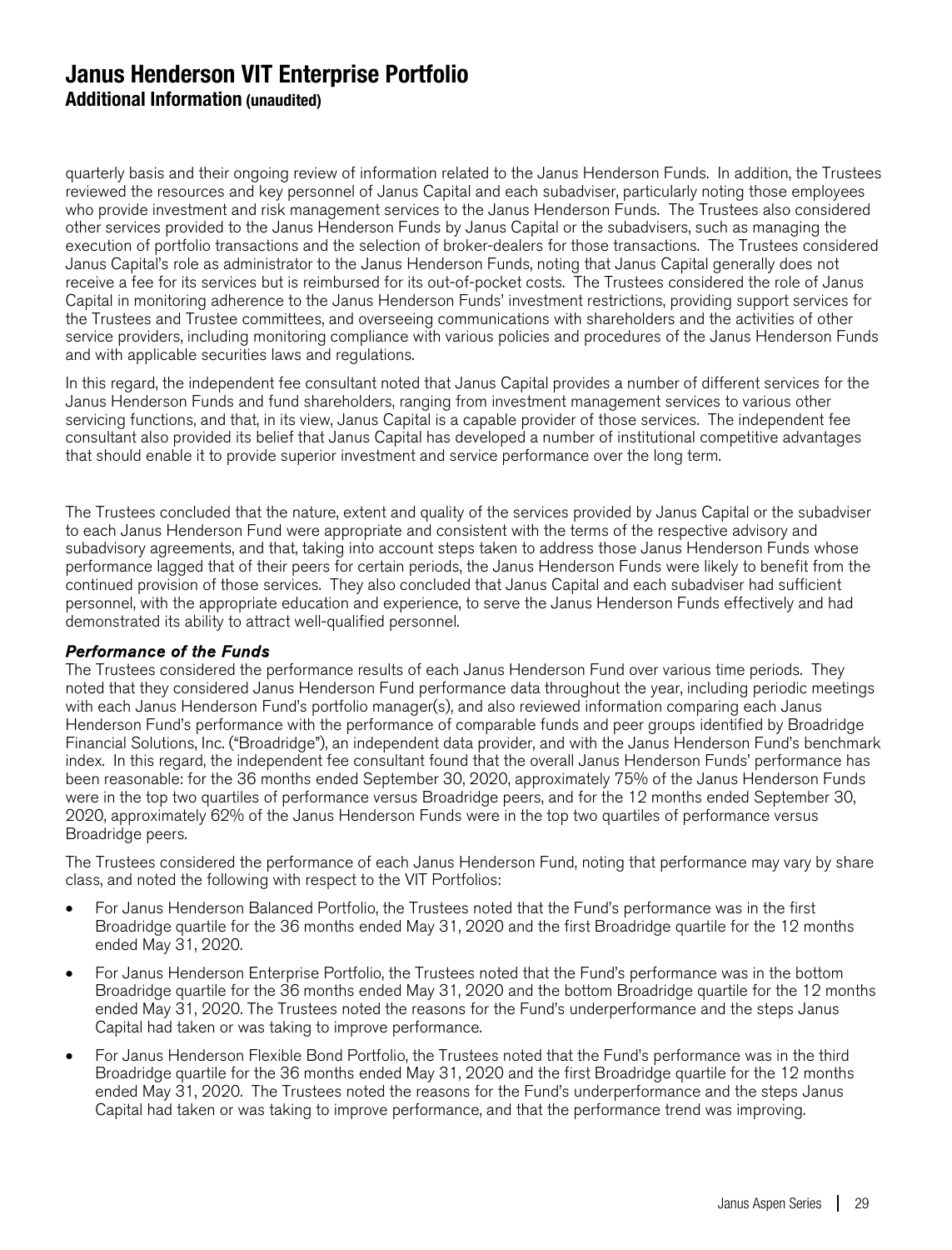- For Janus Henderson Forty Portfolio, the Trustees noted that the Fund's performance was in the second Broadridge quartile for the 36 months ended May 31, 2020 and the second Broadridge quartile for the 12 months ended May 31, 2020.
- For Janus Henderson Global Research Portfolio, the Trustees noted that the Fund's performance was in the third Broadridge quartile for the 36 months ended May 31, 2020 and the bottom Broadridge quartile for the 12 months ended May 31, 2020. The Trustees noted the reasons for the Fund's underperformance, while also noting that the Fund has a performance fee structure that results in lower management fees during periods of underperformance, and the steps Janus Capital had taken or was taking to improve performance.
- For Janus Henderson Global Technology and Innovation Portfolio, the Trustees noted that the Fund's performance was in the first Broadridge quartile for the 36 months ended May 31, 2020 and the second Broadridge quartile for the 12 months ended May 31, 2020.
- For Janus Henderson Mid Cap Value Portfolio, the Trustees noted that the Fund's performance was in the third Broadridge quartile for the 36 months ended May 31, 2020 and the third Broadridge quartile for the 12 months ended May 31, 2020. The Trustees noted the reasons for the Fund's underperformance, while also noting that the Fund has a performance fee structure that results in lower management fees during periods of underperformance, and the steps Janus Capital and Perkins had taken or were taking to improve performance.
- For Janus Henderson Overseas Portfolio, the Trustees noted that the Fund's performance was in the bottom Broadridge quartile for the 36 months ended May 31, 2020 and the third Broadridge quartile for the 12 months ended May 31, 2020. The Trustees noted the reasons for the Fund's underperformance, while also noting that the Fund has a performance fee structure that results in lower management fees during periods of underperformance and the steps Janus Capital had taken or was taking to improve performance.
- For Janus Henderson Research Portfolio, the Trustees noted that the Fund's performance was in the third Broadridge quartile for the 36 months ended May 31, 2020 and the third Broadridge quartile for the 12 months ended May 31, 2020. The Trustees noted the reasons for the Fund's underperformance, while also noting that the Fund has a performance fee structure that results in lower management fees during periods of underperformance, and the steps Janus Capital had taken or was taking to improve performance.
- For Janus Henderson U.S. Low Volatility Portfolio, the Trustees noted that the Fund's performance was in the second Broadridge quartile for the 36 months ended May 31, 2020 and the third Broadridge quartile for the 12 months ended May 31, 2020.

In consideration of each Janus Henderson Fund's performance, the Trustees concluded that, taking into account the factors relevant to performance, as well as other considerations, including steps taken to improve performance, the Janus Henderson Fund's performance warranted continuation of such Janus Henderson Fund's investment advisory and subadvisory agreement(s).

#### Costs of Services Provided

The Trustees examined information regarding the fees and expenses of each Janus Henderson Fund in comparison to similar information for other comparable funds as provided by Broadridge, an independent data provider. They also reviewed an analysis of that information provided by their independent fee consultant and noted that the rate of management fees (investment advisory fees and any administration fees but excluding out-of-pocket costs) for many of the Janus Henderson Funds, after applicable waivers, was below the average management fee rate of the respective peer group of funds selected by an independent data provider. The Trustees also examined information regarding the subadvisory fees charged for subadvisory services, as applicable, noting that all such fees were paid by Janus Capital out of its management fees collected from such Janus Henderson Fund.

The independent fee consultant provided its belief that the management fees charged by Janus Capital to each of the Janus Henderson Funds under the current investment advisory and administration agreements are reasonable in relation to the services provided by Janus Capital. The independent fee consultant found: (1) the total expenses and management fees of the Janus Henderson Funds to be reasonable relative to other comparable mutual funds; (2) the total expenses, on average, were 10% under the average total expenses of the respective Broadridge Expense Group peers; and (3) and the management fees for the Janus Henderson Funds, on average, were 9% under the average management fees for the respective Broadridge Expense Group. The Trustees also considered the total expenses for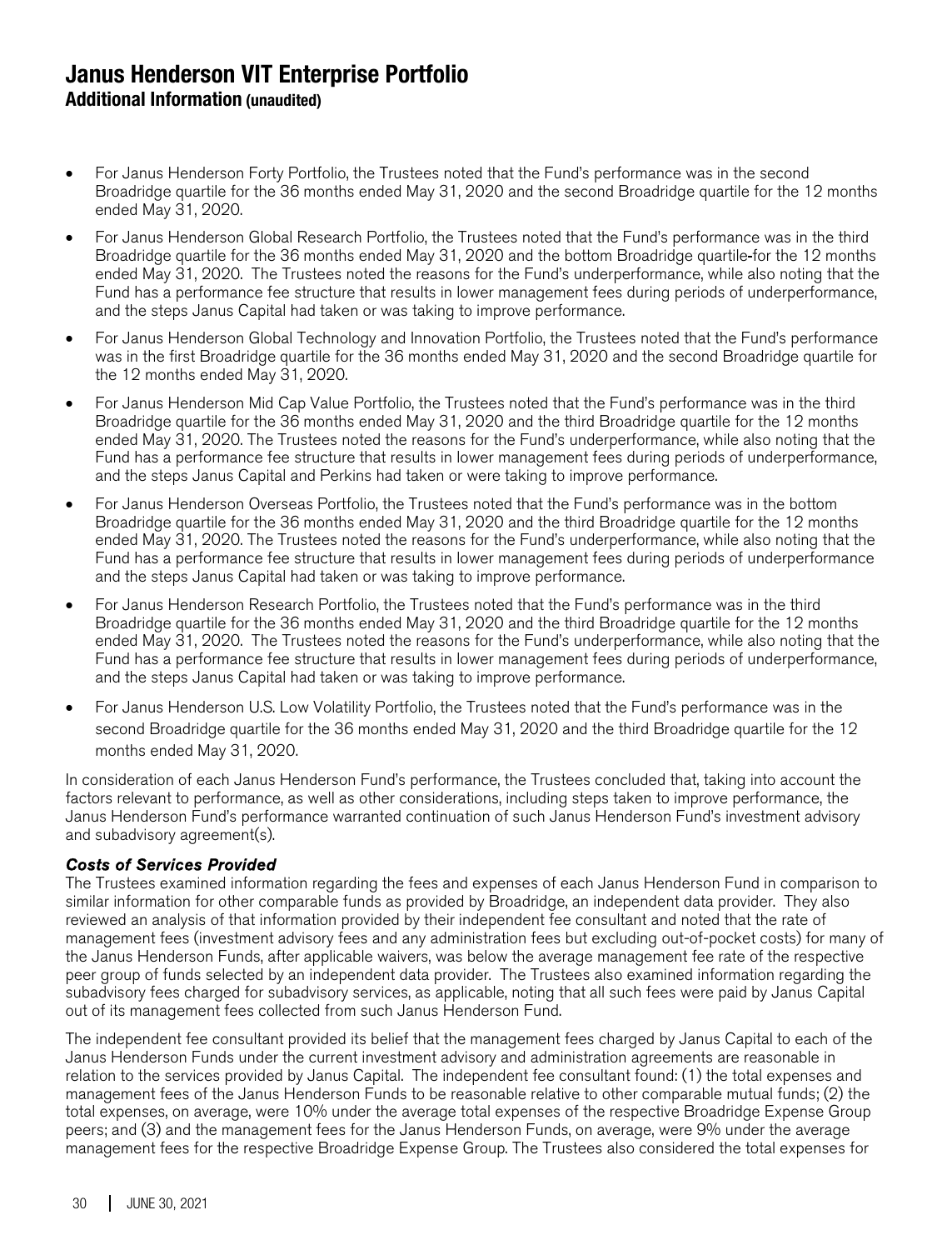each share class of each Janus Henderson Fund compared to the average total expenses for its Broadridge Expense Group and to average total expenses for its Broadridge Expense Universe.

For certain Janus Henderson Funds, the independent fee consultant also performed a systematic "focus list" analysis of expenses which assessed fund fees in the context of fund performance being delivered. Based on this analysis, the independent fee consultant found that the combination of service quality/performance and expenses on these individual Janus Henderson Funds was reasonable in light of performance trends, performance histories, and existence of performance fees, breakpoints, and/or expense waivers on such Janus Henderson Funds.

The Trustees considered the methodology used by Janus Capital and each subadviser in determining compensation payable to portfolio managers, the competitive environment for investment management talent, and the competitive market for mutual funds in different distribution channels.

The Trustees also reviewed management fees charged by Janus Capital and each subadviser to comparable separate account clients and to comparable non-affiliated funds subadvised by Janus Capital or by a subadviser (for which Janus Capital or the subadviser provides only or primarily portfolio management services). Although in most instances subadvisory and separate account fee rates for various investment strategies were lower than management fee rates for Janus Henderson Funds having a similar strategy, the Trustees considered that Janus Capital noted that, under the terms of the management agreements with the Janus Henderson Funds, Janus Capital performs significant additional services for the Janus Henderson Funds that it does not provide to those other clients, including administration services, oversight of the Janus Henderson Funds' other service providers, trustee support, regulatory compliance and numerous other services, and that, in serving the Janus Henderson Funds, Janus Capital assumes many legal risks and other costs that it does not assume in servicing its other clients. Moreover, they noted that the independent fee consultant found that: (1) the management fees Janus Capital charges to the Janus Henderson Funds are reasonable in relation to the management fees Janus Capital charges to funds subadvised by Janus Capital and to the fees Janus Capital charges to its institutional separate account clients; (2) these subadvised and institutional separate accounts have different service and infrastructure needs and operate in markets very distinct relative to retail funds; and (3) Janus Henderson mutual fund investors enjoy reasonable fees relative to the fees charged to Janus Henderson subadvised fund and separate account investors; (4) 9 of 10 Janus Henderson Funds have lower management fees than similar funds subadvised by Janus Capital; and (5) 5 of 8 Janus Henderson Funds have lower management fees than similar separate accounts managed by Janus Capital.

The Trustees considered the fees for each Janus Henderson Fund for its fiscal year ended in 2019, including the VIT Portfolios, and noted the following with regard to each VIT Portfolio's total expenses, net of applicable fee waivers (the VIT Portfolio's "total expenses"):

- For Janus Henderson Balanced Portfolio, the Trustees noted that, although the Fund's total expenses exceeded the peer group average for one share class, overall the Fund's total expenses were reasonable.
- For Janus Henderson Enterprise Portfolio, the Trustees noted that, although the Fund's total expenses exceeded the peer group average for one share class, overall the Fund's total expenses were reasonable.
- For Janus Henderson Flexible Bond Portfolio, the Trustees noted that, although the Fund's total expenses exceeded the peer group for one share class, overall the Fund's total expenses were reasonable. The Trustees also noted that Janus Capital has contractually agreed to limit the Fund's expenses, although this limit did not apply because the Fund's total expenses were already below the applicable fee limit.
- For Janus Henderson Forty Portfolio, the Trustees noted that, although the Fund's total expenses exceeded the peer group average for one share class, overall the Fund's total expenses were reasonable.
- For Janus Henderson Global Research Portfolio, the Trustees noted that, although the Fund's total expenses exceeded the peer group average for one share class, overall the Fund's total expenses were reasonable.
- For Janus Henderson Global Technology and Innovation Portfolio, the Trustees noted that the Fund's total expenses were below the peer group for both share classes.
- For Janus Henderson Mid Cap Value Portfolio, the Trustees noted that, although the Fund's total expenses exceeded the peer group for one share class, overall the Fund's total expenses were reasonable. The Trustees also noted that Janus Capital has contractually agreed to limit the Fund's expenses, although this limit did not apply because the Fund's total expenses were already below the applicable fee limit.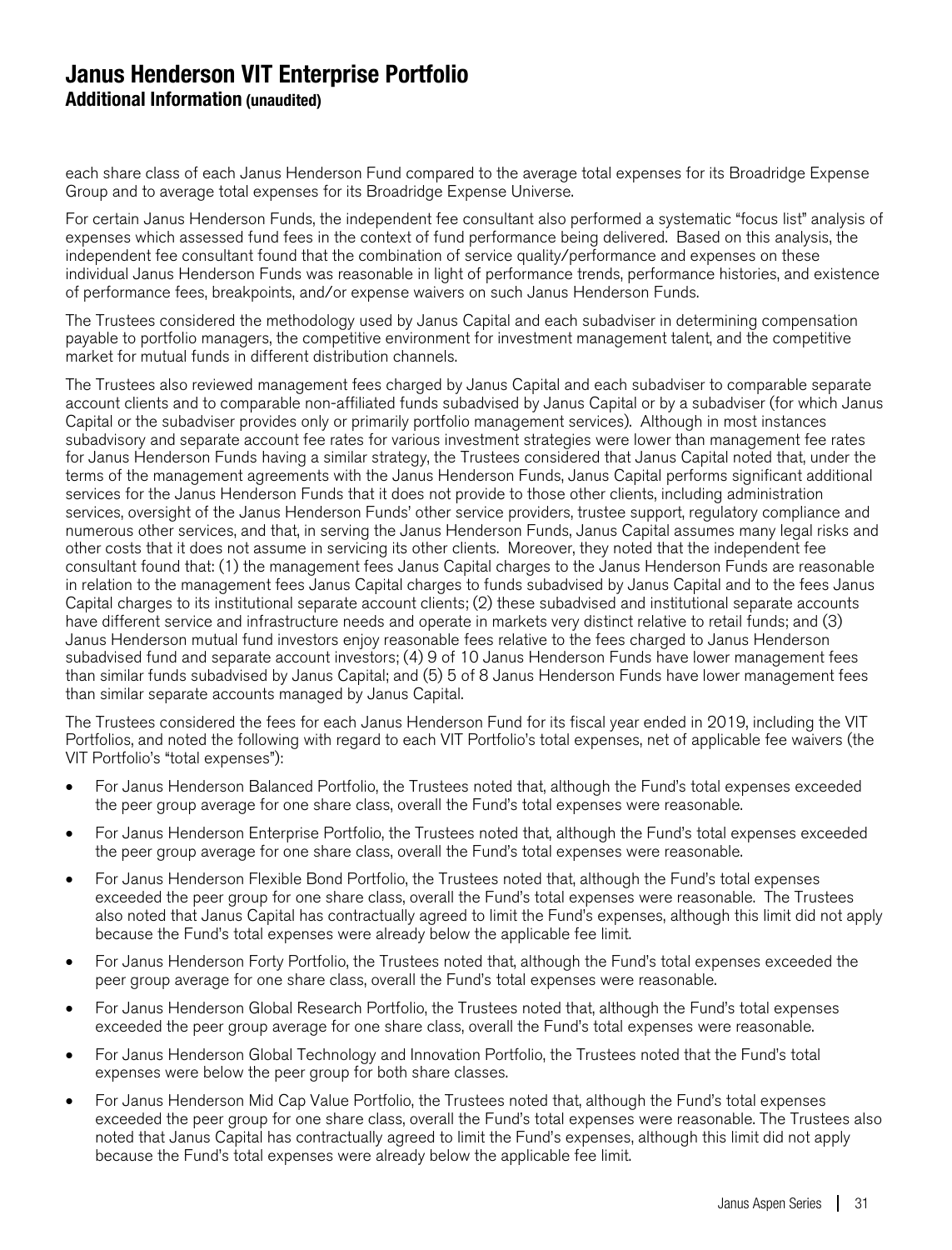- For Janus Henderson Overseas Portfolio, the Trustees noted that the Fund's total expenses were below the peer group for both share classes.
- For Janus Henderson Research Portfolio, the Trustees noted that the Fund's total expenses were below the peer group average for both share classes.
- For Janus Henderson U.S. Low Volatility Portfolio, the Trustees noted that the Fund's total expenses were below the peer group for its sole share class.

The Trustees reviewed information on the overall profitability to Janus Capital and its affiliates of their relationship with the Janus Henderson Funds, and considered profitability data of other publicly traded mutual fund advisers. The Trustees recognized that profitability comparisons among fund managers are difficult because of the variation in the type of comparative information that is publicly available, and the profitability of any fund manager is affected by numerous factors, including the organizational structure of the particular fund manager, differences in complex size, difference in product mix, difference in types of business (mutual fund, institutional and other), differences in the types of funds and other accounts it manages, possible other lines of business, the methodology for allocating expenses, and the fund manager's capital structure and cost of capital.

Additionally, the Trustees considered the estimated profitability to Janus Capital from the investment management services it provided to each Janus Henderson Fund. In their review, the Trustees considered whether Janus Capital and each subadviser receive adequate incentives and resources to manage the Janus Henderson Funds effectively. In reviewing profitability, the Trustees noted that the estimated profitability for an individual Janus Henderson Fund is necessarily a product of the allocation methodology utilized by Janus Capital to allocate its expenses as part of the estimated profitability calculation. In this regard, the Trustees noted that the independent fee consultant found that (1) the expense allocation methodology and rationales utilized by Janus Capital were reasonable and (2) no clear correlation exists between expense allocations and operating margins. The Trustees also considered that the estimated profitability for an individual Janus Henderson Fund was influenced by a number of factors, including not only the allocation methodology selected, but also the presence of fee waivers and expense caps, and whether the Janus Henderson Fund's investment management agreement contained breakpoints or a performance fee component. The Trustees determined, after taking into account these factors, among others, that Janus Capital's estimated profitability with respect to each Janus Henderson Fund was not unreasonable in relation to the services provided, and that the variation in the range of such estimated profitability among the Janus Henderson Funds was not a material factor in the Board's approval of the reasonableness of any Janus Henderson Fund's investment management fees.

The Trustees concluded that the management fees payable by each Janus Henderson Fund to Janus Capital and its affiliates, as well as the fees paid by Janus Capital to the subadvisers of subadvised Janus Henderson Funds, were reasonable in relation to the nature, extent, and quality of the services provided, taking into account the fees charged by other advisers for managing comparable mutual funds with similar strategies, the fees Janus Capital and the subadvisers charge to other clients, and, as applicable, the impact of fund performance on management fees payable by the Janus Henderson Funds. The Trustees also concluded that each Janus Henderson Fund's total expenses were reasonable, taking into account the size of the Janus Henderson Fund, the quality of services provided by Janus Capital and any subadviser, the investment performance of the Janus Henderson Fund, and any expense limitations agreed to or provided by Janus Capital.

#### Economies of Scale

The Trustees considered information about the potential for Janus Capital to realize economies of scale as the assets of the Janus Henderson Funds increase. They noted that their independent fee consultant published a report to the Trustees in November 2019 which provided its research and analysis into economies of scale. They also noted that, although many Janus Henderson Funds pay advisory fees at a fixed base rate as a percentage of net assets, without any breakpoints or performance fees, their independent fee consultant concluded that 73% of these Janus Henderson Funds' have contractual management fees (gross of waivers) below their Broadridge Expense Group averages. They also noted the following: (1) that for those Janus Henderson Funds whose expenses are being reduced by the contractual expense limitations of Janus Capital, Janus Capital is subsidizing certain of these Janus Henderson Funds because they have not reached adequate scale; (2) as the assets of some of the Janus Henderson Funds have declined in the past few years, certain of those Janus Henderson Funds have benefited from having advisory fee rates that have remained constant rather than increasing as assets declined; (3) performance fee structures have been implemented for various Janus Henderson Funds that have caused the effective rate of advisory fees payable by such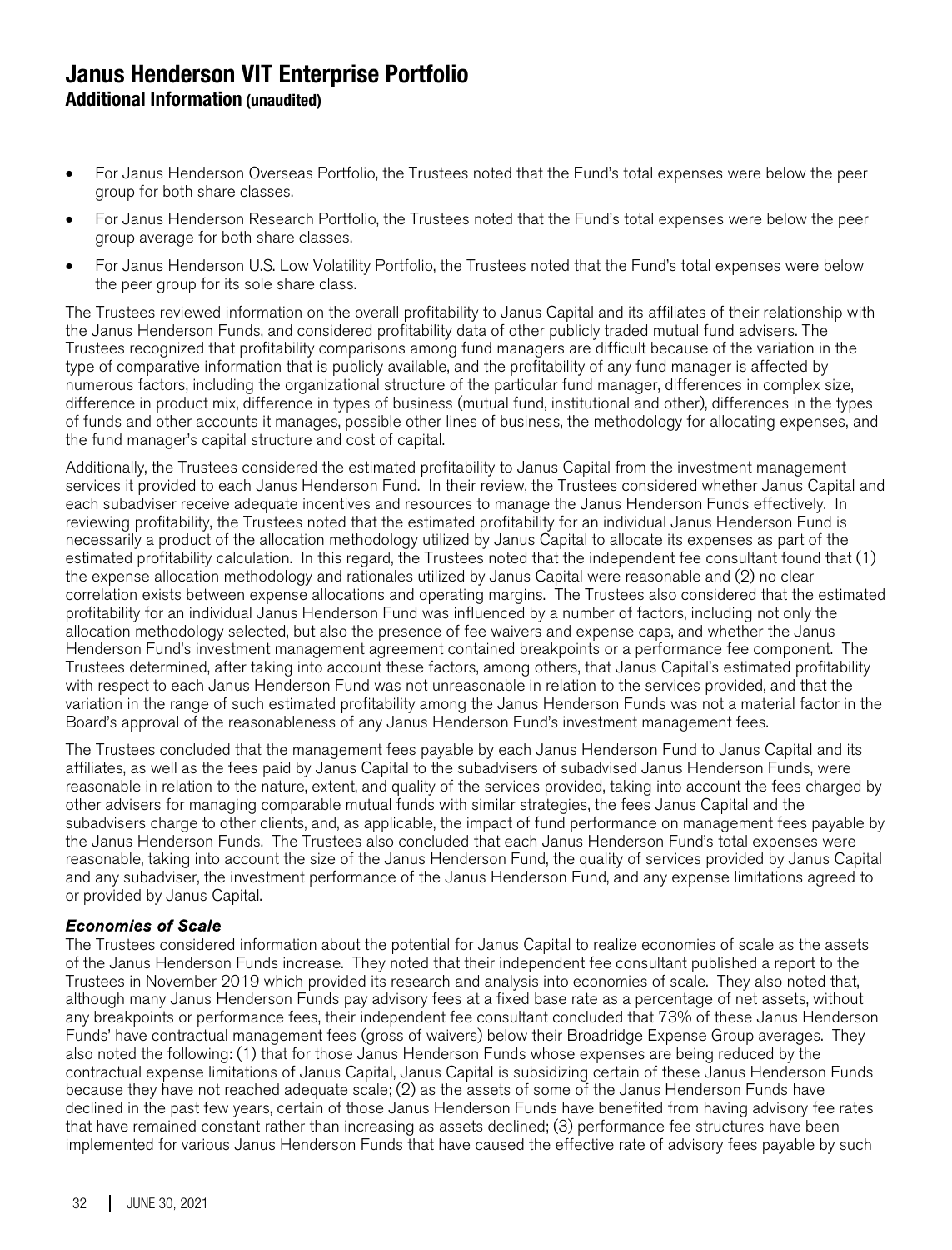Janus Henderson Fund to vary depending on the investment performance of the Janus Henderson Fund relative to its benchmark index over the measurement period; and (4) a few Janus Henderson Funds have fee schedules with breakpoints and reduced fee rates above certain asset levels. The Trustees also noted that the Janus Henderson Funds share directly in economies of scale through the significant investments made by Janus Capital and its affiliates related to services provided to the Funds and the lower charges of third-party service providers that are based in part on the combined scale of all of the Janus Henderson Funds.

The Trustees also considered the independent fee consultant's conclusion that, given the limitations of various analytical approaches to economies of scale and their conflicting results, it is difficult to analytically confirm or deny the existence of economies of scale in the Janus Henderson complex. In this regard, the independent consultant concluded that (1) to the extent there were economies of scale at Janus Capital, Janus Capital's general strategy of setting fixed management fees below peers appeared to share any such economies with investors even on smaller Janus Henderson Funds which have not yet achieved those economies and (2) by setting lower fixed fees from the start on these Janus Henderson Funds, Janus Capital appeared to be investing to increase the likelihood that these Janus Henderson Funds will grow to a level to achieve any economies of scale that may exist. Further, the independent fee consultant provided its belief that Janus Henderson Fund investors are well-served by the fee levels and performance fee structures in place on the Janus Henderson Funds in light of any economies of scale that may be present at Janus Capital.

Based on all of the information reviewed, including the recent and past research and analysis conducted by the Trustees' independent fee consultant, the Trustees concluded that the current fee structure of each Janus Henderson Fund was reasonable and that the current rates of fees do reflect a sharing between Janus Capital and the Janus Henderson Fund of any economies of scale that may be present at the current asset level of the Janus Henderson Fund.

#### Other Benefits to Janus Capital

The Trustees also considered benefits that accrue to Janus Capital and its affiliates and subadvisers to the Janus Henderson Funds from their relationships with the Janus Henderson Funds. They recognized that two affiliates of Janus Capital separately serve the Janus Henderson Funds as transfer agent and distributor, respectively, and the transfer agent receives compensation directly from the non-money market funds for services provided, and that such compensation contributes to the overall profitability of Janus Capital and its affiliates that results from their relationship with the Janus Henderson Funds. The Trustees also considered Janus Capital's past and proposed use of commissions paid by the Janus Henderson Funds on portfolio brokerage transactions to obtain proprietary and thirdparty research products and services benefiting the Janus Henderson Fund and/or other clients of Janus Capital and Janus Capital, and/or a subadviser to a Janus Henderson Fund. The Trustees concluded that Janus Capital's and the subadvisers' use of these types of client commission arrangements to obtain proprietary and third-party research products and services was consistent with regulatory requirements and guidelines and was likely to benefit each Janus Henderson Fund. The Trustees also concluded that, other than the services provided by Janus Capital and its affiliates and subadvisers pursuant to the agreements and the fees to be paid by each Janus Henderson Fund therefor, the Janus Henderson Funds and Janus Capital and the subadvisers may potentially benefit from their relationship with each other in other ways. They concluded that Janus Capital and its affiliates share directly in economies of scale through the lower charges of third-party service providers that are based in part on the combined scale of the Janus Henderson Funds and other clients serviced by Janus Capital and its affiliates. They also concluded that Janus Capital and/or the subadvisers benefit from the receipt of research products and services acquired through commissions paid on portfolio transactions of the Janus Henderson Funds and that the Janus Henderson Funds benefit from Janus Capital's and/or the subadvisers' receipt of those products and services as well as research products and services acquired through commissions paid by other clients of Janus Capital and/or other clients of the subadvisers. They further concluded that the success of any Janus Henderson Fund could attract other business to Janus Capital, the subadvisers or other Janus Henderson funds, and that the success of Janus Capital and the subadvisers could enhance Janus Capital's and the subadvisers' ability to serve the Janus Henderson Funds.

#### LIQUIDITY RISK MANAGEMENT PROGRAM

The Janus Henderson Funds (other than the money market funds) have adopted and implemented a written liquidity risk management program (the "LRMP") as required by Rule 22e-4 under the Investment Company Act of 1940, as amended (the "Liquidity Rule"). Rule 22e-4, requires open-end funds to adopt and implement a written liquidity risk management program that is reasonably designed to assess and manage liquidity risk, which is the risk that a fund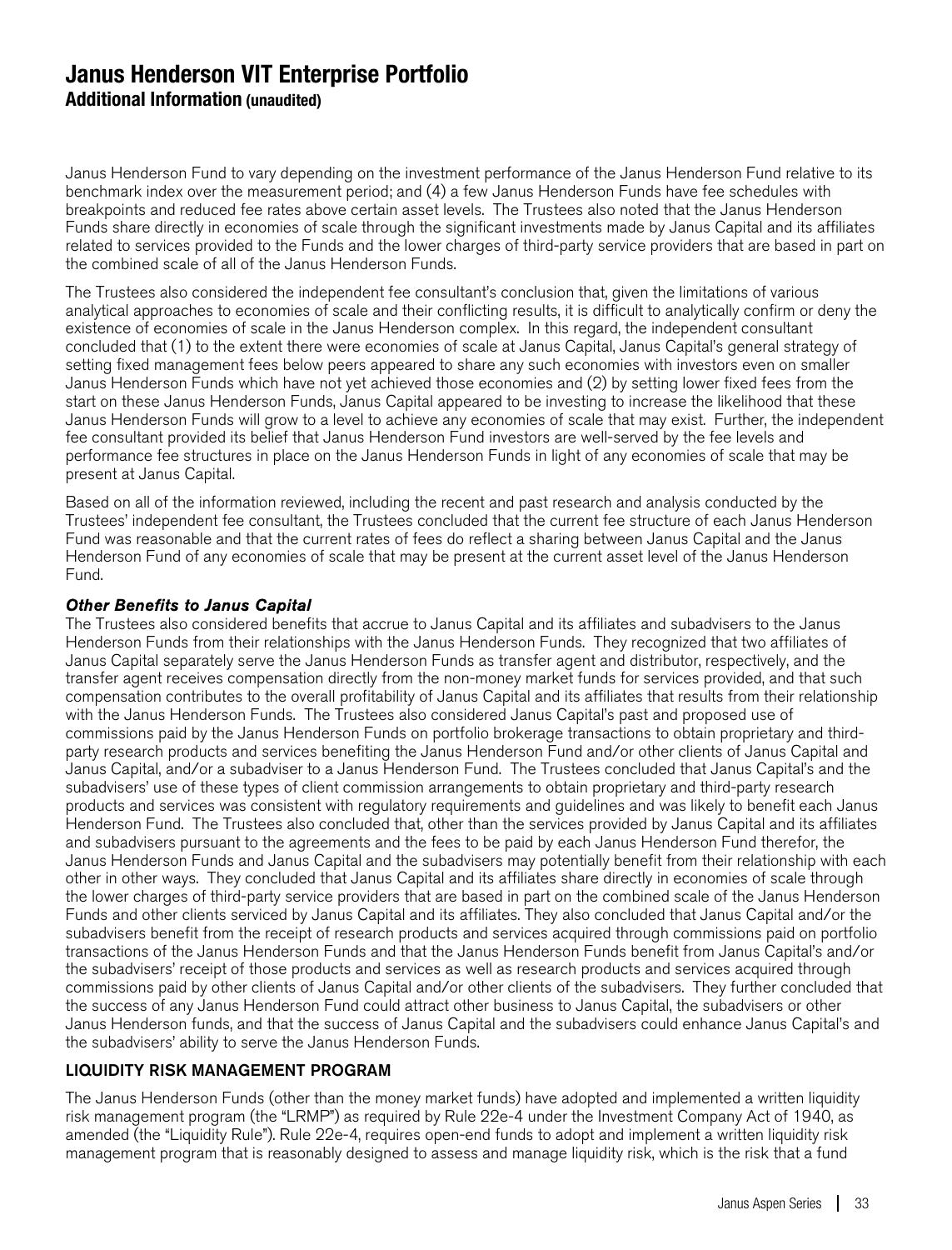could not meet redemption requests without significant dilution of remaining investors' interest in the fund. The LRMP incorporates the following elements: (i) assessment, management, and periodic review of liquidity risk; (ii) classification of portfolio investments; (iii) the establishment and monitoring of a highly liquid investment minimum, as applicable; (iv) a 15% limitation on a Portfolio's illiquid investments; (v) redemptions in-kind; and (vi) board oversight.

The Trustees of the Portfolio (the "Trustees") have designated Janus Capital Management LLC, the Portfolio's investment adviser ("Janus Capital"), as the Program Administrator for the LRMP responsible for administering the LRMP and carrying out the specific responsibilities of the LRMP. A working group comprised of various groups within Janus Capital's business is responsible for administering the LRMP and carrying out the specific responsibilities of different aspects of the LRMP (the "Liquidity Risk Working Group").

The Liquidity Rule requires the Trustees to review at least annually a written report provided by the Program Administrator that addresses the operation of the LRMP and assesses its adequacy and the effectiveness of its implementation, including, if applicable, the operation of the highly liquid investment minimum, and any material changes to the LRMP (the "Program Administrator Report"). During the semi-annual period ended June 30, 2021, the Program Administrator provided the Program Administrator Report to the Trustees which covered the operation of the LRMP from January 1, 2020 through December 31, 2020 (the "Reporting Period").

The Program Administrator Report discussed the operation and effectiveness of the LRMP during the Reporting Period. It noted that the Portfolio was able to meet redemptions during the normal course of business during the Reporting Period, and discussed the additional actions that the Liquidity Risk Working Group took during the period of market volatility in the spring of 2020 to monitor the Portfolio's liquidity. The Program Administrator Report also stated that the Portfolio did not exceed the 15% limit on illiquid assets during the Reporting Period, that the Portfolio held primarily highly liquid assets, and was considered to be a primarily highly liquid fund during the Reporting Period. In addition, the Program Administrator expressed its belief in the Program Administrator Report that the LRMP is reasonably designed and adequate to assess and manage the Portfolio's liquidity risk, taking into account the Portfolio's particular risks and circumstances, and includes policies and procedures reasonably designed to implement each required component of the Liquidity Rule.

There can be no assurance that the LRMP will achieve its objectives in the future. Please refer to your Portfolio's prospectus for more information regarding the risks to which an investment in the Portfolio may be subject.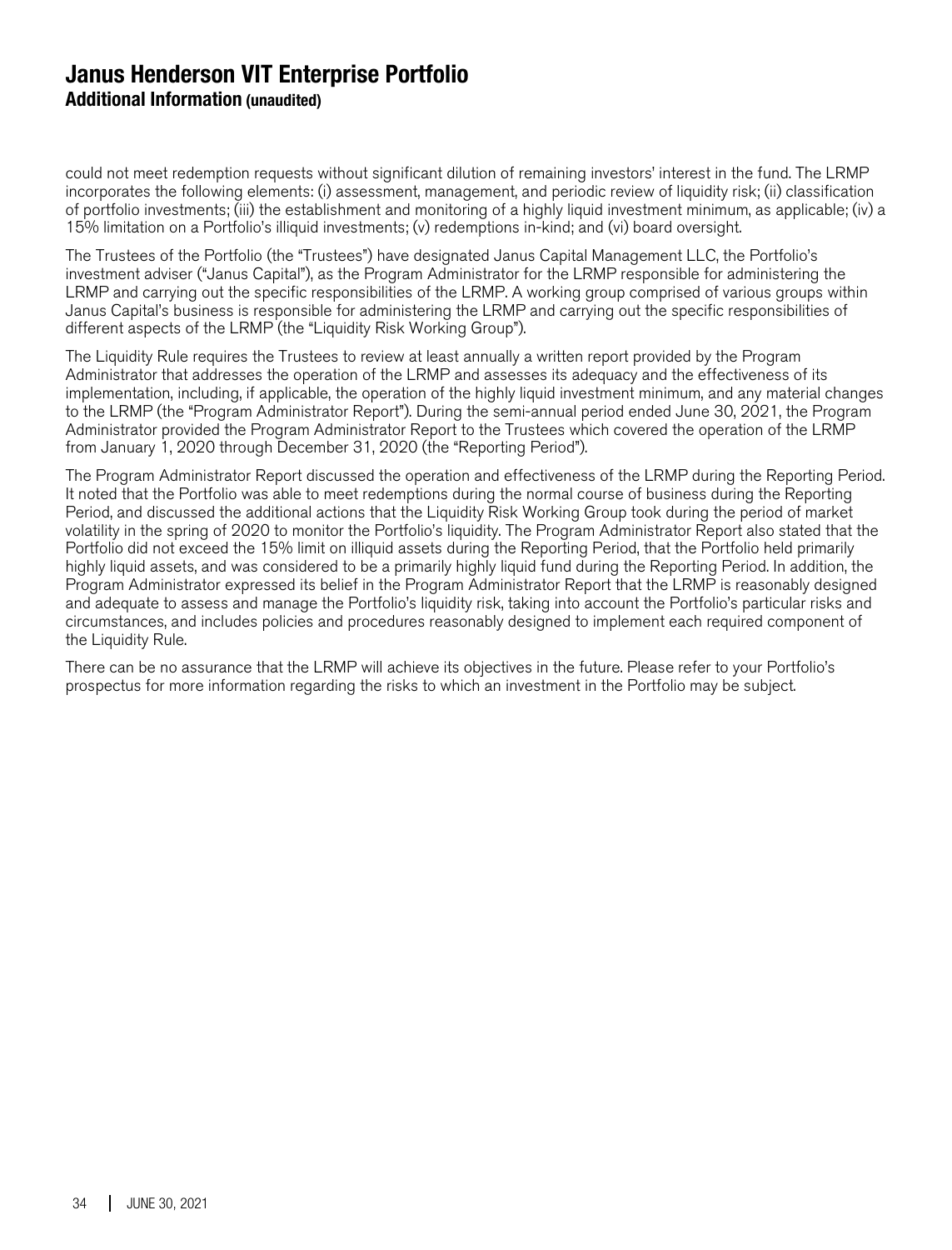## **Janus Henderson VIT Enterprise Portfolio Useful Information About Your Portfolio Report (unaudited)**

#### Performance Overviews

Performance overview graphs compare the performance of a hypothetical \$10,000 investment in the Portfolio with one or more widely used market indices. When comparing the performance of the Portfolio with an index, keep in mind that market indices are not available for investment and do not reflect deduction of expenses.

Average annual total returns are quoted for a Portfolio with more than one year of performance history. Average annual total return is calculated by taking the growth or decline in value of an investment over a period of time, including reinvestment of dividends and distributions, then calculating the annual compounded percentage rate that would have produced the same result had the rate of growth been constant throughout the period. Average annual total return does not reflect the deduction of taxes that a shareholder would pay on Portfolio distributions or redemptions of Portfolio shares.

Cumulative total returns are quoted for a Portfolio with less than one year of performance history. Cumulative total return is the growth or decline in value of an investment over time, independent of the period of time involved. Cumulative total return does not reflect the deduction of taxes that a shareholder would pay on Portfolio distributions or redemptions of Portfolio shares.

Pursuant to federal securities rules, expense ratios shown in the performance chart reflect subsidized (if applicable) and unsubsidized ratios. The total annual fund operating expenses ratio is gross of any fee waivers, reflecting the Portfolio's unsubsidized expense ratio. The net annual fund operating expenses ratio (if applicable) includes contractual waivers of Janus Capital and reflects the Portfolio's subsidized expense ratio. Ratios may be higher or lower than those shown in the "Financial Highlights" in this report.

#### Schedule of Investments

Following the performance overview section is the Portfolio's Schedule of Investments. This schedule reports the types of securities held in the Portfolio on the last day of the reporting period. Securities are usually listed by type (common stock, corporate bonds, U.S. Government obligations, etc.) and by industry classification (banking, communications, insurance, etc.). Holdings are subject to change without notice.

The value of each security is quoted as of the last day of the reporting period. The value of securities denominated in foreign currencies is converted into U.S. dollars.

If the Portfolio invests in foreign securities, it will also provide a summary of investments by country. This summary reports the Portfolio exposure to different countries by providing the percentage of securities invested in each country. The country of each security represents the country of risk. A company may be allocated to a country based on other factors such as location of the company's principal office, the location of the principal trading market for the company's securities, or the country where a majority of the company's revenues are derived. The Portfolio's Schedule of Investments relies upon the industry group and country classifications published by Barclays and/or MSCI Inc.

Tables listing details of individual forward currency contracts, futures, written options, swaptions, and swaps follow the Portfolio's Schedule of Investments (if applicable).

#### Statement of Assets and Liabilities

This statement is often referred to as the "balance sheet." It lists the assets and liabilities of the Portfolio on the last day of the reporting period.

The Portfolio's assets are calculated by adding the value of the securities owned, the receivable for securities sold but not yet settled, the receivable for dividends declared but not yet received on securities owned, and the receivable for Portfolio shares sold to investors but not yet settled. The Portfolio's liabilities include payables for securities purchased but not yet settled, Portfolio shares redeemed but not yet paid, and expenses owed but not yet paid. Additionally, there may be other assets and liabilities such as unrealized gain or loss on forward currency contracts.

The section entitled "Net Assets Consist of" breaks down the components of the Portfolio's net assets. Because the Portfolio must distribute substantially all earnings, you will notice that a significant portion of net assets is shareholder capital.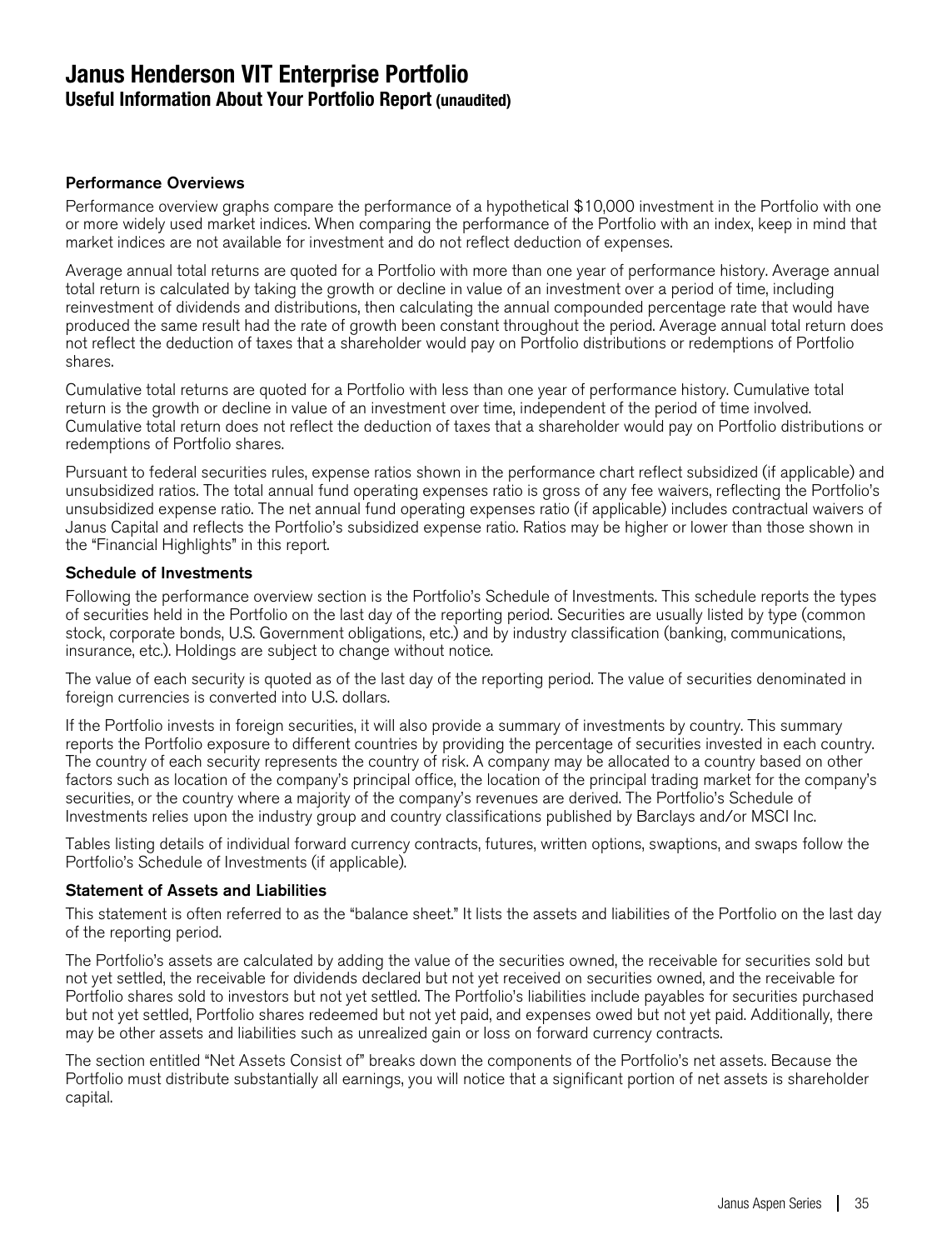## **Janus Henderson VIT Enterprise Portfolio Useful Information About Your Portfolio Report (unaudited)**

The last section of this statement reports the net asset value ("NAV") per share on the last day of the reporting period. The NAV is calculated by dividing the Portfolio's net assets for each share class (assets minus liabilities) by the number of shares outstanding.

#### Statement of Operations

This statement details the Portfolio's income, expenses, realized gains and losses on securities and currency transactions, and changes in unrealized appreciation or depreciation of Portfolio holdings.

The first section in this statement, entitled "Investment Income," reports the dividends earned from securities and interest earned from interest-bearing securities in the Portfolio.

The next section reports the expenses incurred by the Portfolio, including the advisory fee paid to the investment adviser, transfer agent fees and expenses, and printing and postage for mailing statements, financial reports and prospectuses. Expense offsets and expense reimbursements, if any, are also shown.

The last section lists the amounts of realized gains or losses from investment and foreign currency transactions, and changes in unrealized appreciation or depreciation of investments and foreign currency-denominated assets and liabilities. The Portfolio will realize a gain (or loss) when it sells its position in a particular security. A change in unrealized gain (or loss) refers to the change in net appreciation or depreciation of the Portfolio during the reporting period. "Net Realized and Unrealized Gain/(Loss) on Investments" is affected both by changes in the market value of Portfolio holdings and by gains (or losses) realized during the reporting period.

#### Statements of Changes in Net Assets

These statements report the increase or decrease in the Portfolio's net assets during the reporting period. Changes in the Portfolio's net assets are attributable to investment operations, dividends and distributions to investors, and capital share transactions. This is important to investors because it shows exactly what caused the Portfolio's net asset size to change during the period.

The first section summarizes the information from the Statement of Operations regarding changes in net assets due to the Portfolio's investment operations. The Portfolio's net assets may also change as a result of dividend and capital gains distributions to investors. If investors receive their dividends and/or distributions in cash, money is taken out of the Portfolio to pay the dividend and/or distribution. If investors reinvest their dividends and/or distributions, the Portfolio's net assets will not be affected. If you compare the Portfolio's "Net Decrease from Dividends and Distributions" to "Reinvested Dividends and Distributions," you will notice that dividends and distributions have little effect on the Portfolio's net assets. This is because the majority of the Portfolio's investors reinvest their dividends and/or distributions.

The reinvestment of dividends and distributions is included under "Capital Share Transactions." "Capital Shares" refers to the money investors contribute to the Portfolio through purchases or withdrawals via redemptions. The Portfolio's net assets will increase and decrease in value as investors purchase and redeem shares from the Portfolio.

#### Financial Highlights

This schedule provides a per-share breakdown of the components that affect the Portfolio's NAV for current and past reporting periods as well as total return, asset size, ratios, and portfolio turnover rate.

The first line in the table reflects the NAV per share at the beginning of the reporting period. The next line reports the net investment income/(loss) per share. Following is the per share total of net gains/(losses), realized and unrealized. Per share dividends and distributions to investors are then subtracted to arrive at the NAV per share at the end of the period. The next line reflects the total return for the period. The total return may include adjustments in accordance with generally accepted accounting principles required at the period end for financial reporting purposes. As a result, the total return may differ from the total return reflected for individual shareholder transactions. Also included are ratios of expenses and net investment income to average net assets.

The Portfolio's expenses may be reduced through expense offsets and expense reimbursements. The ratios shown reflect expenses before and after any such offsets and reimbursements.

The ratio of net investment income/(loss) summarizes the income earned less expenses, divided by the average net assets of the Portfolio during the reporting period. Do not confuse this ratio with the Portfolio's yield. The net investment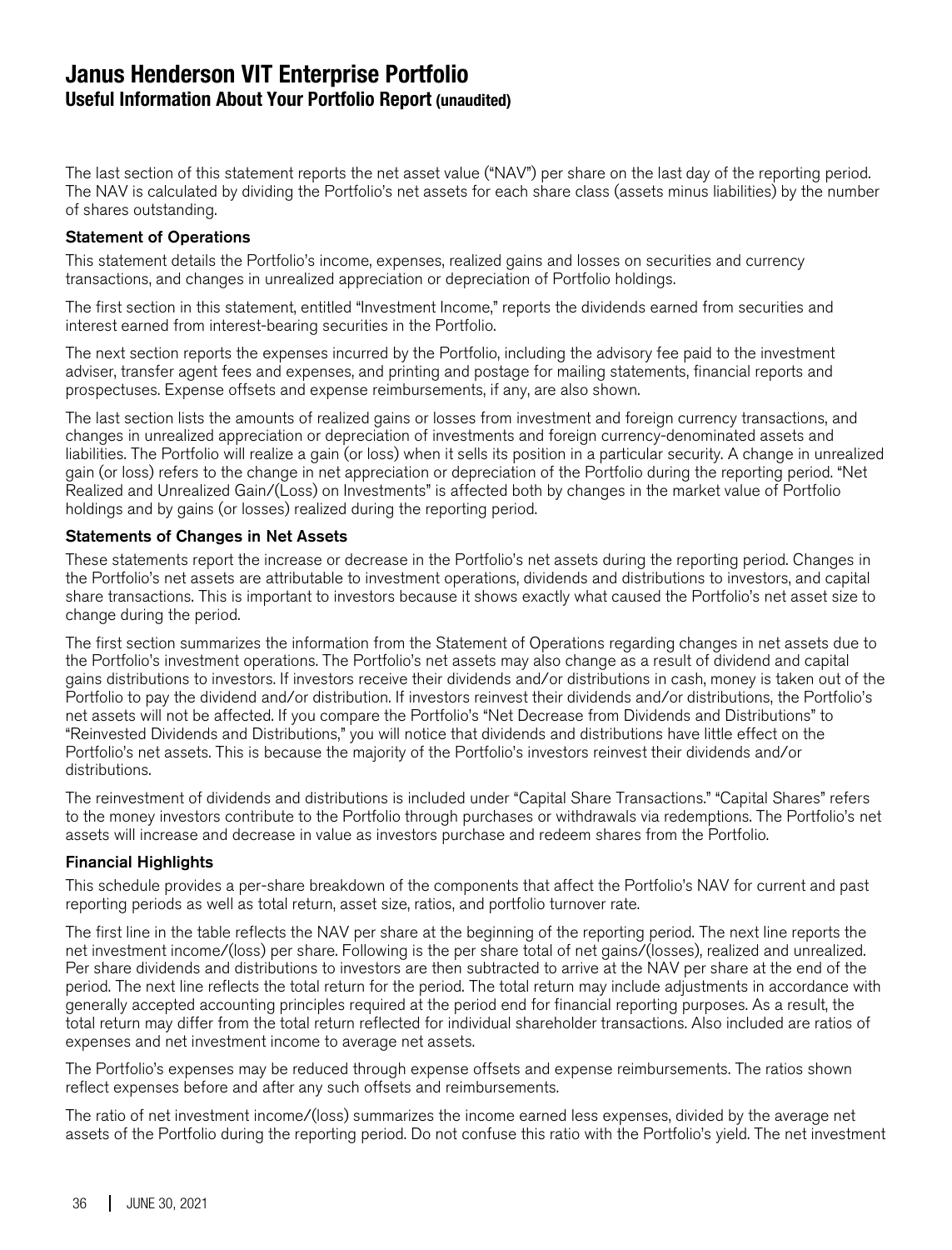## **Janus Henderson VIT Enterprise Portfolio Useful Information About Your Portfolio Report (unaudited)**

income ratio is not a true measure of the Portfolio's yield because it does not take into account the dividends distributed to the Portfolio's investors.

The next figure is the portfolio turnover rate, which measures the buying and selling activity in the Portfolio. Portfolio turnover is affected by market conditions, changes in the asset size of the Portfolio, fluctuating volume of shareholder purchase and redemption orders, the nature of the Portfolio's investments, and the investment style and/or outlook of the portfolio manager(s) and/or investment personnel. A 100% rate implies that an amount equal to the value of the entire portfolio was replaced once during the fiscal year; a 50% rate means that an amount equal to the value of half the portfolio is traded in a year; and a 200% rate means that an amount equal to the value of the entire portfolio is traded every six months.